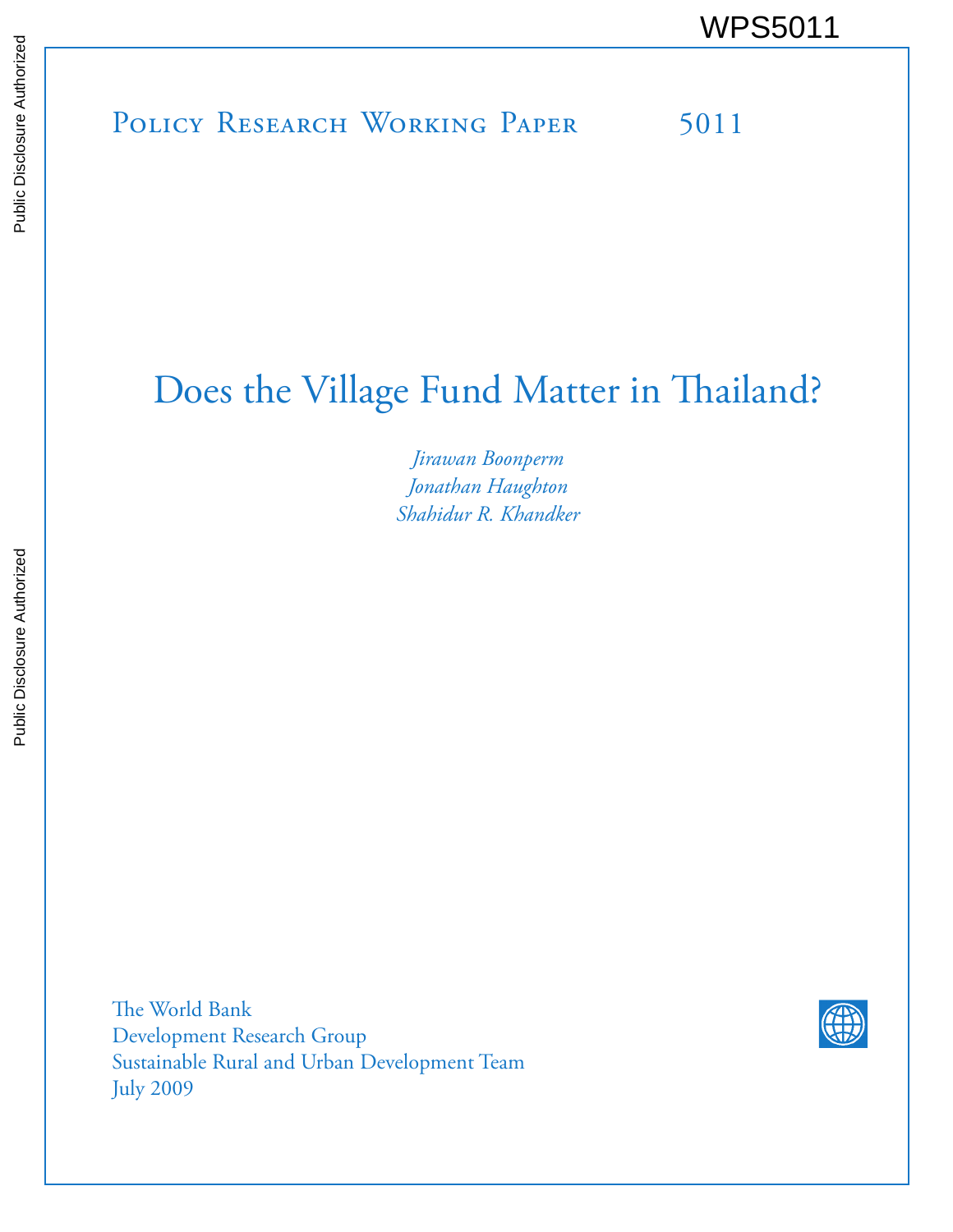# **Abstract**

This paper evaluates the impact of the Thailand Village and Urban Revolving Fund on household expenditure, income, and assets. The revolving fund was launched in 2001 when the Government of Thailand promised to provide a million baht (about \$22,500) to every village and urban community in Thailand as working capital for locally-run rotating credit associations. The money —about \$2 billion in total—was quickly disbursed to locally-run committees in almost all of Thailand's 74,000 villages and more than 4,500 urban (including military) communities. By May 2005, the committees had lent a total of about \$8 billion, with an average loan of \$466. Using data from the Thailand Socioeconomic Surveys of 2002 and 2004, each of which surveys almost 35,000

households, the authors find that the borrowers were disproportionately poor and agricultural. A propensity score matching model finds that Fund borrowing in 2004 was associated with, on average, 1.9 percent more income, 3.3 percent more expenditure, and about 5 percent more ownership of durable goods. These results are broadly consistent with the results from instrumental variables models (where the identifying instrument was the inverse of village size), which however show a smaller (marginal) effect. Households that borrowed both from the revolving fund and from the Bank of Agriculture and Agricultural Cooperatives gained substantially more in terms of higher income than those who borrowed from either one or the other or from neither.

This paper—a product of the Sustainable Rural and Urban Development Team, Development Research Group—is part of a larger effort in the department to understand the cost-effectiveness of rural financial institutions. Policy Research Working Papers are also posted on the Web at http://econ.worldbank.org. The author may be contacted at skhandker@ worldbank.org.

*The Policy Research Working Paper Series disseminates the findings of work in progress to encourage the exchange of ideas about development*  issues. An objective of the series is to get the findings out quickly, even if the presentations are less than fully polished. The papers carry the *names of the authors and should be cited accordingly. The findings, interpretations, and conclusions expressed in this paper are entirely those of the authors. They do not necessarily represent the views of the International Bank for Reconstruction and Development/World Bank and its affiliated organizations, or those of the Executive Directors of the World Bank or the governments they represent.*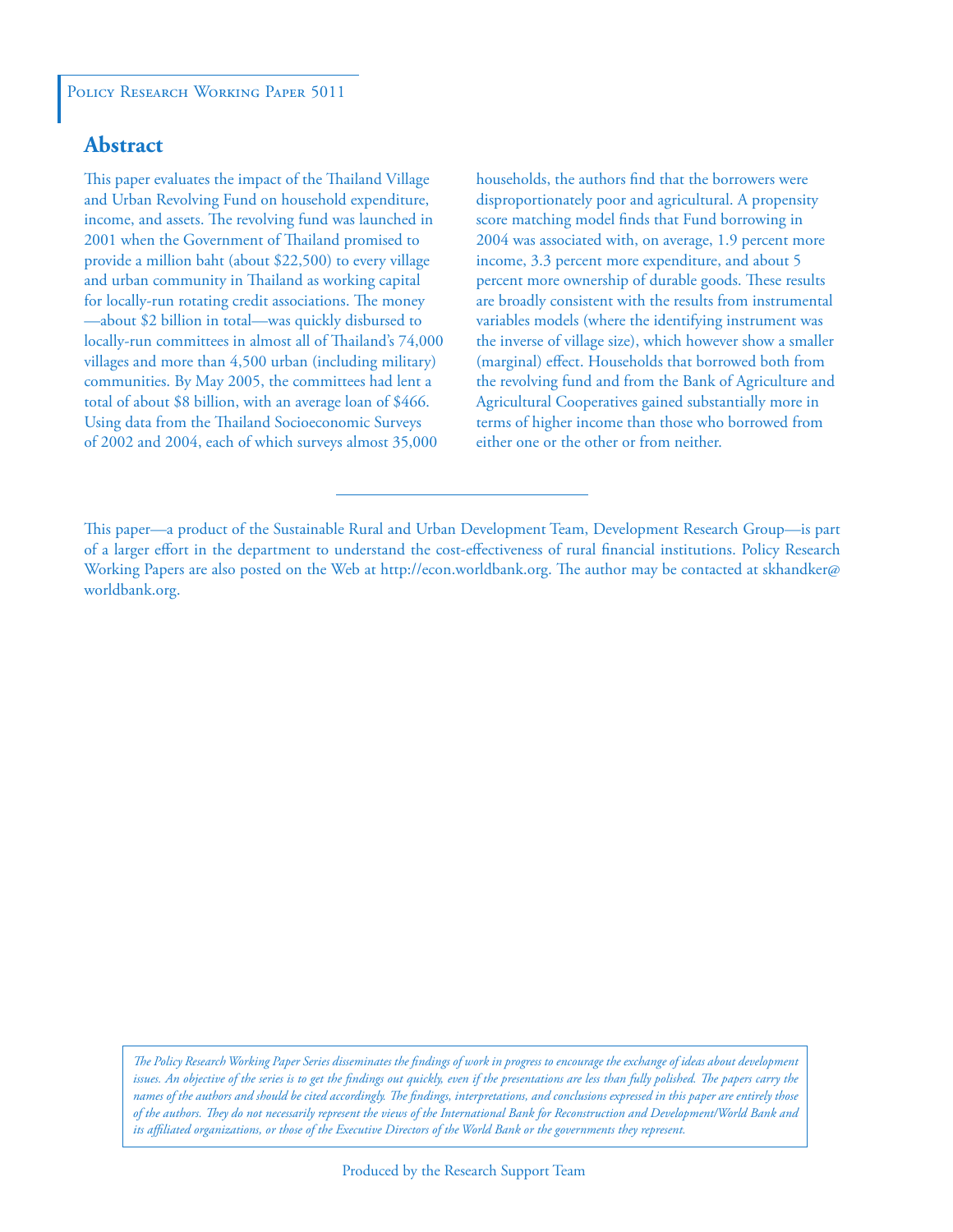# **Does the Village Fund Matter in Thailand?**

**Jirawan Boonperm** National Statistics Office of Thailand, Bangkok

> **Jonathan Haughton** Suffolk University, Boston

**Shahidur R. Khandker** World Bank, Washington DC

JEL codes: O16 G21 I38

Note: The authors listed above are in alphabetical order. They would like to thank Chalermkwun Chiemprachanarakorn and her colleagues at the Thai National Statistics Office for helping us work with the Thailand Socioeconomic Survey data, Sheila Buenafe for excellent research assistance and Xiaofei Xu for research support. We are deeply indebted to Kaspar Richter, who was instrumental in adding a special module on the Thailand Village Fund to the 2004 Socioeconomic Survey and arranging for a panel component for that survey. We benefited from comments received from Dean Karlan and Darlene Chisholm, and from participants at a seminar at Suffolk University at a presentation at NEUDC 2007. The views expressed in this paper are those of the authors, and not necessarily of the institutions with which they are affiliated.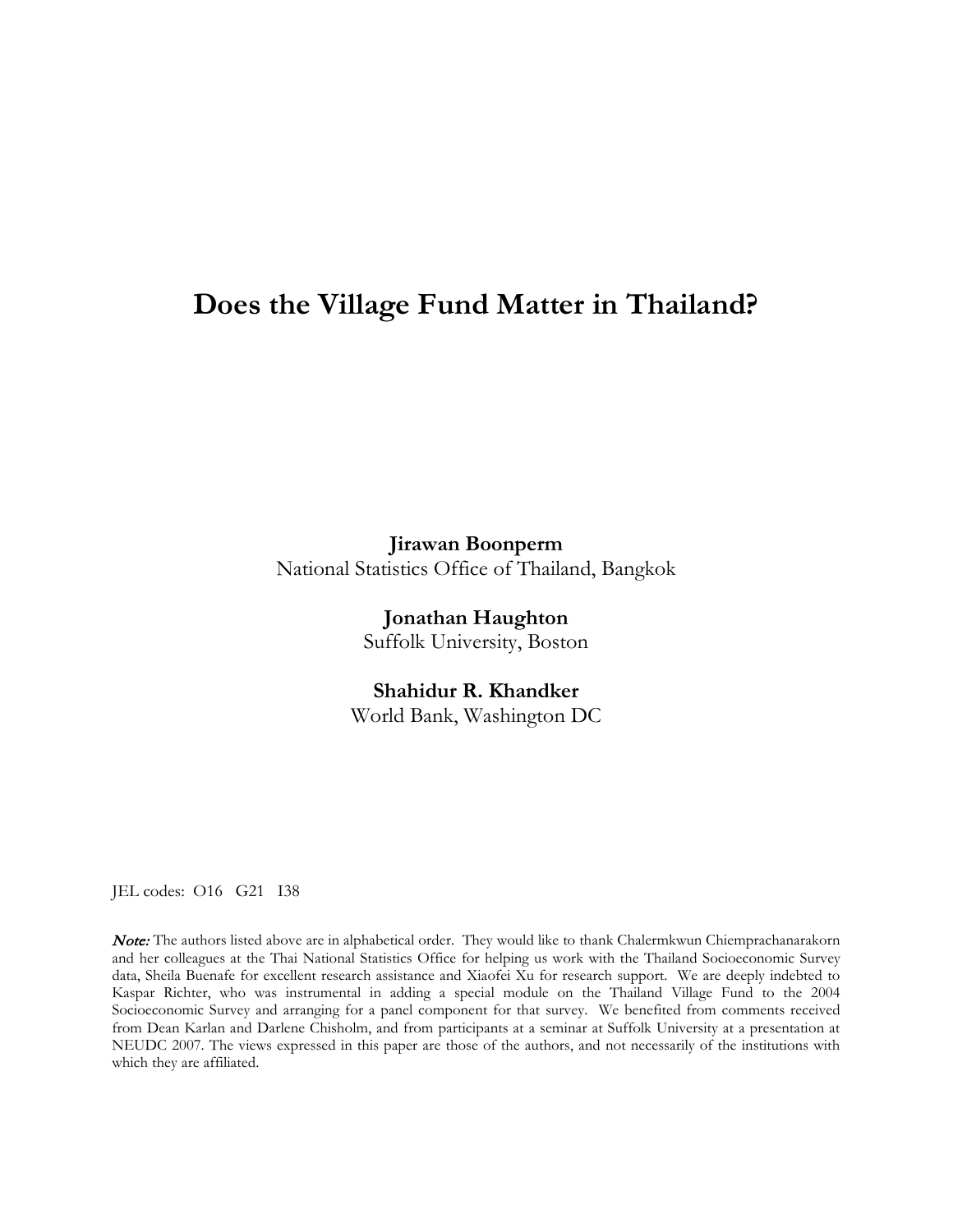#### **1. Introduction**

In 2001, the government of Thailand launched the Thailand Village and Urban Revolving Fund (VRF) program, which aimed to provide a million baht (about \$22,500) to every village and urban community in Thailand as working capital for locally-run rotating credit associations.<sup>[1](#page-3-0)</sup>

Thailand has almost 74,000 villages and over 4,500 urban (including military) communities, so the total injection of capital into the economy envisaged by the "million baht fund" amounted to 78 billion baht, equivalent to about \$1.75 billion, making it the most ambitious of the estimated 120,000 microfinance initiatives anywhere in the world. [2](#page-3-1) The program was put into place rapidly. By the end of May 2005 the VRF committees had lent a total of 259 billion baht (\$8.3 billion at the July 2007 exchange rate of Baht 31.23/\$) to 17.8 million borrowers (some of whom borrowed more than once). This represents an average loan of \$466. The total repayment of principal amounted to 168 billion baht, leaving outstanding principal of 91 billion baht.

In this paper we ask a narrowly focused question: Has the VRF had an impact on household incomes, spending, and asset accumulation, and, if so, how large are these effects? An answer to this question is necessary, but not sufficient, to help the Government of Thailand determine whether the program should be expanded or revised, and to help governments of other countries determine whether they should introduce or expand similar microcredit schemes. In order fully to address these policy issues, one would also need information on the costs of the program. A complete cost-benefit analysis of the Thailand Village Fund would be highly desirable, but goes beyond the scope of this paper.

The VRF represents a policy experiment on a grand scale, but it is not the only major source of household credit, even in rural areas. The Bank for Agriculture and Agricultural Cooperatives (BAAC) has an extensive network of rural lending. So it is appropriate to ask what additional role the VRF has played, an issue that we also address in this paper.

We summarize the relevant details of the VRF program in section 2, set out our general approach in section 3, describe the data employed in the impact evaluation in section 4, and in the subsequent sections explain the methodology and report the results of the impact evaluation using propensity score matching (section 5), instrumental variables (section 6), and panel data methods (section 7). The paper ends with a short set of conclusions in section 8.

 $\overline{a}$ 

<span id="page-3-0"></span><sup>&</sup>lt;sup>1</sup> The average exchange rate during 2001 was Bht44.51/\$, which implies that a million baht are equivalent to \$22,468. The exchange rate as of mid-July 2007 was Bht31.23/\$, which would value a million baht at \$32,020; this is the exchange rate that we use throughout the rest of the paper.

<span id="page-3-1"></span> $2$  Estimated number of microfinance initiatives is from Kaboski and Townsend (2009), p.10.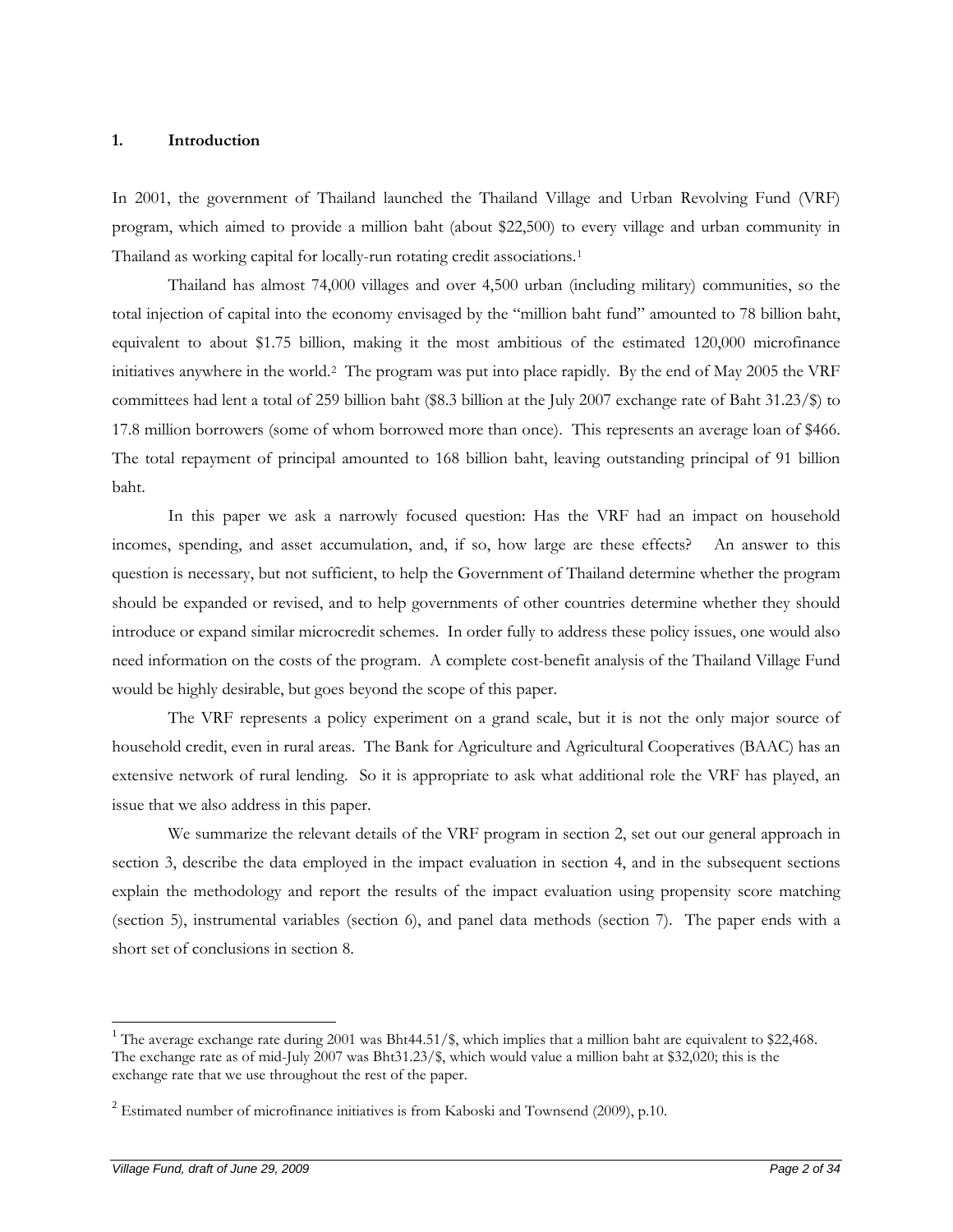#### **2. The Thailand Village Revolving Fund**

The Thailand Village Revolving Fund became operational very rapidly. Inaugurated in 2001, Village and Urban Community Fund Committees (henceforth "Village Fund Committees") had been formed in 92% of the villages and urban communities in Thailand by 2002, and much of the money had been disbursed. By May 2005, 99.1% of all villages had a Village Fund in operation and 77.5 billion baht, representing 98.3% of the originally scheduled amount, had been distributed to Village Fund Committees (Arevart 2005).

 Although the initial working capital came from the central government, the Village Funds are locally run, and have some discretion in setting interest rates, maximum loan amounts, and the terms of loans; some require, or at least encourage, savings deposits as a condition for borrowing. The Village Fund Committees process loan applications; households borrow and repay with interest; and the money is lent out again. The Village Fund Committees do not handle money directly; this is done by a number of intermediaries, of which the most important are the Government Savings Bank (GSB), which operates mostly in urban areas, and the Bank for Agriculture and Agricultural Cooperatives (BAAC), which operates only in rural areas and semiurban communities.

There are five steps that must be taken in order for a Village Fund to become operational:

- (a). The village first sets up a local committee to run the fund and to determine the lending criteria (interest rate, loan duration, maximum loan size, and objectives).
- (b) The properly-established committee then opens an account at the BAAC (which has about 700 branches) or another "facilitator", and the government deposits a million baht into the account.
- (c) The local Fund committee sifts through loan applications and determines who may borrow and under what conditions (interest rate, duration, etc.).
- (d) The borrowers go to the BAAC (or other facilitator) to get access to the loans. Each borrower must open an account – the minimum balance, if it is at the BAAC, is 100 baht – to which their loan is transferred.
- (e) The borrower repays the loan with interest. This requires him or her to visit a BAAC branch (or that of another facilitator); the borrower typically deposits the repayment directly into the village fund account. The BAAC provides a regular listing of transactions to each Village Fund.

 A number of rules govern the establishment and operating procedures of the committee: three quarters of the adults in the village must be present at the meeting where it is established; the committee should have about 15 members, half of them women; while there is some discretion about the amount lent per loan, it should not generally exceed 20,000 baht and should never exceed 50,000 baht; the loans must charge a positive interest rate; and it is recommended that loans have at least two guarantors.

 The government rates Village Funds on a variety of efficiency and "social" criteria; in any given year, those that are rated AAA are provided with a "bonus" of a further Bht100,000 to add to their working capital.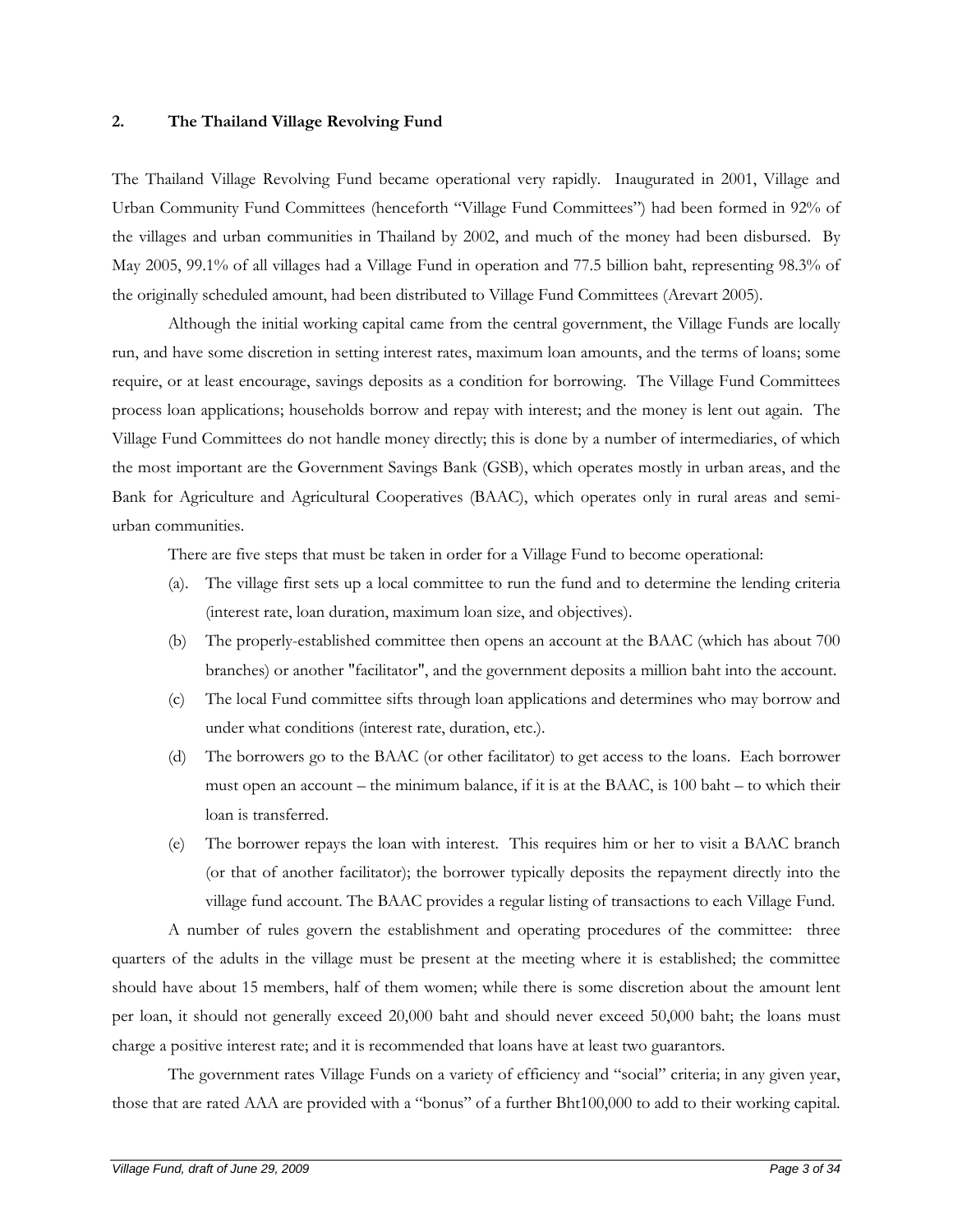In addition, Village Funds can borrow an additional million baht (or sometimes just half a million baht, see below) from the BAAC or other facilitator. The size of this additional loan - i.e. half a million, or a million baht - is determined by the BAAC using its own (banker's) criteria. Only Village Funds that are ranked 1<sup>st</sup> class or 2nd class by BAAC may borrow a million baht; the others (3rd class) may only borrow half a million baht. The BAAC says that about 1% of these loans are overdue. The BAAC thus rates the managerial efficiency and potential of VRF Associations and may be intending gradually to withdraw from micro-lending by giving these village funds a space for competition to run village banks. The BAAC recognizes that Village Fund Committees generally have an informational advantage in determining who is a good candidate for a loan.<sup>[3](#page-5-0)</sup> Some of the more dynamic Village Funds are trying to become rural banks, which would potentially lead to an efficiency gain in that it would allow money to move from one village to another.

#### **3. Measuring the Impact of the Village Revolving Fund**

The injection of loanable funds due to the VRF was substantial, averaging 2.7% of annual income, or 7.1% of income for the 38% of households who borrowed. Because a million baht was available for every village, regardless of size, the importance of the VRF declined with village size: in the smallest tenth of villages, VRF loans represented 7.9% of income, but just 1.1% of income in the largest decile of villages (Table 1). What impact might one expect from such a sizeable one-time infusion of cash?

It is not self-evident that an injection of credit into a rural economy will have a measurable impact, or a positive impact. If financial markets operate well – information is cheap and readily available, there are no policy distortions – then households should already have access to as much credit as they can productively use, and they would mainly substitute VRF credit for other sources of credit. So for the VRF to have an impact on output, it must be predicated on the existence of market imperfections. As a general proposition, this is not unreasonable, as credit markets have well-known informational asymmetries that in turn can lead to the inefficient allocation of credit, excessive loan default, monopoly profits for well-informed lenders, and even credit market collapse (Bardhan and Udry 1999, p.91). The important point is that it cannot be assumed, a priori, that the VRF will necessarily have a major impact on household welfare.

According to the Socio-Economic Survey undertaken in 2004, 24% of respondent households said that they did not borrow from the VRF because they had no need for credit, and a further 25% said that they did not borrow from the VRF because they did not want to take on more debt. We have assumed that in the absence of general equilibrium effects, the introduction of the VRF credit cannot be expected to have an

 $\overline{a}$ 

<span id="page-5-0"></span><sup>&</sup>lt;sup>3</sup> This process, however, could potentially squeeze out some existing borrowers who may have less access to BAAC loans, and yet not be able to get VRF loans for one reason or another. Moreover, some VRFs may be inefficient for the following reasons: (i) lending to unqualified borrowers; (ii) favoring committee members; (iii) extending loans that are larger than the limit (e.g. 50,000 baht); (iv) not insisting on repayment; (v) charging a lower interest rate; and (vi) landing for longer-than-allowed periods.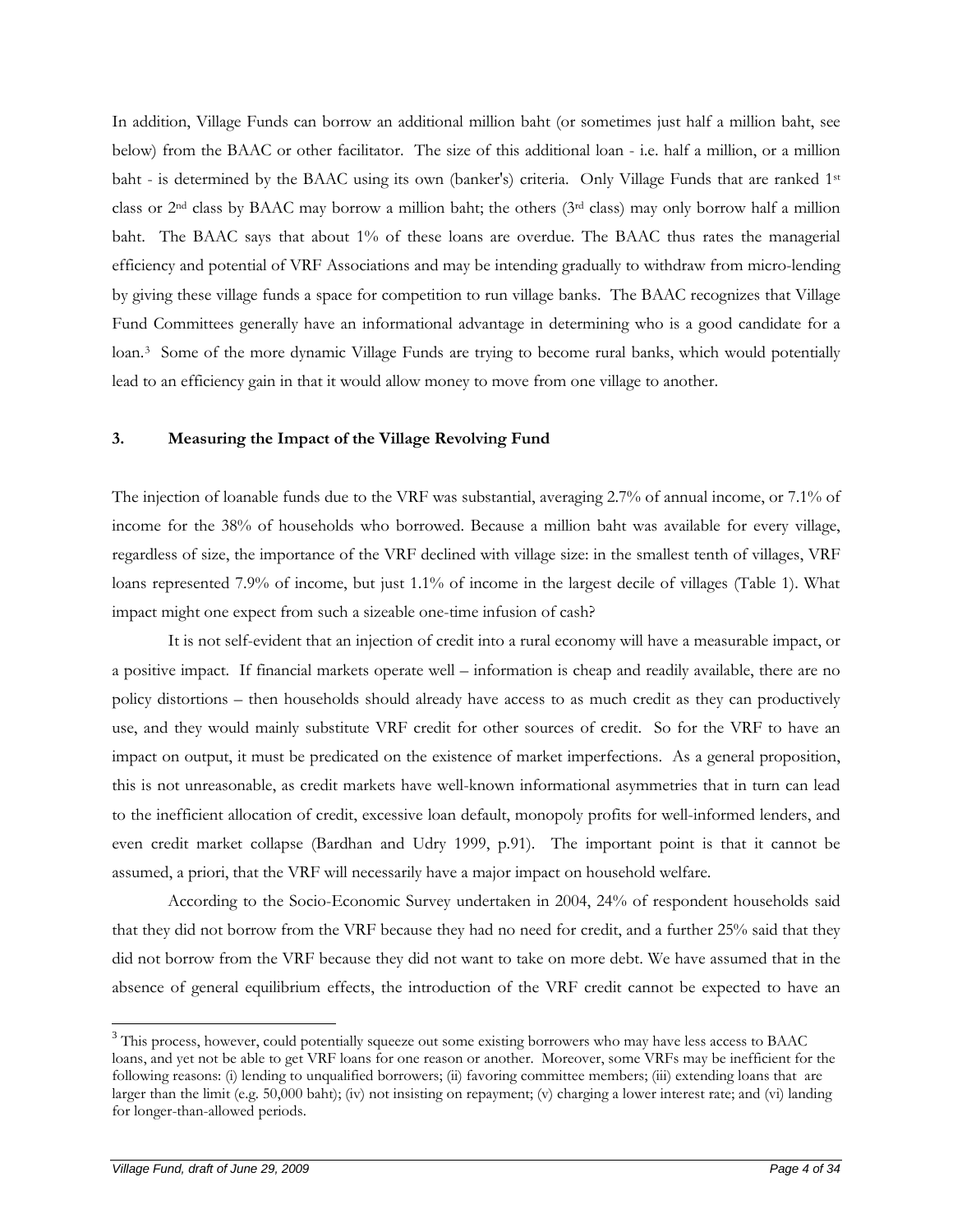impact on the incomes or spending patterns of these households; however, this is not an innocuous assumption, because the very availability of easier credit may reduce the incentive for precautionary ("buffer stock") savings, and allow even non-borrowers to spend more than they otherwise would have.

Of those who did borrow, some may not have been credit-constrained, meaning that they had access to as much credit as they wanted, given the available price. They would then only have taken on VRF loans because they were cheaper. In part this would produce an income effect – substituting cheap for expensive credit – but the lower price of credit would also provide an incentive to borrow more overall. The effect could be large; one in six VRF borrowers said that they borrowed from another source to repay the VRF loan, and the average annual interest rate paid on those sources was 46.0%; given an average VRF interest rate of 6.0%, this represents a gain of 40%; given the mean loan size of 16,183 baht, the interest saving would be equivalent to 4.9% of an average borrowing household's annual income. While this probably an upper bound on the cost savings from VRF borrowing, it is enough to allow non-interest consumption for borrowers to rise by at least 6.1%, with no change in household income.

Other VRF borrowers may have been credit-constrained, in the sense that they already wanted to borrow more at the available price of credit. Presumably existing lenders were reluctant to lend more due to prudential concerns, which in turn may have been justified, or may have resulted from asymmetric information. It is entirely possible that the village-level VRF would, in many cases, have better knowledge about the ability of village households to service loans than most outside lenders, and thus improve the efficiency with which credit is allocated.

We do not have direct evidence on whether VRF loans substituted for other credit, or supplemented other borrowing. Kaboski and Townsend (2009), based on a rural sample of 800 households, find evidence that in 2003, households took on VRF loans without reducing their other borrowing. This sits well with the view that many households are credit-constrained, but of course is not inconsistent with the case of nonconstrained households responding to lower borrowing costs.

Much microlending is seen as desirable because it allows households to invest more, and so raise their earnings, and certainly the VRF was originally viewed as a vehicle for promoting the development of non-farm enterprise. In this case the impact goes from loan to more investment to more income to more consumption. On the other hand, many households use credit for consumption purposes – to smooth consumer spending over the course of a year, or make a lumpy purchases (including durable goods), or increase consumer spending now relative to in the future. In this case one would observe an increase in consumer spending without a corresponding rise in income. Given that households are heterogeneous, and only some would borrow from the VRF for productive purposes, our presumption is that the VRF will have a stronger impact on consumption spending than on income.

Whether VRF loans were used for investment or for consumer spending, the effect is likely to be complicated by the fact that a number of credit schemes are already in place. In rural areas, the most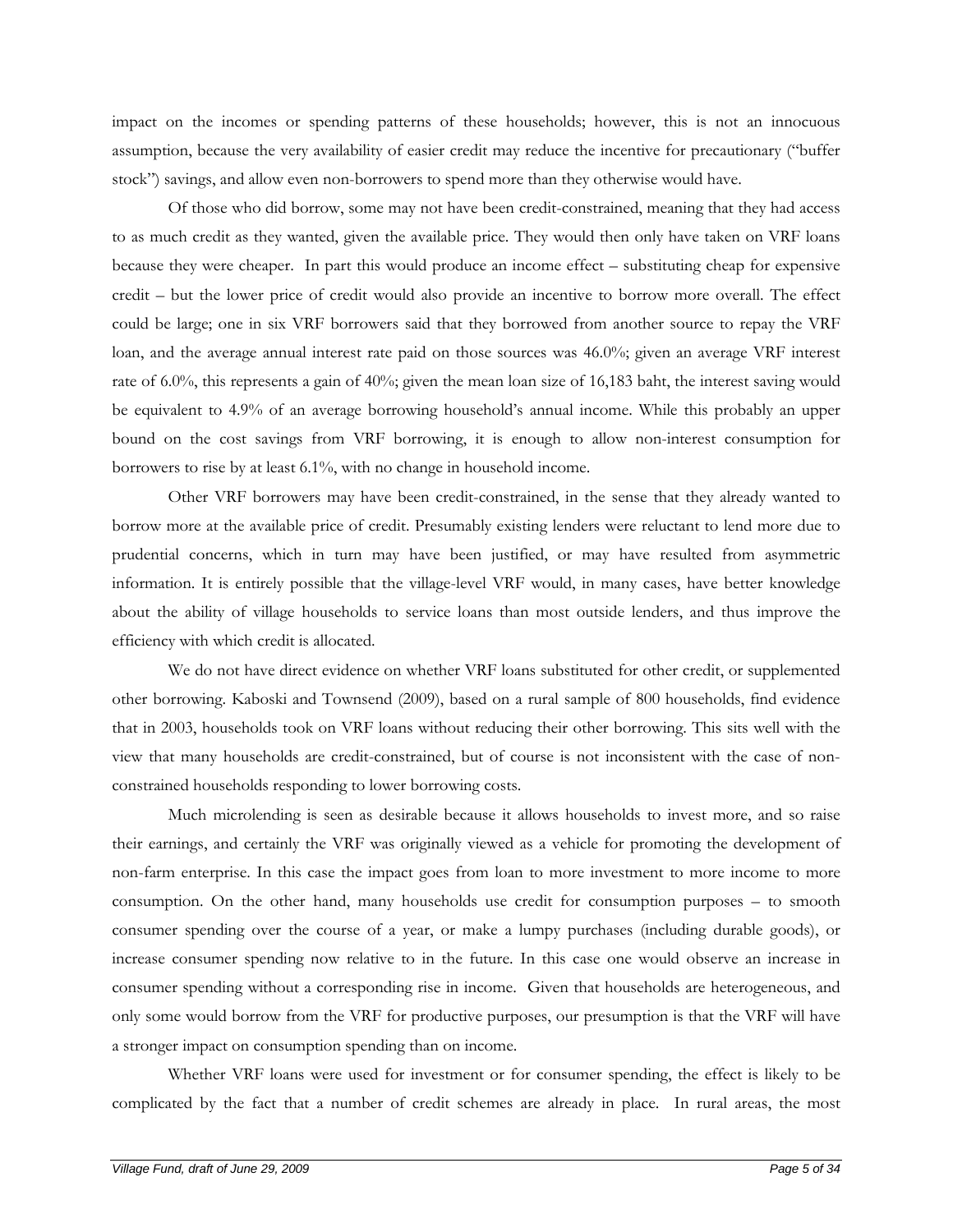important is the Bank for Agriculture and Agricultural Cooperatives (BAAC), which practices individual as well as group-based lending (mainly to support farming), mobilizes savings as part of financial intermediation, and is widely considered to be a successful rural finance institution (Yaron 1992, Fitchett 1999). Therefore it is legitimate to wonder whether the VRF has an added value to rural households that the BAAC could not provide – are they substitutes or complements? In other words, the relative effectiveness of both programs is an issue worth examining from the policy point of view, an issue to which we return in section 5.

In short, our main task is to measure the impact of the VRF program on three outcome variables of interest:

- **Expenditure per capita.** The measure of expenditure available is based on the Socioeconomic Surveys of 2002 and 2004, and includes 56 categories of expenditure (and home production), including the rental value of housing, but does not include the rental value of the household's durable goods or vehicles (for lack of data).
- **Income per capita.** This measure includes 24 categories of income, and includes the rental value of housing (but not of durable goods).
- A number of measures of **household assets**, including whether the household has a washing machine, a VCR, or a motorized vehicle. The SES-2004 did not collect information on the total value of household assets.

But now we are faced with a methodological problem: VRF borrowers do not represent a random sample of the households (or adults) surveyed in the Socioeconomic Survey of 2004 – among other things, they are poorer and more rural.

To get around the problem of non-random assignment, we are obliged to turn to a number of econometric techniques. These include propensity score matching (section 5) and instrumental variables (section 6), using data from the Thailand Socioeconomic Surveys of 2002 and 2004. These surveys also included a panel of rural households, which allows us to estimate the impact of the VRF using double differences, and instrumental variables with household fixed effects (section 7). But before discussing the impact evaluation techniques and results, some additional description of the data is in order.

# **4. The Data**

The data for the impact evaluation come from the Thailand Socioeconomic Surveys of 2002 and 2004. The 2004 survey interviewed 34,843 households (covering 116,444 people) throughout the country drawn from 2,044 municipal "blocks" and 1,596 villages in 808 districts. The data were collected in four rounds, spread throughout the year. The survey collected a wide variety of socio-economic data, including relatively detailed information on household income and expenditure. It used stratified random sampling with clustering; all the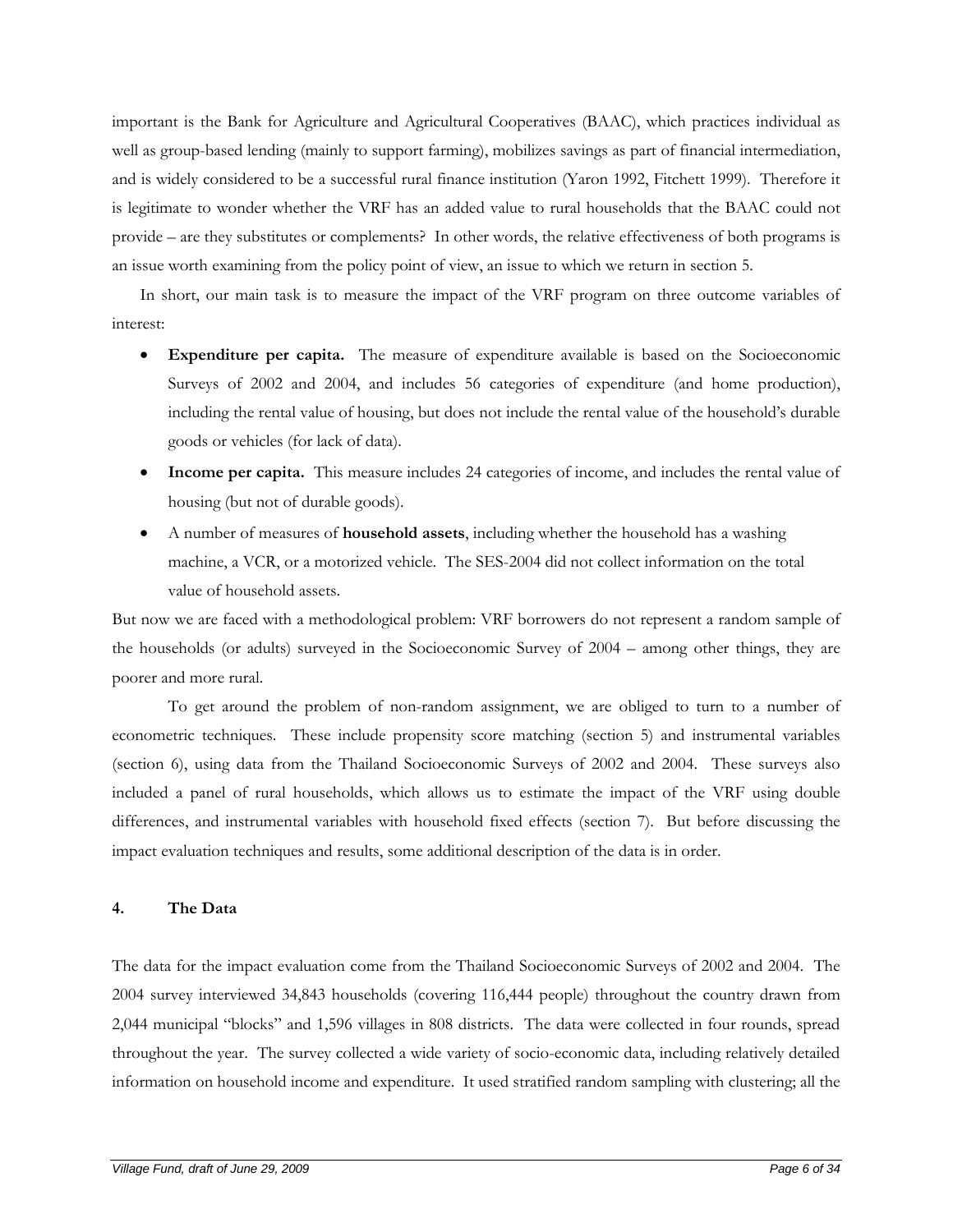descriptive results presented in this paper apply the appropriate weights (unless otherwise indicated). The 2002 survey used substantially the same questionnaire and covered 34,785 households.

An interesting feature of these two surveys is that they include a panel of 5,755 rural households. An effort was made in 2004 to re-survey all 6,309 households that had been surveyed in rural areas in rounds 2 and 3 of the 2002 socioeconomic survey. This represents an annual attrition rate of 4.5%, which is relatively low. A comparison between panel households and those who dropped out of the panel found no appreciable differences in the relevant variables (in 2002), allaying concerns about attrition bias.

 The summary statistics in Table 2 come from a special module that was included in the 2004 socioeconomic survey and that asked all adult members of households about their experience with the VRF. By 2004, a sixth of all adults had borrowed at least once from the VF, with higher proportions of borrowers among the poor (defined as those in the poorest quintile, as measured by expenditure per capita) and among those in rural areas; in this respect, VRF lending differs sharply from the older "village bank" programs in Northeast Thailand analyzed by Coleman (2002), where the bulk of the loans, and gains, accrued to the wealthier villagers. Adults in 38 percent of households had borrowed from the VRF by 2004.

 Of those adults who did *not* borrow, less than one percent had been refused a VRF loan, although a further 4% thought that they would be turned down. On the other hand, over a quarter of non-borrowing adults said they had no need to borrow, and almost a third said that they did not want to go into debt. Poor households were less likely to indicate that they did not need to borrow, but more likely to be fearful to going into debt.

 The average amount borrowed in the most recent VRF loan was 16,183 baht (about \$518), and this was only slightly less than the amount requested on average. The mean interest rate charged on VRF loans was 6.0 percent per year, but there was considerable variation, as Figure 1 shows: substantial numbers of Village Funds charged annual interest rates of 5, 3, or 12 percent. The interest rate paid by poor, or rural, borrowers was essentially the same, or perhaps slightly lower, than that paid by other adults.

Although the rhetoric surrounding the Village Revolving Fund program emphasized the importance of providing finance for processing and packaging, over half of all VRF borrowers said that they planned to use the money for relatively traditional agricultural purposes. This effect was even more marked among poor and rural borrowers. Borrowing is fungible, so this does not necessarily imply that spending on agricultural activities actually rose as a result of the implementation of the Village Fund program, but there is a dissonance between the reported uses of the borrowed funds and the original aspirations for the Fund.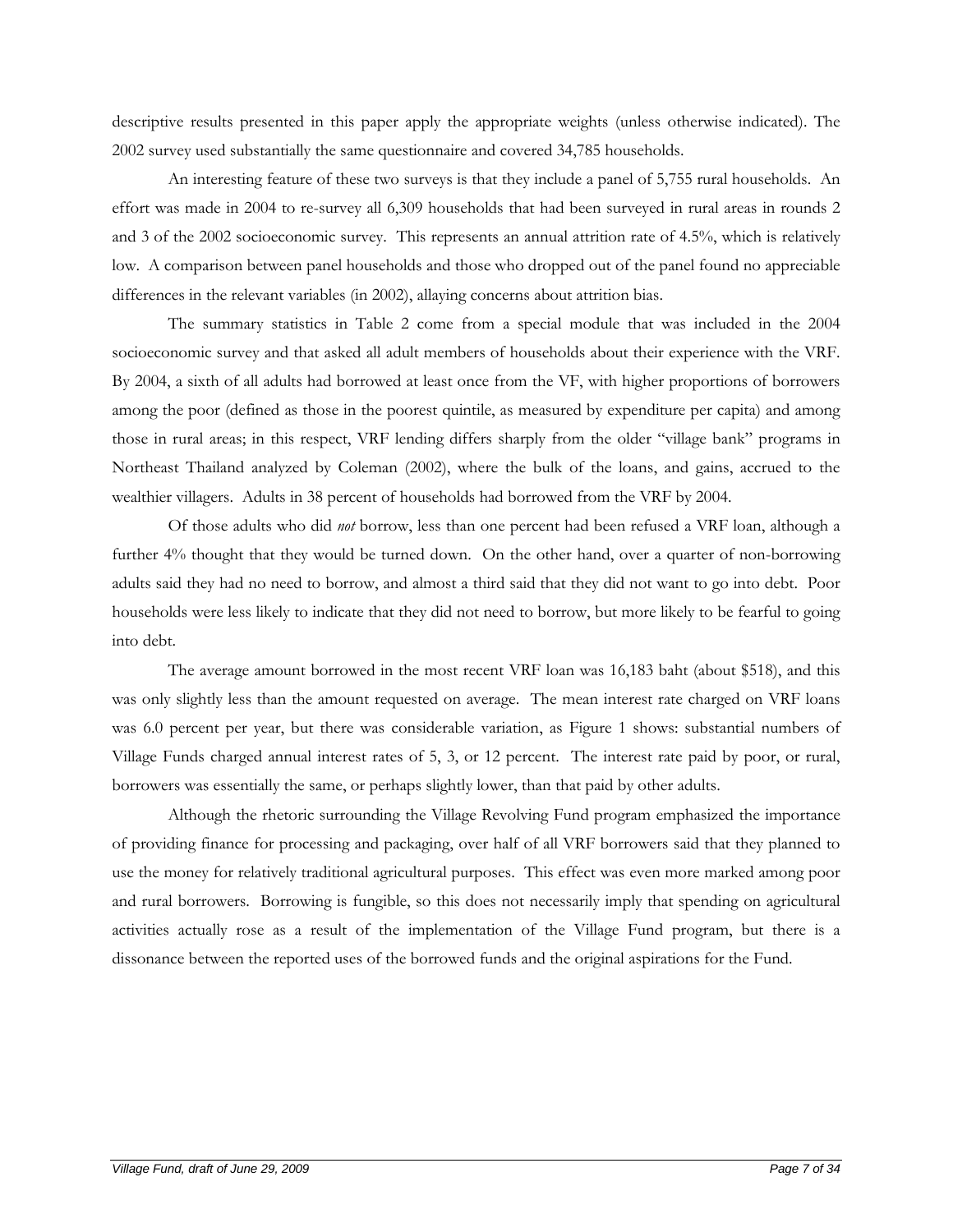

Figure1. Interest Rates Charged by Village Funds, 2004

Source: Thailand Socio-Economic Survey 2004

 Eight percent of VRF borrowers reported that they were overdue on repayments, and the proportions were similar for poor, and for rural, households. However, a sixth of those who obtained VRF credit in turn borrowed elsewhere in order to repay their VRF loan. The interest rates charged by those alternative sources of credit were high, averaging 46 percent (on an annualized basis).

 Despite the challenges that some faced in repaying the VRF loans, seven out of ten borrowers said that their economic situation had "improved" as a result of the program and just 2 percent said that it had worsened. However, less than a third of borrowers said that the VRF system should be left unchanged; substantial numbers wanted the loan amounts to be larger (34% of respondents), longer (34%), cheaper (37%), or to be focused more on the poor (25%).

 In 2004, women were slightly less likely than men to have borrowed from the Village Fund: 15.5% of adult women borrowed from the fund, compared to the overall average of 16.6%. Women asked for, and received, slightly smaller loans; paid a slightly higher interest rate; and were less likely to borrow to buy agricultural inputs or equipment. However, in most other respects, female borrowers are indistinguishable from male borrowers, as may be seen by comparing the first and last columns of numbers in Table 2.

 A 2005 survey undertaken in the northeast of Thailand by the Thailand Development Research Institute (TDRI) found that about 40% of households had borrowed from the VRF, and among those who borrowed, slightly over 90% said they were satisfied with the process. There is, however, anecdotal evidence that in some cases the injection of credit has led villagers to borrow too much, leading to difficulties when the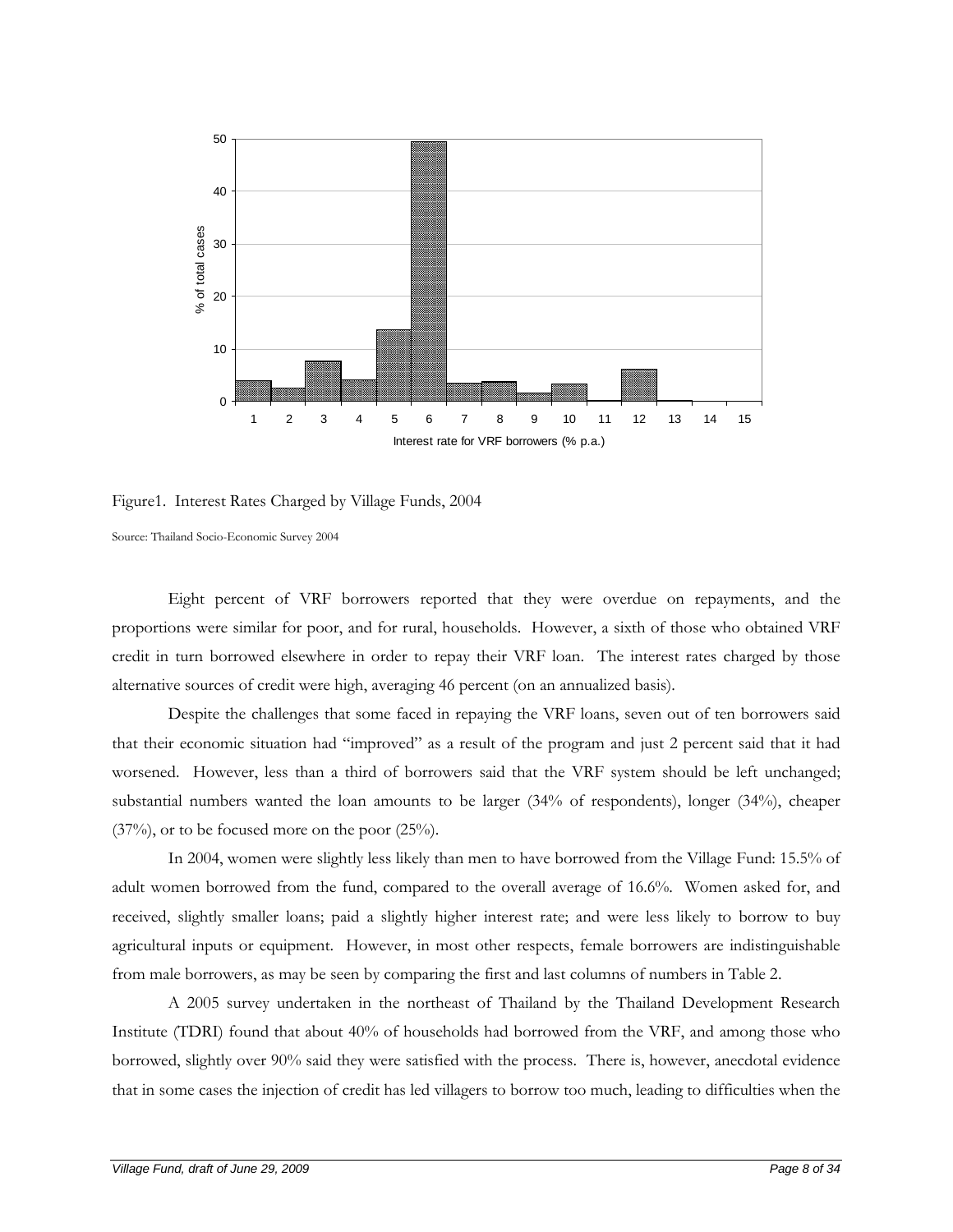funds had to be repaid (Laohong 2006, Gearing 2001). There have also been reports of corruption in the administration of the VRF in some scores of villages.

The most rigorous study to date of the impact of the VRF uses data from the 2003 and earlier rounds of a panel of 960 households that Robert Townsend and his colleagues have been following for a number of years in four provinces of Thailand; 800 households were followed throughout 1997-2003, and this is the sample used in the study by Kaboski and Townsend (2009). Although the sample size is relatively small, the survey is rich in detail on household financial assets and transactions. Their most striking finding is that the proportion of household credit coming from "formal" sources (including the VRF) jumped from 37% in 2001 to 69% in 2002, and was accompanied by little reduction in the use of other credit; in other words, at least as of 2003, VRF credit supplemented rather than replaced existing sources of credit.

Although the VRF is widely used, and reported levels of satisfaction with it are high, this is no guarantee that it has had a measurable impact on the outcome variables of interest. Some critics have argued that many VRF borrowers view the money more as a grant than a loan, in which case it might be expected to lead to a one-time increase in per capita expenditure and the value of household durables, but not raise income. Defenders argue that the VRF has had an effect on productivity, raising income and, via higher income, boosting expenditures. Yet others argue that the main effect of the VRF has been to substitute for other sources of credit, with very little net impact on real output, spending, or welfare. To determine the truth in these arguments, a formal impact evaluation is required.

## **5. Propensity Score Matching**

Our first approach to measuring the impact of the VRF is by creating a quasi-experimental design that matches VRF borrowers with "otherwise identical" non-borrowers, and quantifies any difference in outcome variables between these two groups. Formally, let

- *Xi* be a vector of pre-treatment covariates (such as age of head of household, location of household, and so on),
- *Y<sub>i0</sub>* be the observed value of the outcome variable (such as expenditure) in the absence of the treatment,
- *Y<sub>i1</sub>* be the observed value of the outcome variable for household *i* if it has been treated (i.e. it has borrowed from the VRF), and

*T<sub>i</sub>* be the treatment (equal to 1 if the household is treated, to 0 otherwise).

We want to measure  $\tau_i \equiv Y_{i1} \cdot Y_{i0}$ , but this is impossible, because an individual is either in the treatment group (so be observe  $Y_{ii}$ ) or the comparison group (so we observe  $Y_{ii}$ ), but never in both. If we are willing to assume that households are "assigned" randomly to the treatment group, once we have conditioned on the covariates, then by a proposition first established by Rubin (1977), the average treatment effect (τ|T=1) is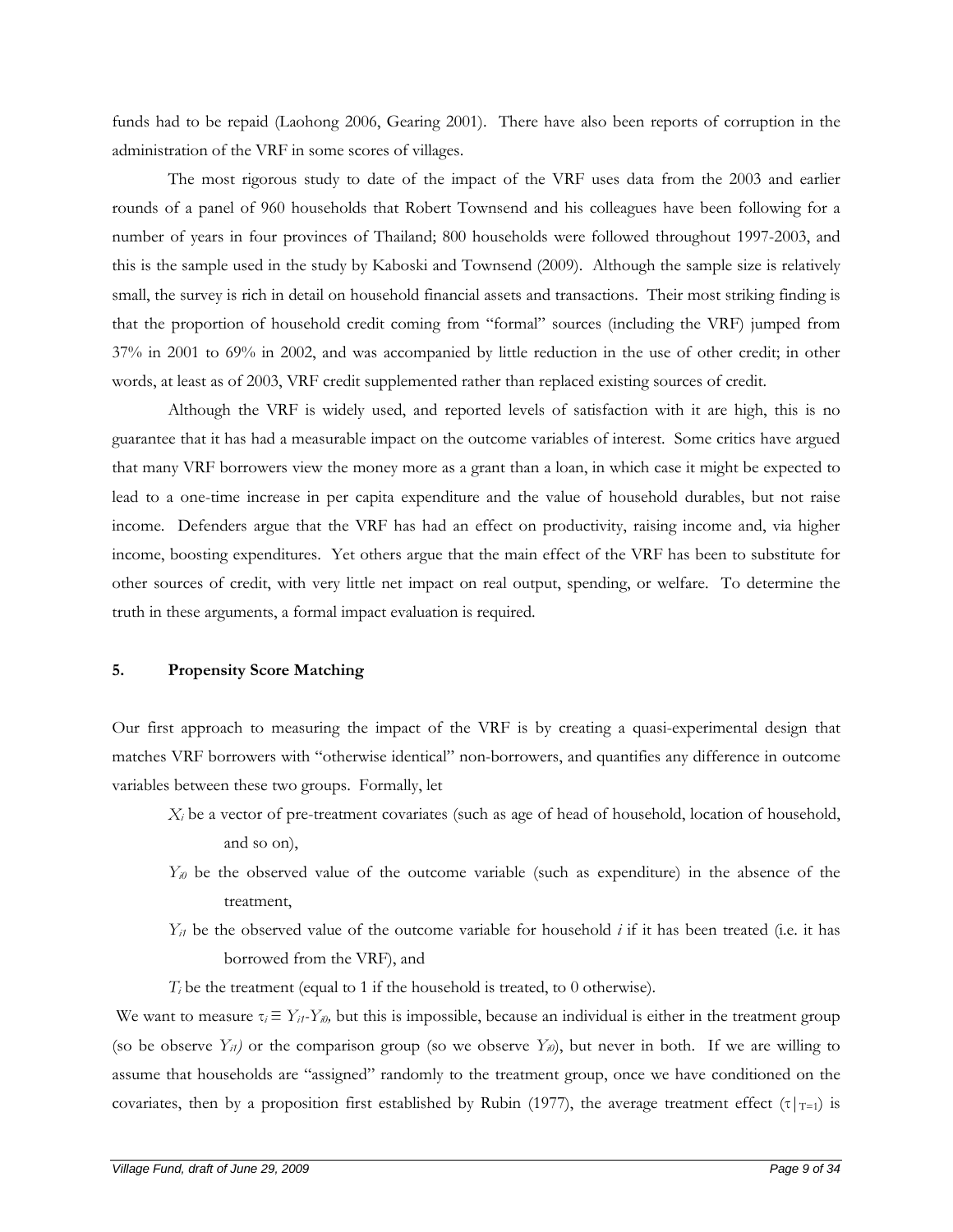identified and is equal to  $\tau|_{T=1,X}$  averaged over the distribution of  $X|_{T=1}$ . In other words, we can measure the average impact of the VRF by taking each borrower, finding an identical non-borrower (conditioned on the *X* covariates), computing the difference in the outcome variable of interest, and taking its mean.

This procedure would only be straightforward if there were just a few covariates; in practice the problem is more tractable if we can create a summary measure of similarity in the form of a propensity score. Let  $p(X_i)$  be the probability that unit *i* be assigned to the treatment group, and define

$$
p(X_i) \equiv \Pr(T_i = 1 \mid X_i) = E(T_i \mid X_i). \tag{1}
$$

In practice, this probability – the propensity score – could be estimated using a logit or probit equation. Rosenbaum and Rubin (1983) show that conditional independence extends to the propensity score, so that treatment cases may be matched with comparison cases using just the propensity score. Furthermore, the average treatment effect may be obtained by computing the expected value of the difference in the outcome variable between each treated household and the perfectly matched comparison household (as matched using the propensity score). Perfect matching is not possible in reality, so in practice one needs to compute

$$
\hat{\tau}|_{T=1} = \frac{1}{|N|} \sum_{i \in N} \left( Y_i - \frac{1}{|J_i|} \sum_{j \in J_i} Y_j \right),\tag{2}
$$

where  $Y_i$  is the observed outcome for the *i*th individual who is treated and  $J_i$  is the set of comparators for *i*. The comparators may be chosen with replacement – the approach we take – in which case the bias is lower but the standard error higher than without replacement. We use single nearest neighbor matching, whereby one chooses the closest comparator, although other approaches are possible (Abadie et al. 2001); Dehejia and Wahba (2002) argue that the choice of matching mechanism is not as crucial as the proper estimation of the propensity scores.

Broadly following an algorithm outlined by Dehejia and Wahba (2002), we first estimated propensity scores by applying a probit model to a limited number of covariates. We then sorted the observations by propensity score and divided them into strata sufficiently fine to ensure that there was no statistically significant difference in propensity scores between treated and non-treated households within each stratum. We confined this comparison to the area of "common support" – where the propensity scores of the treated and untreated overlap – and typically needed between 15 and 21 strata. We then checked for the "balancing property," which means that within each stratum we tested (using a 1% significance level) whether there was a difference in the covariates between the treated and non-treated group. Our initial propensity score models were not well balanced, so we added covariates (including dummy variables for Thailand's 76 provinces) and we were able to generate models that were adequately balanced. For instance, when we confined our sample to rural areas, the propensity score model had 101 covariates, generated 13 strata, and produced 14 cases where covariates were not balanced. This is acceptable, given that at a one percent level of statistical significance one would expect to find, erroneously, about 13 cases of imbalance (false negatives).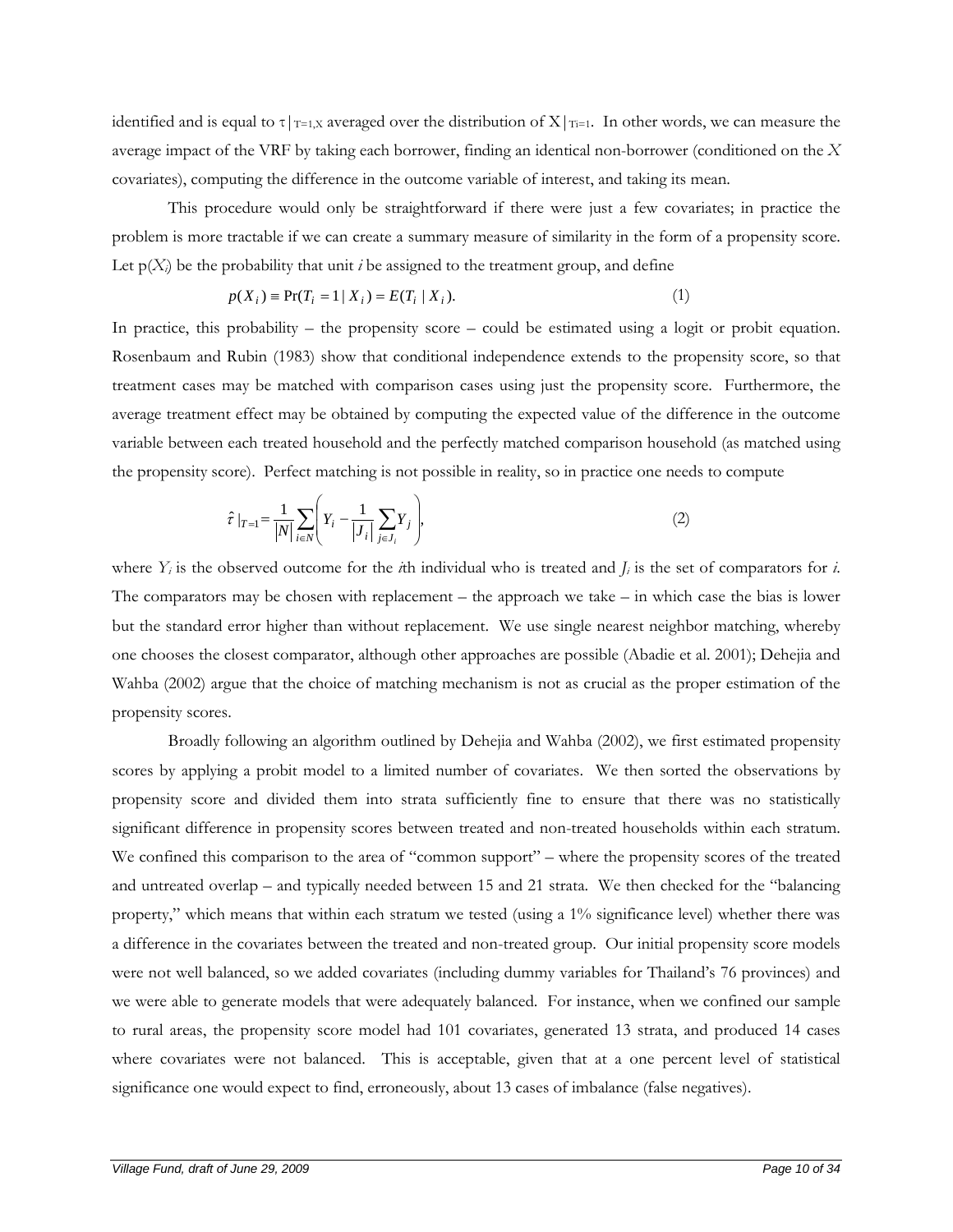A listing of the variables used in estimating the propensity scores for 2004 is given in Table 3 (except for the provincial dummy variables). The first thing to note is that on average VRF borrowers are substantially poorer than those who do not borrow from the VRF, whether measured by monthly expenditure per capita (2,549 baht vs. 4,286 baht) or income per capita (3,209 baht vs. 6,088 baht), or by access to subsidized medical care (93% have a 30 baht medical card, vs. 77% for non-borrowers). Compared to non-borrowers, those who borrow from the VRF are more than twice as likely to be farmers and to be self-employed, they are more likely to live in the Northeast region, they have larger families, and there are more earners per household. The important point here is that borrowers differ appreciably from nonborrowers, at least unless one conditions on the covariates.

 The estimate of the probit propensity score equation for the full sample is also shown in Table 3. The equation fits well enough and, as noted above, appears to be adequately balanced. One of the more influential variables is the inverse of the number of households per village (or block): The Thai Village Fund initially provided a fixed amount to every village, irrespective of size, which means that households living in a large village are less likely to have access to these loans than those in a small village. This effect shows clearly in the estimates of the propensity score equation reported in Table 3.

# Basic Results

Given the propensity scores, it is then possible to match each treatment case with a nearby comparison case, and hence to estimate the impact of VRF borrowing. The results are summarized in Table 4; the upper half of the table refers to 2004 (with separate propensity score equations for the full sample, for rural households only, and for the panel), and the bottom half to 2002.

When propensity score matching is used with the full sample of households surveyed in 2004, VRF borrowing is associated with a statistically significant 3.3% more expenditure per capita and a not-quitesignificant 1.9% higher income per capita. Translated into average increases (at the mean) this implies a rise in per capita spending of 84 baht per month and of income of 61 baht per month. A reasonable interpretation is that VRF loans are partly, but not exclusively, functioning as consumer credit; they also appear to be working through the effect on income. The results based on the 2002 data are comparable: VRF borrowing is associated with a  $3.1\%$  rise in income (t=1.90) and a  $2.6\%$  rise in expenditure (t=2.15). To put these numbers into perspective, the mean size of a VRF loan was 16,183 baht (Table 2), and mean monthly income per person was 4,987 baht (Table 1) in 2004.

The increases reported in Table 4 are plausible. The boost to income in 2004 represents an annualized rate of return of 4.5% on the amount borrowed (which averaged 16,183 baht). However, these effects are only found when expenditure (or income) per capita is shown in log form; when measured in levels, the VRF has no statistically significant impact in these cases. The use of the log of income (rather than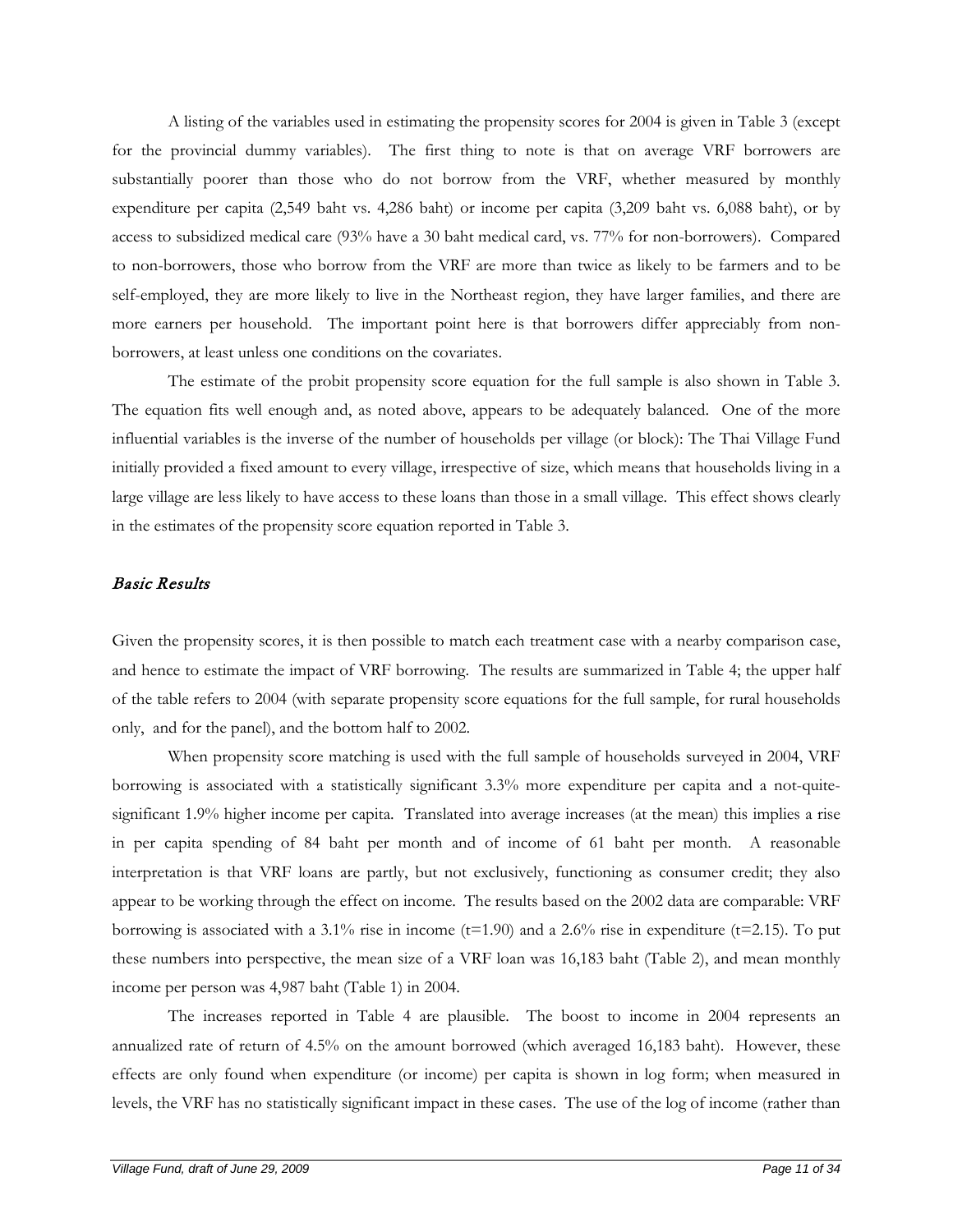its level) puts more emphasis to increases for poorer households, as the proportional effects (i.e. logs) are given more weight in these cases. To explore this further, we divided households into quintiles based on the levels of expenditure per capita, and then applied propensity score matching (with a single nearest neighbor) to each category. The striking result, shown in Table 5, is that the impact of VRF borrowing is only strong for the poorest quintile, a finding that holds both for 2002 and 2004. It would thus be appropriate to categorize the VRF policy as "pro-poor."

It is instructive to breakdown the impacts further, for each major category of income; the results are shown in rows 8-14 in Table 7. More VRF borrowing is associated with more farm income (up 49%, albeit from a modest base of just 522 baht per capita per month) and more income from non-farm enterprises (up 26%). On the other hand, VRF borrowing is not associated with higher wage or transfer income.

One may also break down the impacts by consumer expenditure category (see rows 15-26 in Table 7). There are substantial increases in spending on grain and meat, and also on vehicle operation, although this last effect is not quite statistically significant. None of the other measured impacts are statistically significant. These results differ somewhat from those reported by Kaboski and Townsend (2009, Table 5), who found, for a sample of villages in central Thailand, that VFR credit raised spending on alcohol, and on repairs to homes and vehicles.

The VRF appears to have the biggest impact in rural areas. If the analysis is repeated for rural households only, the effect is a statistically significant 6.9% boost to expenditure and 4.3% increase in income in 2004 (upper panel of Table 4), although the comparable effects in 2002 were much smaller.

There are minimal gender effects. For households that reported having a male head, VRF borrowing was associated with a 5.2% rise in expenditure and 4.8% increase in income. These figures are only marginally higher than those for female-headed households, where expenditure rose 5.0% and income by a (nonsignificant) 2.8%, as shown in rows 31 and 32 of Table 7.

In addition to the effect on income or expenditure, it might also be expected that VRF borrowing would have an effect on the accumulation of household assets. It is not possible to measure household gross or net assets using the Socioeconomic Survey data, but there is a listing of the major physical assets, of which some of the most important are given in Table 6. There we see, for instance, that 64% of all households surveyed had a phone in 2004; the rate was 59% for VRF borrowers and 67% for non-borrowers. We then used our propensity-score matching and found that, for instance, phone ownership among VRF borrowers was 5.4 percentage points higher than among comparable non-borrowers. Similar effects were found for VCRs, fridges, washing machines, and motorized transport. This, coupled with the smaller impact on income than on expenditure, suggests that VRF borrowing was used to some extent in order to get improved access to consumer and producer durables, despite the fact that fewer than 2% of households reported that this was the ostensible purpose of their VRF borrowing (see Table 2).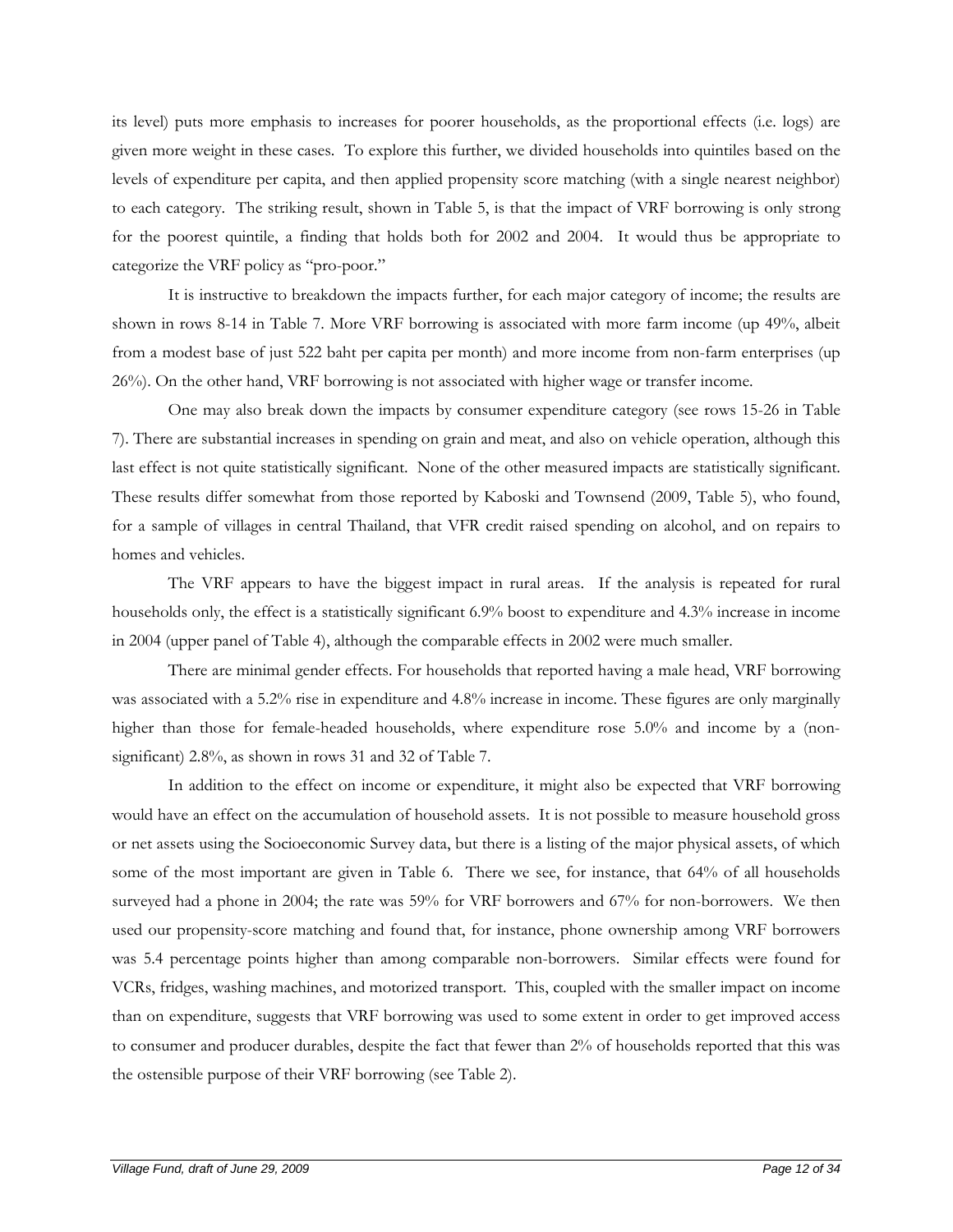# Robustness

How robust are these findings? A number of useful checks are summarized in Table 7: row 1 shows the basic result from Table 4, which is a 3.3% increase in expenditure per capita. Using the same propensity score equation we first measured the sensitivity of the results to alternative matching methods. Most of the results are of the same order of magnitude: stratification matching (i.e. matching within broader strata) shows a 4.2% impact of VRF borrowing on expenditure; kernel matching, which compares the treated case with all neighbors, but with high weights for near neighbors, shows an impact of between 1.8% (Gaussian kernel) and 4.5% (Epanechnikov kernel). Only caliper matching gives a radically different result – it compares all treated cases (i.e. VRF borrowers) to those with a propensity score within a radius of 0.001 – indicating, implausibly, that VRF borrowing reduced expenditure by 18%. This may be because a substantial number of borrowers with high propensity scores were not matched, and so were excluded, because there were no comparators in the immediate vicinity. However, this result does lead one to question the assertion by Dehejia and Wahba (2002) that the choice of matching mechanism is of secondary importance.

A somewhat different check on the robustness of our results is to match treatment households with non-treatment comparators using *direct* nearest neighbor matching rather than first estimating propensity scores. It is not clear that direct ("covariate") matching represents an improvement, even in principle, over propensity-score matching, and it is computationally intensive, but if both approaches give similar results then one can have more confidence in the conclusions. The results, for households living in rural areas (and using dummy variable for regions, rather than provinces) are shown in rows 6 and 7 of Table 7 and show that while VRF borrowing is associated with a statistically significant 7.6% increase in per capita spending as measured using propensity score matching; the effect is much smaller using direct matching – an increase of 1.3% if the direct match is based on a single nearest neighbor – and not statistically significant.

We also re-estimated the results after deleting villages that were either very small (under 50 households) or rather large (with at least 500 households). Perhaps surprisingly, the results are somewhat stronger, and show a 4.8% increase in expenditure and 3.7% rise in income due to the VRF (lines 27 and 28 in Table 7).

The most important maintained assumption in propensity score matching is that "the process by which individuals are assigned or assign themselves to treatment" is ignorable (DiPrete and Gangl 2004). That is, after removing the effects of observable variables, we may proceed as if subjects were randomly assigned to treatment. This is a strong assumption. In practice there are likely to be unobserved variables, such as motivation or ability, that simultaneously affect the outcome, and the assignment to treatment. By definition we cannot quantify the effects of this "hidden bias". One solution, proposed by Rosenbaum (2002), is to test the sensitivity of the results to the introduction of a hypothetical "confounding variable" *W*, that affects the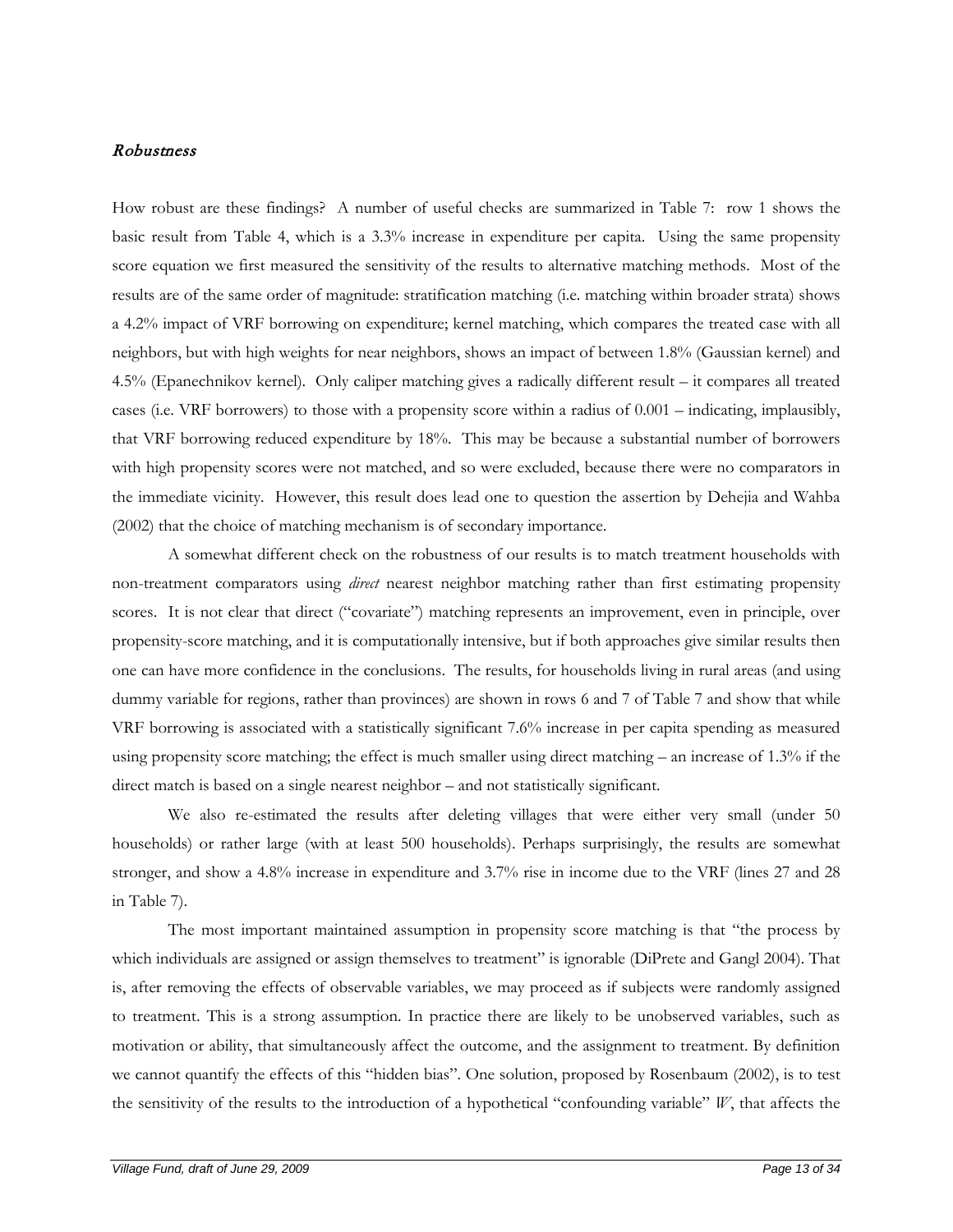odds of being assignment to treatment. Let  $\pi_i$  be the probability that unit *i* receives treatment, and  $X_i$  the observed covariates. Then the log odds ratio is given by

$$
\ln\left(\frac{\pi_i}{1-\pi_i}\right) = \kappa(\mathbf{X}_i) + \gamma U_i, \qquad 0 \le U_i \le 1.
$$

Under the hypothesis of ignorability,  $\gamma=0$  (or equivalently,  $\Gamma=1$ , where  $\Gamma\equiv e^{\gamma}$ ). With higher values of  $\Gamma$ , propensity score matching will be less precise. Rosenbaum shows how to obtain significance levels (using a Wilcoxon sign-rank test) and new confidence intervals (if the treatment effects are additive) for different values of Γ. The results of estimating these Rosenbaum bounds for the log of expenditure per capita are shown in Table 8, and show that our results are not especially robust; if an unobserved variable were to cause the odds ratio of treatment assignment to vary by a factor of about 1.07, then our finding of a impact would no longer be statistically significant at even the 10% level. Although our results are sensitive to the assumption of ignorability, this potential loss of significance is, as DiPrete and Gangl (2004) rightly point out, just a worst-case scenario.

Our final robustness check is to estimate the effect of borrowing on income and consumption using a common impact model (Haughton and Khandker 2009). Let  $Y_i$  measure the outcome,  $X_i$  be a vector of covariates, *Ti* measure the treatment under consideration (i.e. VRF borrowing), and ε<sup>i</sup> represent a zero-mean error term, and estimate

$$
Y_i = \alpha_C + \alpha_{TC}T_i + \mathbf{X}_i\beta + \varepsilon_i
$$
,  $i = 1,...,n$  observations.

Then the estimate of the coefficient  $\alpha_{TC}$  should be able to measure the impact of the borrowing. The results are shown in Table 9, and use the same other covariates as in the propensity score matching (see Table 3). When the treatment is measured as a binary variable, set equal to 1 if the household borrows from the VRF, then the impact is to raise expenditure per capita by 2.3% - broadly in line with the 3.3% impact as measured using propensity score matching (Table 4); however, the estimated effect on income is nil. One may also measure the impact of the amount of borrowing, *given that one is a borrower*. The middle section of Table 8 shows that an additional 100 baht of borrowing is associated with 83 baht more spending and 143 baht more income, figures that are on the high side, particularly for income, unless "lumpiness" in investment is a commonly binding constraint. The estimates in the bottom panel of Table 8 imply that a 10% higher loan is associated with 1.4% more consumption or 1.8% more income, again rather large effects. The common impact model is less compelling than propensity score matching because it does not confine the estimates to a region of common support, and does not try to tailor comparisons for each treated case.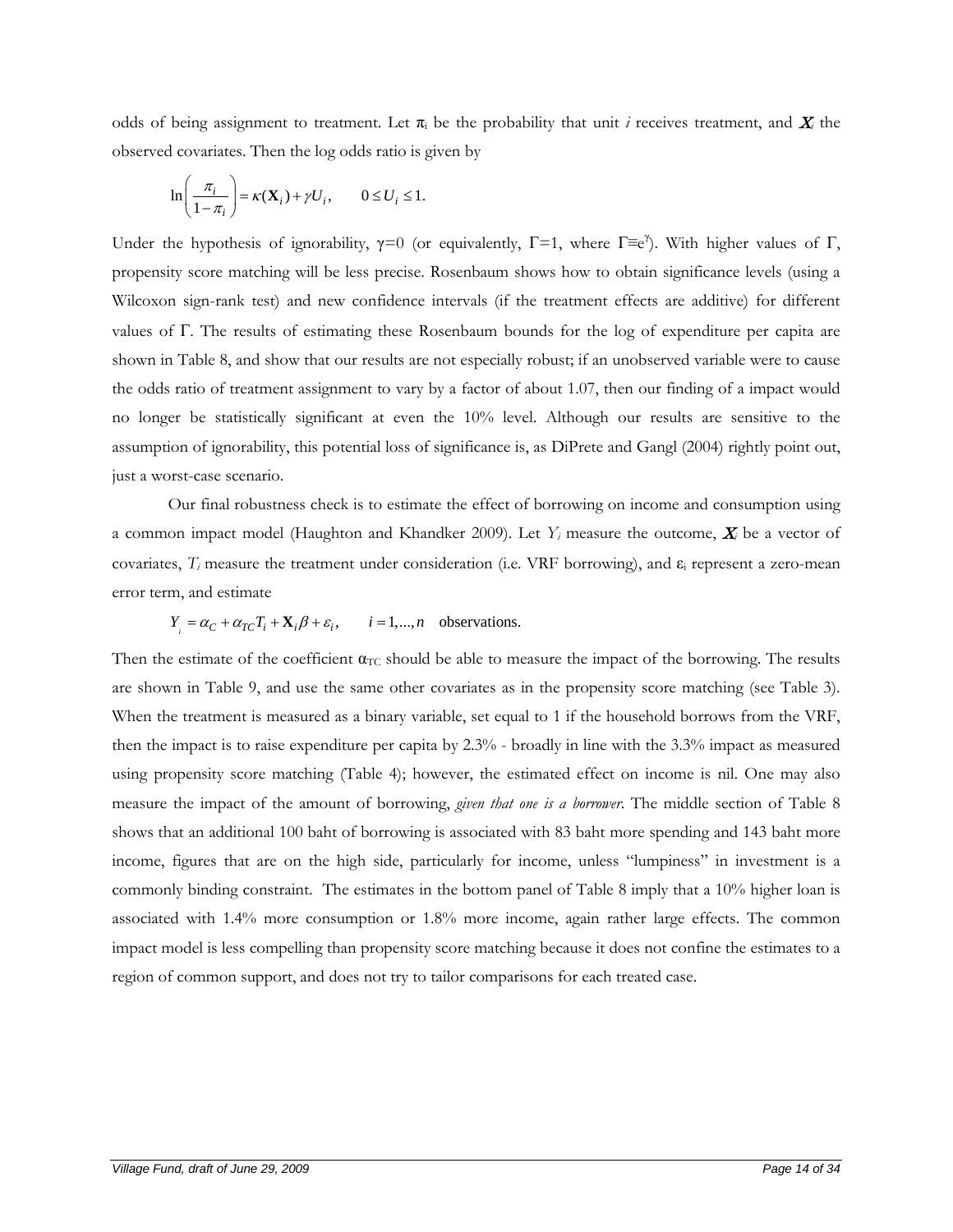# The Bank for Agriculture and Agricultural Cooperatives

The VRF is not the only, or even necessarily the most important, source of credit for Thai households. The Bank for Agriculture and Agricultural Cooperatives has an extensive network of rural lending. Of the households covered by the 2004 socioeconomic survey, 23% borrowed from the VRF only, 15% borrowed from both the VRF and BAAC, and 6% borrowed from the BAAC only. These figures differ slightly from those presented earlier because they only refer to the two most important loans incurred by any given household. But the fact that many households borrow both from the VRF and the BAAC raises the possibility that our earlier results may be picking up the effect of BAAC borrowing and attributing it to VRF borrowing.

We therefore applied our propensity score matching approach to borrowing from the BAAC, and report the results in Table 10. For each comparison (i.e. row in Table 10) we estimated separate propensityscore equations. From Table 10 it is clear that those who borrowed from the BAAC in 2004 were comparably poor to, and somewhat more dependent on farm income than, VRF borrowers.

 The first point to note is that, based on the results of the propensity-score matching analysis set out in Table 10, borrowing from the BAAC, with or without other loans, is associated with substantially higher expenditure per capita (+6.5%) and income per capita (+6.1%). This effect is larger than that of borrowing from the VRF (expenditure per capita rises 3.3%, income per capita by 1.9%, as shown in Table 4).

 The most striking finding is that the *combination* of borrowing from the BAAC and VRF has particularly powerful effects, and is associated with 9.1% higher expenditure and 8.5% higher income. Loans from these two sources appear to be complementary. A plausible interpretation is that many households, particularly farm households, are credit constrained, even if they borrow from the BAAC; the VRF, by relaxing these constraints, enables them to boost their incomes. It is noteworthy that borrowing from the BAAC but not VRF, or from the VRF but not BAAC, has a small and only marginally significant effect on expenditure levels and an even weaker effect on incomes. This hints at a real, but moderate, degree of "lumpiness" in investment, where the full return on using borrowed money is only obtained when the sum is large enough.

The propensity score matching results appear, on balance, to show that VRF borrowing raised household income and expenditures on average, and that much of the productive effect operated in agriculture. In the next section we use a different approach, instrumental variables, further to check the robustness of these results.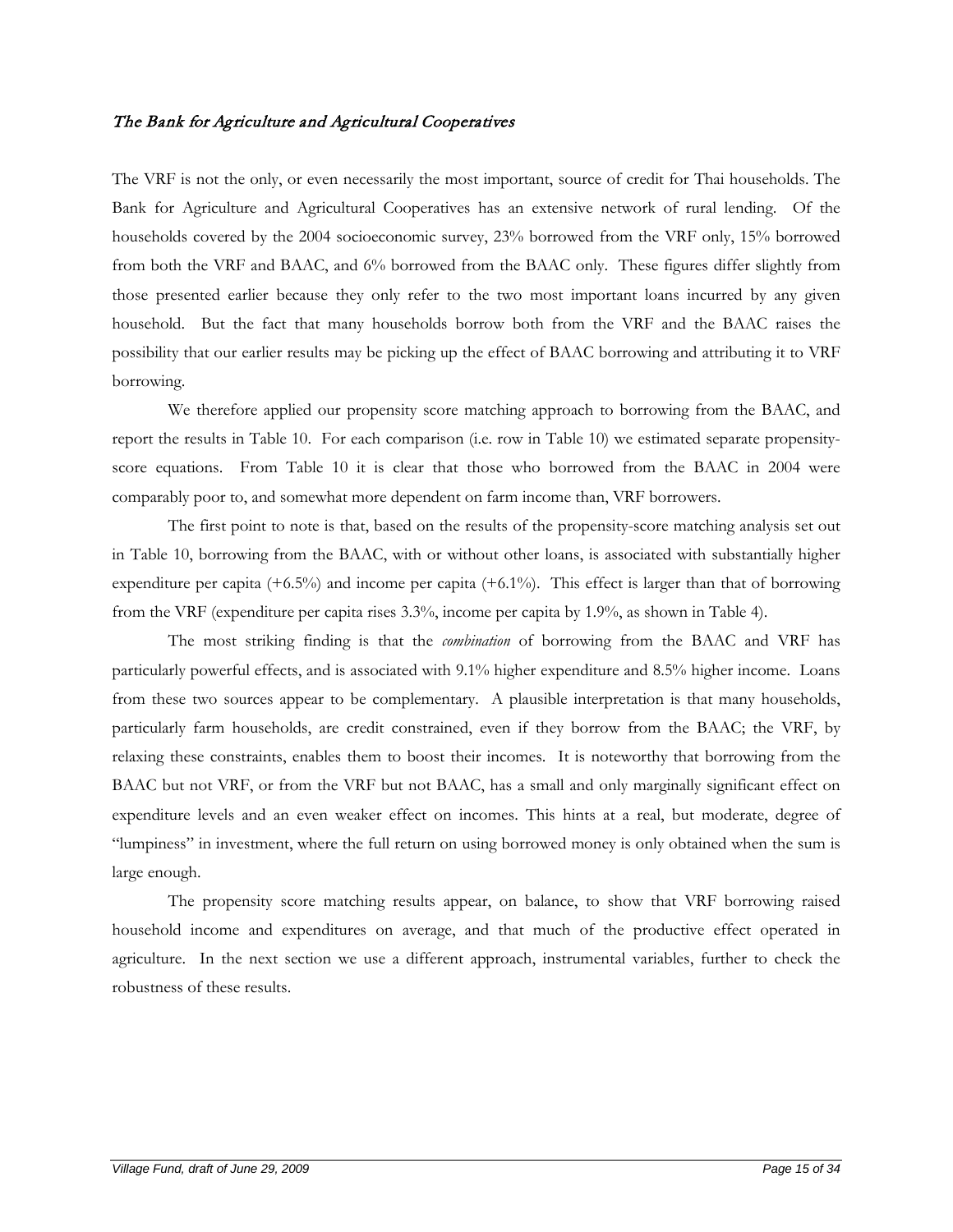#### **6. Instrumental Variables**

We are interested in finding an unbiased estimate of the impact effect – an estimate of  $\gamma$  – in an outcome equation of the form

$$
Y_i = \alpha + \gamma \cdot T_i + \mathbf{X}_i \beta + \varepsilon_i, \quad i = 1,...,n
$$
\n<sup>(3)</sup>

where  $Y_i$  is the outcome of interest,  $T_i$  is a dummy variable that equals 1 if the household borrows from the VRF, and the  $X_i$  variables are relevant covariates. However,  $T_i$  is a "troublesome explanator" (Murray 2005) because it is likely correlated with εi: as the basic numbers in Tables 2 and 4 show, VRF borrowers are not a random sample of the population – they are poorer, spend less, and own fewer durable goods.

An unbiased estimate of  $\gamma$  may be found if one can construct an adequate participation ("first stage") equation of the form

$$
T_i = f(\mathbf{Z}_i, \mathbf{X}_i),\tag{4}
$$

where the instruments  $Z_i$  should be strongly correlated with  $T_i$  ("instrumental relevance") yet be uncorrelated with  $\varepsilon_i$  ("instrument exogeneity"). Then the estimated value,  $\hat{T}_i$ , is used in place of  $T_i$  in equation (3).

We may think of the instrumental variables (IV) estimate of  $\gamma$  as reflecting the "marginal" impact of the treatment; that is, it measures the impact on expenditure (or income) of one more person borrowing from the VRF. This differs from the propensity score matching measure, which quantifies the average impact across all those who are treated. If treatment brings diminishing marginal returns, one might expect the impact, as measured using propensity score matching, to be larger than that measured using the instrumental variables approach.

The main practical problem with the IV approach is finding appropriate instruments, yet "the credibility of IV estimates rests on the arguments offered for the instruments' validity" (Murray 2005, p.11). In our case there is one good candidate: the inverse of the size of the village. A feature of the VRF is that it provided a million baht to each Village Rotating Fund, irrespective of the size of the village. Thus the probability of obtaining a VRF loan ("participation") is approximately in inverse proportion to the size of the village. Our measure of the size of the village is the number of households, which is likely to be closely correlated with the theoretically ideal measure (the number of people eligible for VRF loans, which is the number of adults aged 20 and above).

The IV estimates of the impact of the VRF are summarized in Table 11. In each case the first step equation is probit; an example, for the log of expenditure per capita, is shown in detail in Appendix Table A1. In all cases the influence of the instrument in the first-stage equations is highly statistically significant, clearly showing its relevance.

The second-stage equation is linear. Where possible, estimation was done using maximum likelihood and using sampling weights; in the cases when this estimator did not converge we used a simpler two-step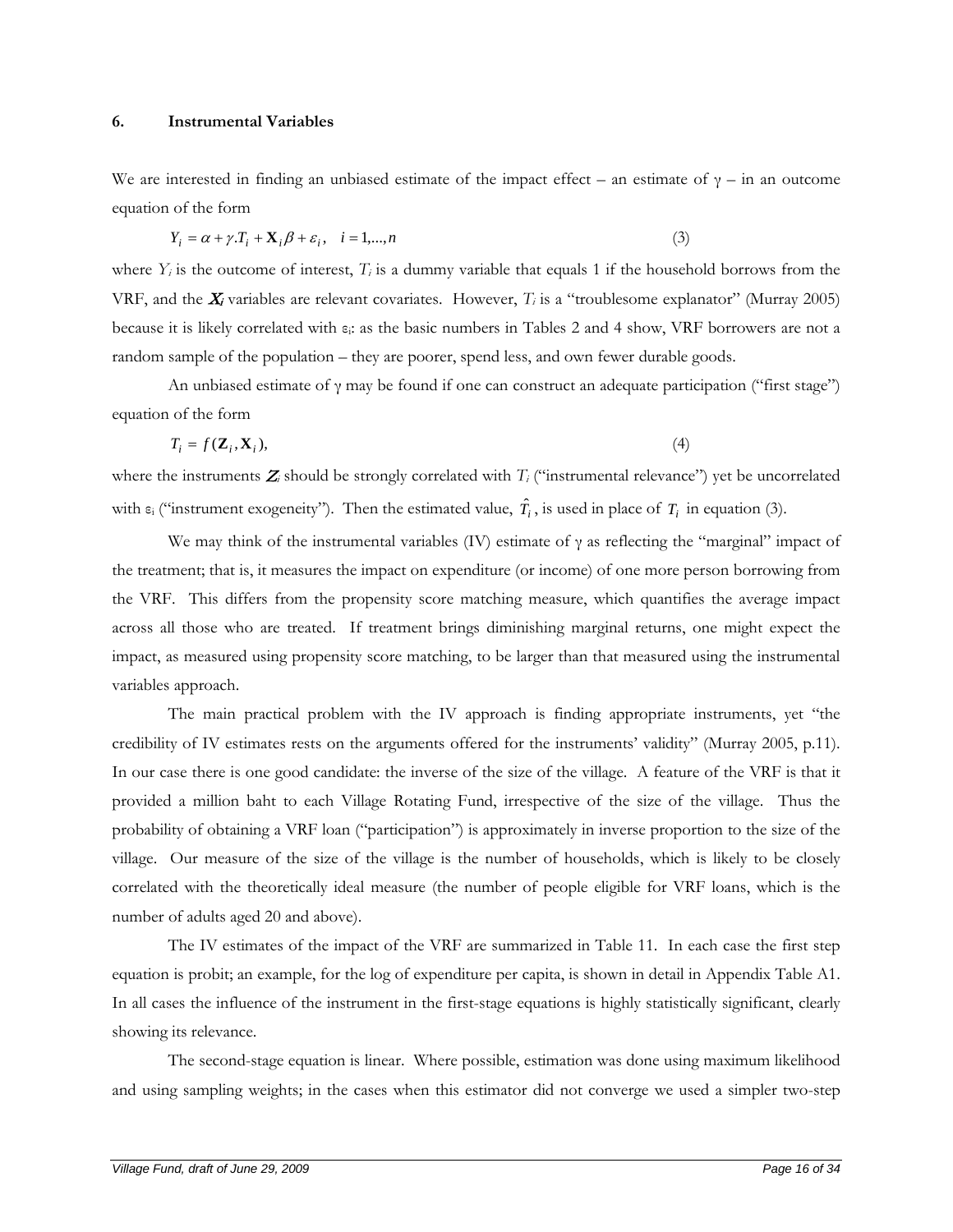procedure on the unweighted data. In all cases the reported z-statistics have been adjusted to account for the fact that one is using  $\hat{T}_i$  rather than  $T_i$  in the outcome equation.

The IV results in Table 11, for 2004, show a positive but not statistically significant impact of the VRF on expenditure and income. In rural areas the measured effects are negative. Curiously, the impact on farm income, and on non-farm income, are separately large and positive. The results for 2002 show that VRF borrowing raised expenditure by 9.9%, and income by 8.4%, although the latter effect is not highly statistically significant.

These results are not particularly robust. The middle rows of Table 11 show the effect on the IV estimates of adding other instruments. The first instrument is "anydebt", which equals 1 if the household in 2004 has any outstanding debt. This is strongly correlated with whether a household borrows from the VRF, but weakly associated with the outcome variable (e.g. simple correlation with expenditure per capita of -0.035; weighted correlation of -0.109). The inclusion of this instrument raises the measured impact of the VRF to a statistically significant 16% for income and 20% for expenditure, levels that are certainly on the high end.

It might be objected that "anydebt" is not exogenous, if households borrow from the VRF when they would not otherwise have borrowed. Alternatively one could use a measure of "non-VRF debt", set equal to 1 if the household has debt other than VRF debt. With this instrument the measured impact of VRF borrowing on household spending rises to an implausible 46%, but even here it might be argued that the new instrument is not truly exogenous.

Finally, we also add, as an instrument, the interest rate charged by the VRF. It is plausible that a higher interest rate would deter borrowing – indeed, the weighted correlation coefficient is -0.054 – and be essentially unrelated to the log of expenditure per capita (correlation of 0.046). The inclusion of this instrument raises the measure of the impact of VRF borrowing to unrealistically high levels. But it is by no means a fully satisfactory instrument: when it is included, the sample size falls, because interest-rate information is only available for villages that have an operating VRF.

In sum, the results of our IV analysis are not very sharp and are partly contradictory. It does seem reasonable to conclude, however, that the most satisfactory models just use the inverse of the village size as an instrument; and in this case, the marginal impact of the VRF on expenditure and income is minimal. Combined with the propensity score matching results, it appears that the VRF raises spending and income on average, but is experiencing diminishing returns at the margin.

Our results are broadly in line with those found by Kaboski and Townsend (2006), who also used an instrumental variables approach, but with data from the 2003 and earlier rounds of a panel of 960 households surveyed in four rural provinces. They checked for robustness by applying a variety of econometric specifications (levels, changes, and estimates with and without outliers). Their main findings are that greater use of the VFR was associated with somewhat higher levels of household expenditure, and perhaps an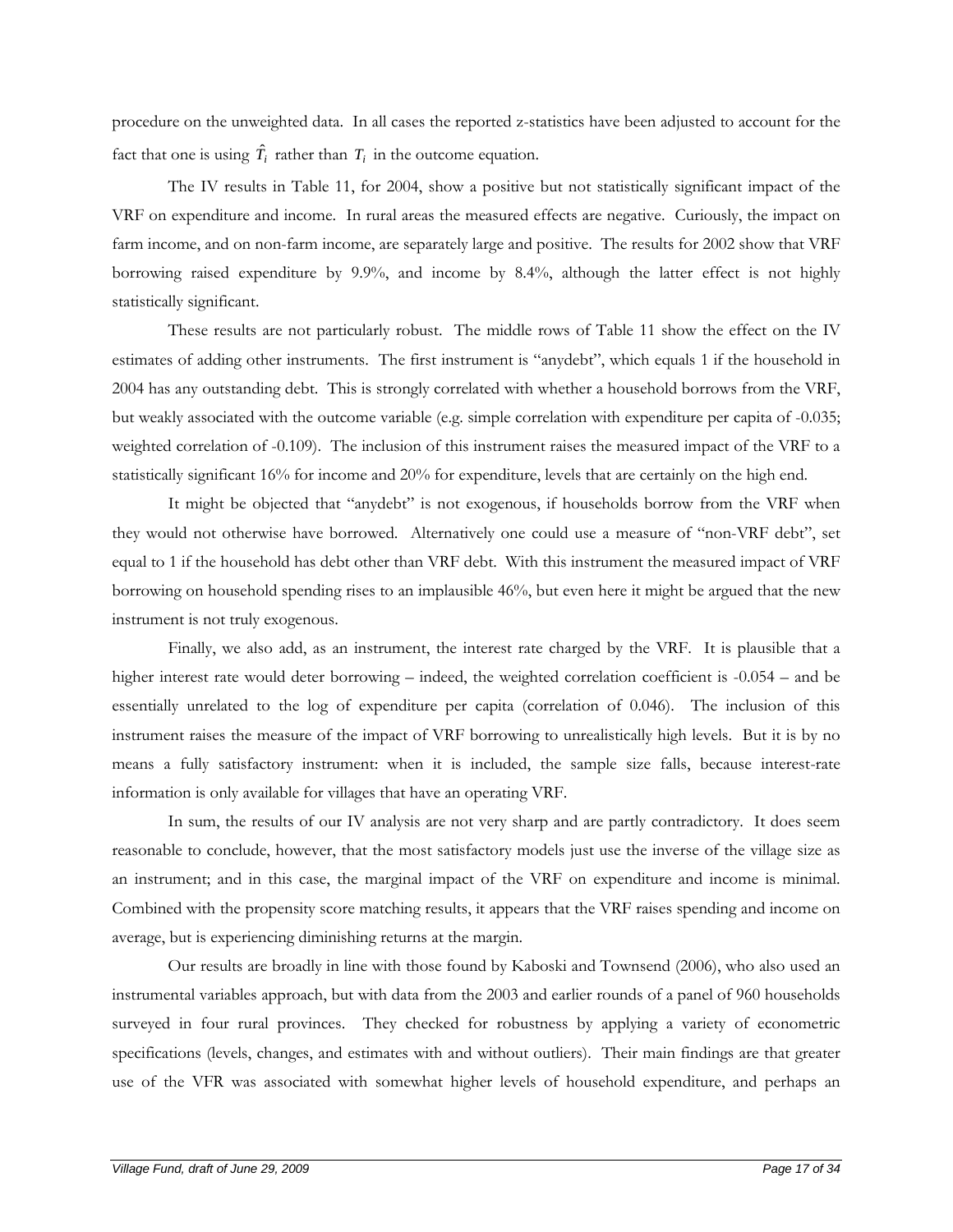increase in income, and with an increase in agricultural investment as well as spending on fertilizer and pesticides.

Kaboski and Townsend also found that VRF borrowing was associated with an apparent reduction in net household assets. This might seem surprising, but could be due to mismeasurement (a farmer might have invested in drainage or field leveling, and this might not be picked up in survey questions), or because better access to credit reduces the need to hold assets, or because households overborrowed.

# **7. Panel Data**

An effort was made, in the socioeconomic survey of 2004, to re-survey half of the rural households that had been interviewed in 2002. This produced a panel of 5,755 rural households for which information is available for both years. The panel data allow us, in principle, to get a less biased measure of the impact of VRF borrowing, because one can eliminate unobserved variable bias, provided that the bias is linear and does not vary over time. It also helps that the introduction of the VRF was a "surprise", in the sense that it was proposed and implemented swiftly, and households in 2002 could not easily adjust their behavior in anticipation of future lending.

# Double Differencing

The simplest way to use the panel data is by double differencing. If, before the borrowing, income *Yi* depends on covariates <sup>X</sup>*i*, then

$$
Y_{i,t0} = a + c \cdot \mathbf{X}_{i,t0} + \varepsilon_{i,t0},\tag{5}
$$

and afterwards

$$
Y_{i,t1} = a + b \cdot T_i + c \cdot X_{i,t1} + \varepsilon_{i,t1}.
$$
 (6)

with  $\varepsilon_{it} = \eta_i + \mu_{it}$ . Differencing gives

$$
Y_{i,t1} - Y_{i,t2} = b.T_i + c.(X_{i,t1} - X_{i,t0}) + \mu_{i,t1} - \mu_{i,t2}.
$$
\n(7)

Considering those households that did not borrow from the VRF in 2002, a regression of the differenced outcome variable on the treatment variable (which equals 1 for those who borrowed from the VRF in 2004) and the change in the covariates should estimate the impact, while "sweeping away" the effects of unobservable or mismeasured (but time-invariant) covariates. The results of this exercise are shown in the middle panel of Table 12, which shows little to no impact of the VRF on expenditure (impact of 2.0% but tstatistic of 1.04), income, or even farm or non-farm income.

To check the robustness of these results, before computing the double differences we first estimated the propensity scores using the 2002 data and the same variables as in Table 3, and then confined the double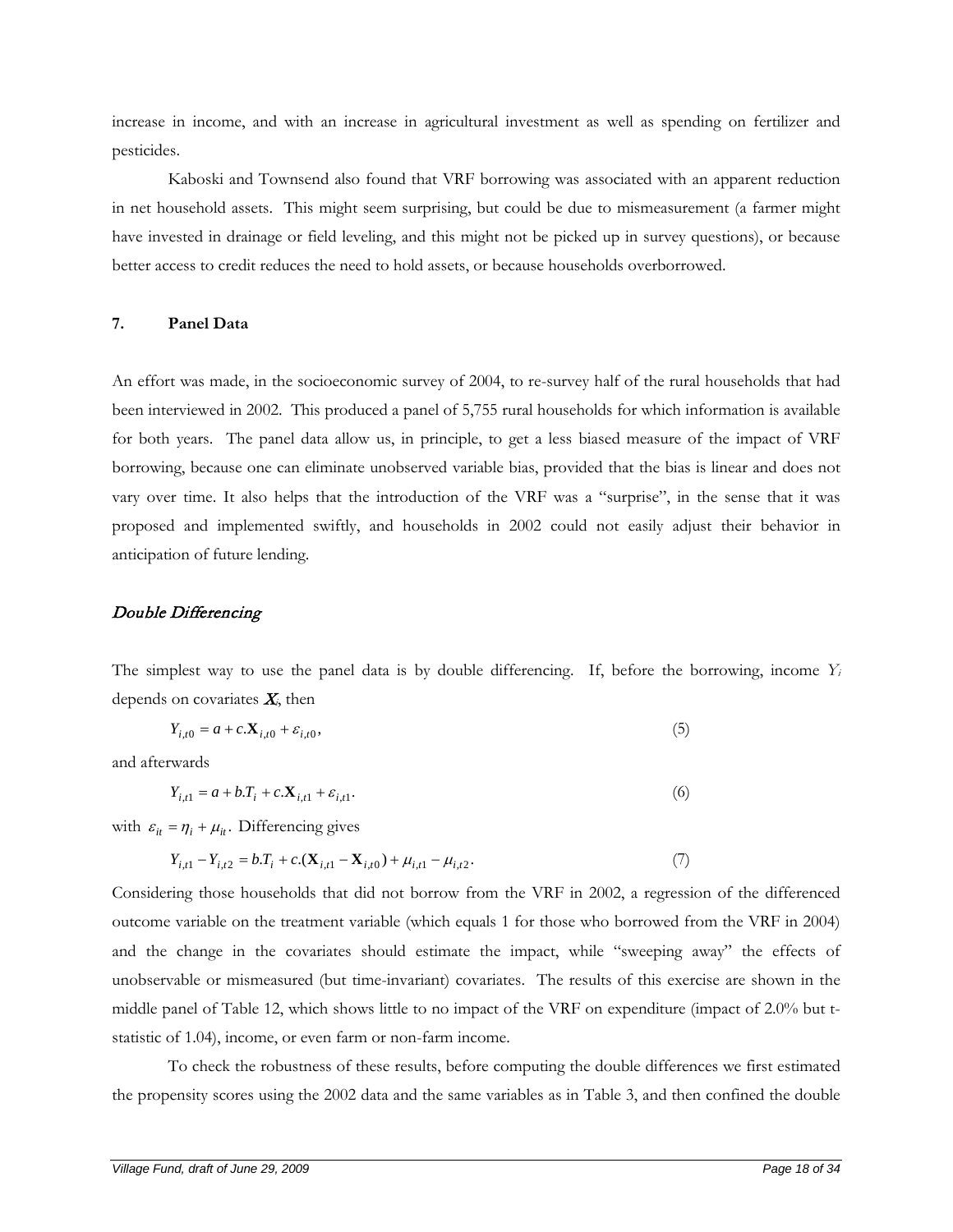differencing to the area of common support. We weighted the differences for each treated case (i.e. VRF borrower) by 1, and each comparison case by  $p/(1-p)$  – where p is the propensity score – as recommended by Imbens (2004; also Ravallion 2006). The results, shown in the bottom panel of Table 12, were similar to those of the unweighted, unconstrained estimates: there is a hint of an impact on expenditure per capita, and on non-farm income per capita, but none of the effects are statistically significant at the conventional levels.

It is also possible to confine the double differencing to those who did not borrow in 2004 (and look at the effects of borrowing in 2002); or to those who did borrow in 2002 (and look at the effects of continuing to borrow in 2004).[i](#page-35-0) None of the results in these cases (not shown here) were statistically significant.

# Panel Instrumental Variables

As a final exercise we undertook an instrumental variables analysis using the (rural) panel data and incorporating household fixed effects. The linear first-stage equation uses, as instruments, the presence of a VRF in the village, this measure multiplied by the educational level of the household head, and the size of the village multiplied by the educational level of the head. The full equations, for the case where the outcome is the log of expenditure per capita and the comparison is between those who borrowed from the VRF in 2004 and those who borrowed neither in 2002 nor in 2004, are shown in Appendix Table A2.

The key results are summarized in table 13. Households that borrowed from the VRF in 2004 had 15% more income and 18% more expenditure than those who borrowed in neither year, holding other influences constant; these increases are statistically significant, but also rather large. If, instead, the comparison is between those who borrowed both in 2002 and 2004 and those who borrowed only in 2004, the impact of the second year of borrowing was to raise income by 8% and spending by 10%. These statistically significant rises are within the bounds of plausibility.

# **8. Conclusions**

This study of the impact of the Thailand Village Fund is based entirely on data from the socio-economic surveys of 2002 and 2004, undertaken just one and three years after the VRF was launched. In the absence of random assignment, we were obliged to use quasi-experimental methods to quantify the effect of the VRF on outcome variables. The propensity score matching approach generates reasonable results: the Village Revolving Fund does appear to have had an impact, raising expenditures by 3.3% and income by 1.9% in 2004. These results are tolerably robust to most specifications of matching, and we may interpret these numbers as reflecting the average impact of the VRF program.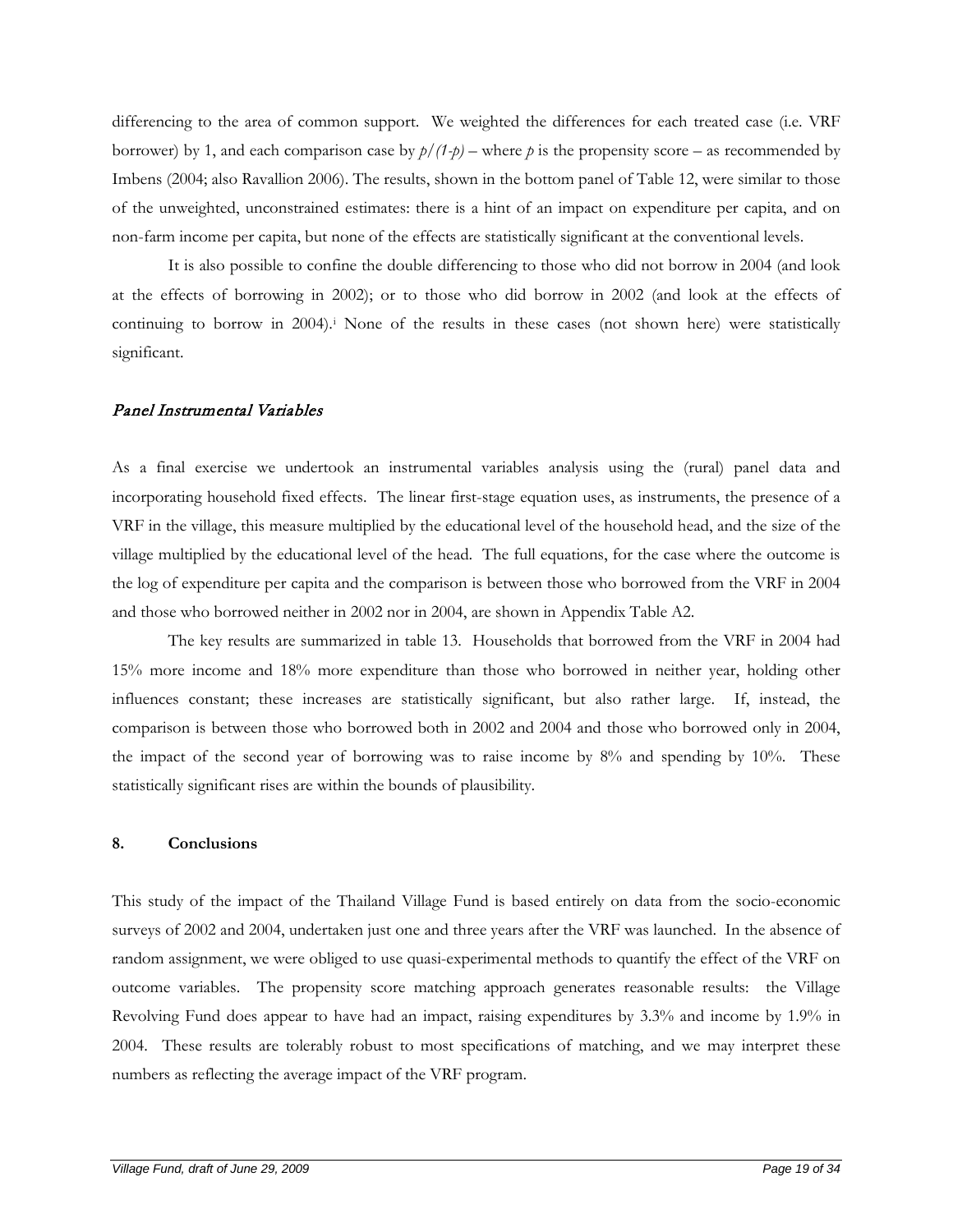By and large the other results – based on using instrumental variables on cross-section data, double differences, and instrumental variables using a rural panel – do not contradict the propensity score matching results. The instrumental variables estimates suggest that the *marginal* impact of the VRF may be small, even though, based on the propensity score matching, the *average* impact is more substantial. The double difference results show little effect, but the instrumental variables analysis with household fixed effects shows a surprisingly large impact of VRF borrowing in rural areas.

Our interpretation of these findings is that the VRF has indeed had a moderate impact on household spending, and also (but to a lesser extent) on household income; this is consistent with our expectations, based on theory.

Further investigation shows a number of interesting patterns. First, most of the effect of VRF borrowing is concentrated in the poorest quintile of the population (as measured by expenditure per capita), where it raised spending by 5.2%, making the program markedly pro-poor. Second, the effect of the VRF appears to work most convincingly through its influence on farm income, suggesting that it is creditconstrained farmers who have best been able to put the loans to productive use. This is not what the designers of the Fund had envisaged; instead they had expected that it would boost household-level non-farm enterprise (and there is some, if modest, evidence of this too). We speculate that the short-term nature of the VRF loans makes them suitable for farmers – they allow for the financing of inputs during a crop cycle – but are not sufficiently long-term (or perhaps large) enough to be very useful for most of the other remunerative activities that households might initiate.

The third interesting finding is that there are synergies between VRF and BAAC loans; borrowing from one or the other alone has only a modest discernible impact on incomes or even expenditure, in contrast to the large impact associated with borrowing from both sources. This has some important practical implications. The BAAC should be slow to withdraw from village-level lending, even if it is tempted to do so by a perception that the VRF can fill the gap; or alternatively, the BAAC should be sure to channel enough resources via the VRF to allow it to fill the gap adequately. Our results also suggest that if the government wants to expand the VRF, the most productive approach would be to target poorer farming communities.

Finally, a caveat. Our results do not allow one to make a judgment about the desirability of the VRF. That would require additional information about the full costs of the program and an evaluation of its sustainability. It would also be valuable to determine whether the impact of the VRF weakens over time, a finding that is common elsewhere (e.g. Chen et al. 2006; Khandker 2005). These both require further research, which would be particularly desirable given the importance of the Thai experiment with large-scale microcredit.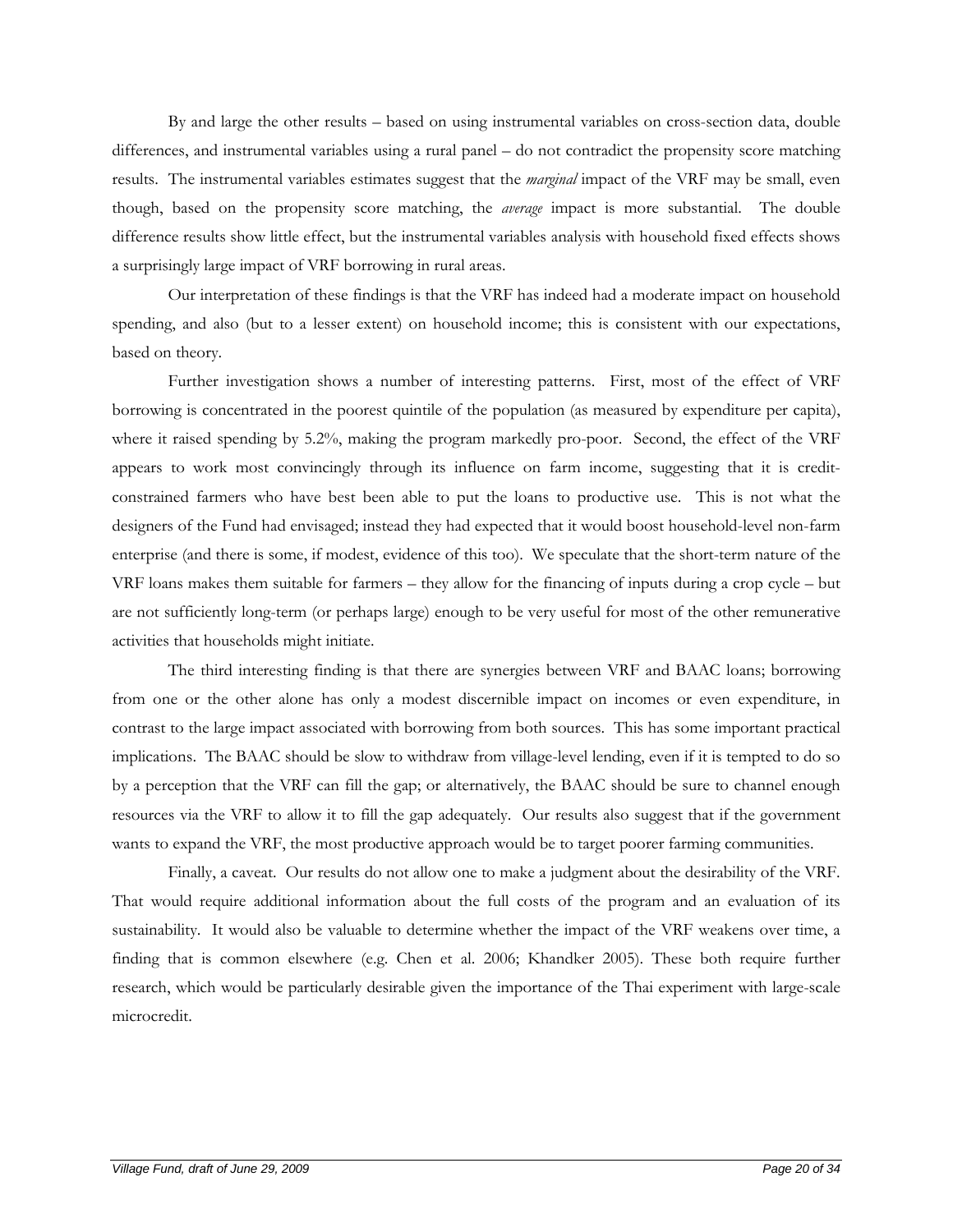## **References**

- Abadie, Alberto, David Drukker, Jane Leber Herr and Guido W. Imbens. 2001. "Implementing Matching Estimators for Average Treatment Effects in Stata," *The Stata Journal*, 1(1): 1-18.
- Arevart, Aupot. 2005. *Village and Urban Community Fund Project (VUCFP)*, Office of the National Village and Urban Community Fund, 31 May.
- Bardhan, Pranab and Christopher Udry. 1999. *Development Microeconomics*, Oxford University Press.
- Chen, Shaohua, Ren Mu and Martin Ravallion. 2006. Are there Lasting Impacts of a Poor-Area Development Program? Development Research Group, World Bank, Washington DC.
- Coleman, Brett. 2002. Microfinance in Northeast Thailand: Who Benefits and How Much? ERD Working Paper Series No. 9, Asian Development Bank, Manila.
- Dehejia, Rajeev H. and Sadek Wahba. 2002. "Propensity Score-Matching Methods for Nonexperimental Causal Studies," *The Review of Economics and Statistics*, 84(1): 151-161.
- DiPrete, Thomas, and Markus Gangl. 2004. Assessing Bias in the Estimation of Causal Effects: Rosenbaum Bounds on Matching Estimators and Instrumental Variables Estimation with Imperfect Instruments. Unpublished, Department of Sociology, Duke University, Durham NC.
- Fitchett, D. 1999. Bank for Agriculture and Agricultural Cooperatives (BAAC), Thailand (Case Study). CGAP, World Bank, Washington DC.
- Gearing, Julian. 2001. "The Best Laid Plans …" *Asiaweek*, March 30.
- Haughton, Jonathan and Shahidur Khandker. 2009. *Handbook on Poverty and Inequality*, World Bank, Washington DC.
- Imbens, Guido. 2004. "Nonparametric Estimation of Average Treatment Effects under Exogeneity: A Review," *Review of Economics and Statistics*, 86(1): 4-29.
- Kaboski, Joseph and Robert Townsend. 2009. The Impacts of Credit on Village Economies. Unpublished, Ohio State University.
- Khandker, Shahidur R.. 2005, "Microfinance and poverty: An Analysis using Panel Household Survey Data from Bangladesh" *World Bank Economic Review.*
- Laohong, Ging-or. Laohong. 2005. "Thailand: Gov't Million Dollar Funds Lead Villagers to Poverty," *Writing For Peace,* <http://www.ipsnewsasia.net/writingpeace/index.html> . June 5. [Accessed July 13, 2006].
- Murray, Michael. 2005. The Bad, the Weak, and the Ugly: Avoiding the Pitfalls of Instrumental Variables Estimation. Bates College. Unpublished.
- Ravallion, Martin. 2006. Evaluating Anti-Poverty Programs. For Robert Evenson and T. Paul Schultz (eds.), *Handbook of Development Economics*, Vol. 4, North Holland, Amsterdam.
- Rosenbaum, Paul. 2002. *Observational Studies*, 2nd edition. Springer, New York.
- Rosenbaum, P. and D. Rubin. 1983. "The Central Role of the Propensity Score in Observational Studies for Causal Effects," *Biometrika*, 70(1): 41-55. April.
- Rubin, D. 1977. "Assignment to a Treatment Group on the Basis of a Covariate," *Journal of Educational Statistics*, 2(1): 1-26. Spring.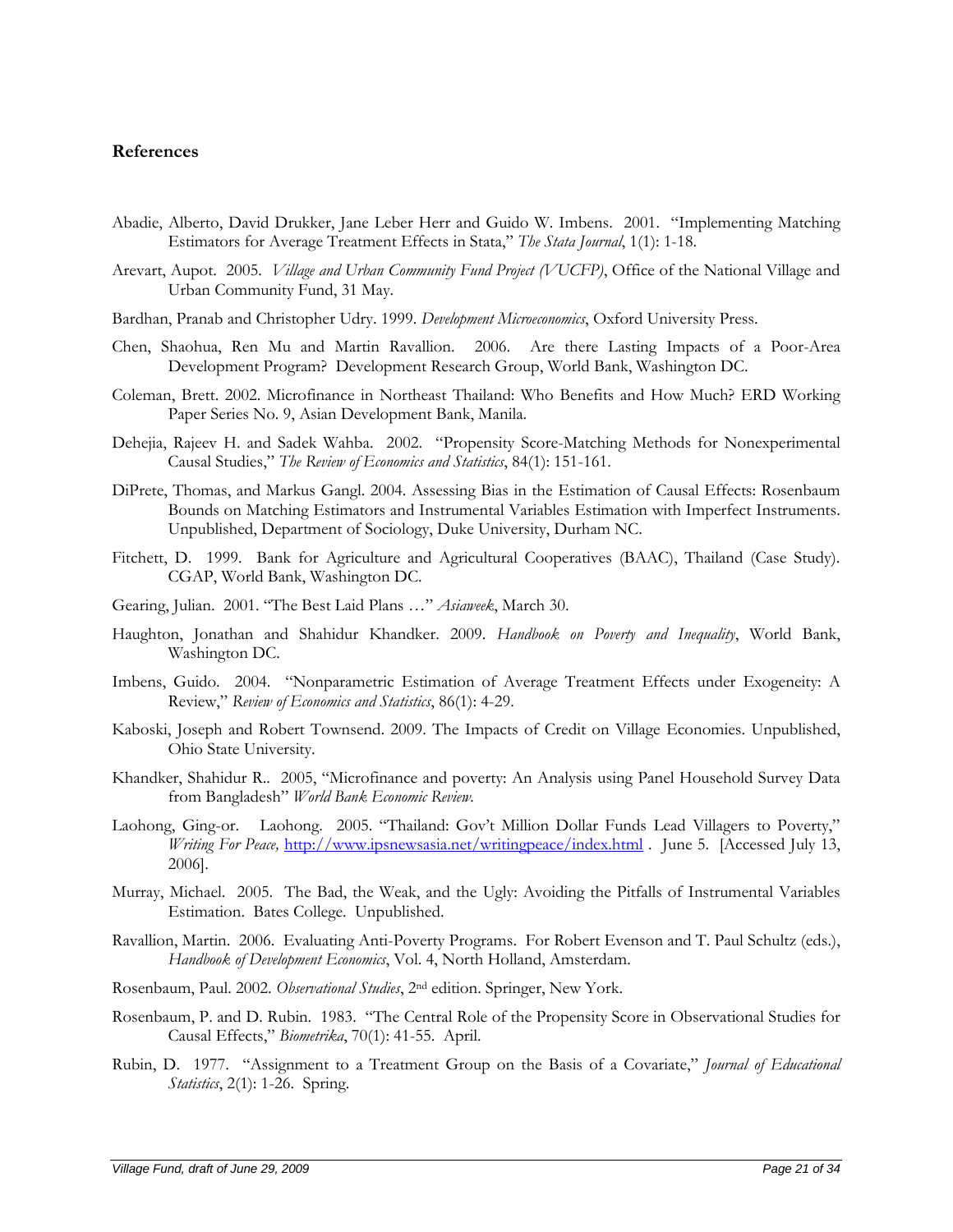Townsend, Robert M. 2006, *The Thai Economy: Growth, Inequality, Poverty and the Evaluation of Financial Systems*, draft. Chapter 8: "Impacts: Experimental and Econometric Program Evaluations."

Yaron, J. 1992. Successful Rural Finance Institutions. World Bank Discussion Paper 150, Washington, DC.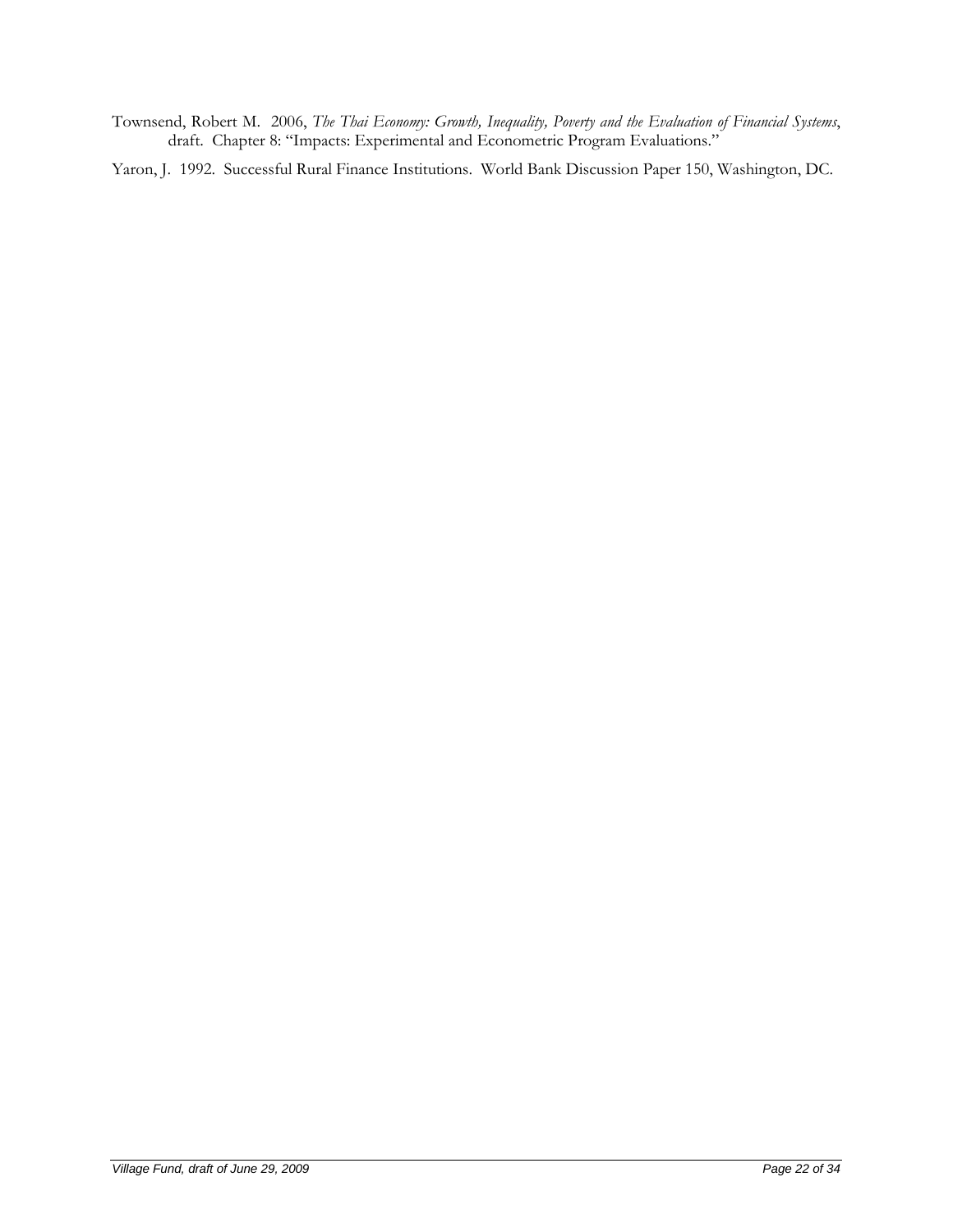|          | $20.022$ $\ldots$ $20.000$ |            |                                |                                     |                    |
|----------|----------------------------|------------|--------------------------------|-------------------------------------|--------------------|
|          |                            |            | Income in 2004, baht per month | Average VRF                         | % of households    |
| Decile   | # of households            | Per capita | Per household                  | $\frac{\text{loan}}{\text{income}}$ | borrowing from VRF |
|          | 75                         | 3,588      | 12,975                         | 7.9                                 | 63.6               |
|          | 103                        | 4,163      | 14,450                         | 4.6                                 | 49.3               |
|          | 119                        | 5,342      | 18,836                         | 2.5                                 | 37.0               |
| 4        | 133                        | 5,012      | 17,145                         | 2.6                                 | 37.8               |
| 5        | 147                        | 5,431      | 18,537                         | 2.1                                 | 35.7               |
| 6        | 163                        | 5,317      | 18,312                         | 2.1                                 | 34.6               |
|          | 183                        | 5,006      | 17,385                         | 2.1                                 | 35.7               |
| 8        | 211                        | 4,966      | 16,889                         | 2.1                                 | 35.6               |
| $\Omega$ | 256                        | 5,071      | 17,487                         | 1.7                                 | 30.5               |
| 10       | 368                        | 6,120      | 20,020                         | 1.1                                 | 21.3               |
| Total    | 175                        | 4,987      | 17,198                         | 2.7                                 | 38.2               |

*Source:* From Thailand Socio-Economic Survey of 2004.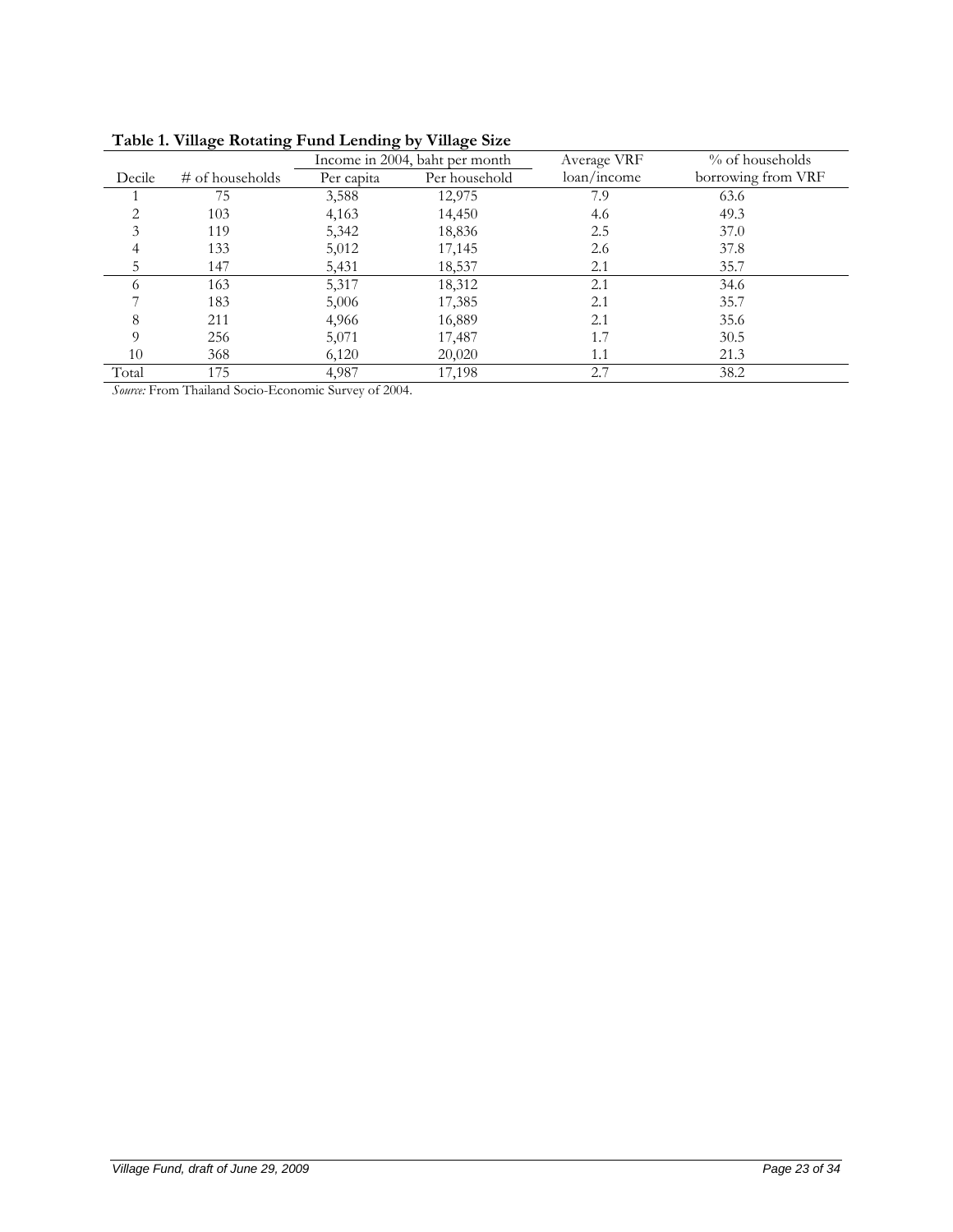|                                     | Table 2. Summary of Use of Village Fund, by Adults, 2004                                                                             |         |         |         |         |
|-------------------------------------|--------------------------------------------------------------------------------------------------------------------------------------|---------|---------|---------|---------|
|                                     |                                                                                                                                      |         | Poorest |         |         |
|                                     |                                                                                                                                      | All     | fifth*  | Rural   | Female  |
| Number of observations (unweighted) |                                                                                                                                      | 80,950  | 13,180  | 30,892  | 43,916  |
| Expenditure per capita (baht/month) |                                                                                                                                      | 3,398   | 1,060   | 2,578   | 3,427   |
| Income per capita (baht/month)      |                                                                                                                                      | 4,717   | 1,455   | 3,345   | 4,745   |
|                                     | Did you obtain at least one VRF loan since 2002? (% saying yes)                                                                      | 16.6    | 20.0    | 21.5    | 15.5    |
| Why did you not                     | Number of observations                                                                                                               | 69,486  | 10,820  | 24,547  | 38,035  |
| obtain a loan?                      | Applied but was refused $(%$                                                                                                         | $0.7\,$ | 1.1     | 0.8     | $0.7\,$ |
|                                     | No need $(\%)$                                                                                                                       | 28.5    | 16.0    | 25.1    | 28.7    |
|                                     | Believed would be refused (%)                                                                                                        | 4.1     | 4.4     | 3.9     | 3.9     |
|                                     | Too expensive (%)                                                                                                                    | 0.2     | 0.4     | 0.2     | 0.2     |
|                                     | Did not find guarantors (%)                                                                                                          | 0.9     | 1.1     | 0.7     | 0.8     |
|                                     | Did not like to be in debt $(\%)$                                                                                                    | 29.5    | 37.8    | 33.1    | 29.7    |
|                                     | Don't know about VRF (%)                                                                                                             | 7.7     | 3.1     | 2.6     | 7.7     |
|                                     | Other $(%)$                                                                                                                          | 28.0    | 36.1    | 33.4    | 28.0    |
|                                     | VRF is not available (%)                                                                                                             | 0.5     | 0.0     | 0.1     | 0.4     |
|                                     | How much money did you ask to borrow in this loan? (Baht)                                                                            | 17,183  | 18,236  | 17,438  | 16,340  |
|                                     | How much did you actually borrow in this loan? (Baht)                                                                                | 16,183  | 17,312  | 16,462  | 15,322  |
|                                     | Annualized interest rate on the VRF loan (%)                                                                                         | 6.0     | 5.8     | 5.9     | 6.1     |
|                                     | What was the main Number of observations                                                                                             | 11,250  | 2,354   | 6,298   | 5,881   |
| (true) objective for                | Buy agricultural equipment / inputs (%)                                                                                              | 39.5    | 44.9    | 42.2    | 35.3    |
| obtaining this loan                 | Buy animals (for sale/use) $(%$ )                                                                                                    | 9.7     | 12.3    | 10.4    | 8.4     |
|                                     | Buy agricultural land (%)                                                                                                            | 1.7     | 1.6     | 1.8     | 1.7     |
|                                     | Buy non-farm business equipment/inputs (%)                                                                                           | 10.3    | 3.6     | 8.9     | 11.6    |
|                                     | Business construction (%)                                                                                                            | 3.6     | 1.3     | 3.0     | 4.2     |
|                                     | Buy consumer durables (%)                                                                                                            | 1.4     | 2.0     | 1.3     | 1.6     |
|                                     | Improve dwelling (%)                                                                                                                 | 4.8     | 4.3     | 4.4     | 4.6     |
|                                     | School fees (%)                                                                                                                      | 4.0     | 2.1     | 3.4     | 4.7     |
|                                     | Health treatment $(\%)$                                                                                                              | 0.6     | 0.7     | 0.6     | 0.9     |
|                                     | Ceremonies (%)                                                                                                                       | 0.2     | 0.2     | 0.2     | 0.2     |
|                                     | $On$ -lending $(\%)$                                                                                                                 | $0.8\,$ | 0.7     | $0.8\,$ | $0.9\,$ |
|                                     | Other $(\%)$                                                                                                                         | 23.4    | 27.1    | 23.0    | 25.6    |
|                                     | Not reported (%)                                                                                                                     | 0.2     | 0.1     | 0.2     | 0.2     |
|                                     | Were you overdue in repaying this loan? (% saying yes)                                                                               | 7.7     | 7.9     | 7.5     | 7.9     |
|                                     | Did you borrow from somewhere else in order to repay this loan? (%                                                                   |         |         |         |         |
| saying yes)                         |                                                                                                                                      | 16.1    | 18.9    | 16.6    | 16.8    |
|                                     | What rate of interest did you have to pay on this other loan? (% per                                                                 |         |         |         |         |
| annum)                              |                                                                                                                                      | 46.0    | 44.2    | 43.9    | 49.6    |
| How did this loan                   | Improved (%)                                                                                                                         | 71.1    | 70.9    | 71.7    | 70.9    |
| change your                         | Unchanged (%)                                                                                                                        | 27.0    | 27.2    | 26.4    | 27.0    |
| economic situation                  | <i>Worsened</i> $(\%)$                                                                                                               | 1.9     | 2.0     | 1.9     | 2.2     |
|                                     | Why was your loan Number of observations                                                                                             | 249     | 62      | 96      | 123     |
| application refused?                | No funds left $(\%)$                                                                                                                 | 39.1    | 40.5    | 43.7    | 32.5    |
|                                     | Application incomplete (%)                                                                                                           | 8.2     | 8       | 8.6     | 5.2     |
|                                     | No guarantors (%)                                                                                                                    | 19.2    | 19.8    | 14.9    | 20.8    |
|                                     | Other $(\%)$                                                                                                                         | 30.9    | 31.6    | 30.4    | 40.0    |
|                                     | Not reported or unknown (%)                                                                                                          | 2.6     | 0.1     | 2.5     | 1.5     |
|                                     | If refused, did you obtain a loan from other sources instead? (% saying                                                              |         |         |         |         |
| yes)                                |                                                                                                                                      | 45.0    | 38.7    | 46.7    | 52.6    |
| How should the                      | No changes needed                                                                                                                    | 30.2    | 28.3    | 31.5    | 30.4    |
| VRF system be                       | No guarantors                                                                                                                        | 13.4    | 12.5    | 12.3    | 13.1    |
| changed? (%                         | Higher loan amounts                                                                                                                  | 33.6    | 36.7    | 36.3    | 33.1    |
| mentioning item)                    | Longer repayment periods                                                                                                             | 33.9    | 40.8    | 38.2    | 33.4    |
|                                     | Lower interest/grants                                                                                                                | 36.9    | 40.9    | 38.5    | 37.1    |
|                                     | Repayment in kind                                                                                                                    | 4.9     | 6.5     | 5.5     | 5.0     |
|                                     | Should give money only to the poorest                                                                                                | 25.2    | 22.3    | 21.5    | 25.6    |
|                                     | Other                                                                                                                                | 6.7     | 5.2     | 5.3     | $6.8\,$ |
|                                     | Source: Thailand Socioeconomic Survey 2004.                                                                                          |         |         |         |         |
|                                     | Note. Unit of observation is an adult (aged 20 or older). Sampling weights were used in all cases. * Poorest quintile as measured by |         |         |         |         |
| expenditure per capita.             |                                                                                                                                      |         |         |         |         |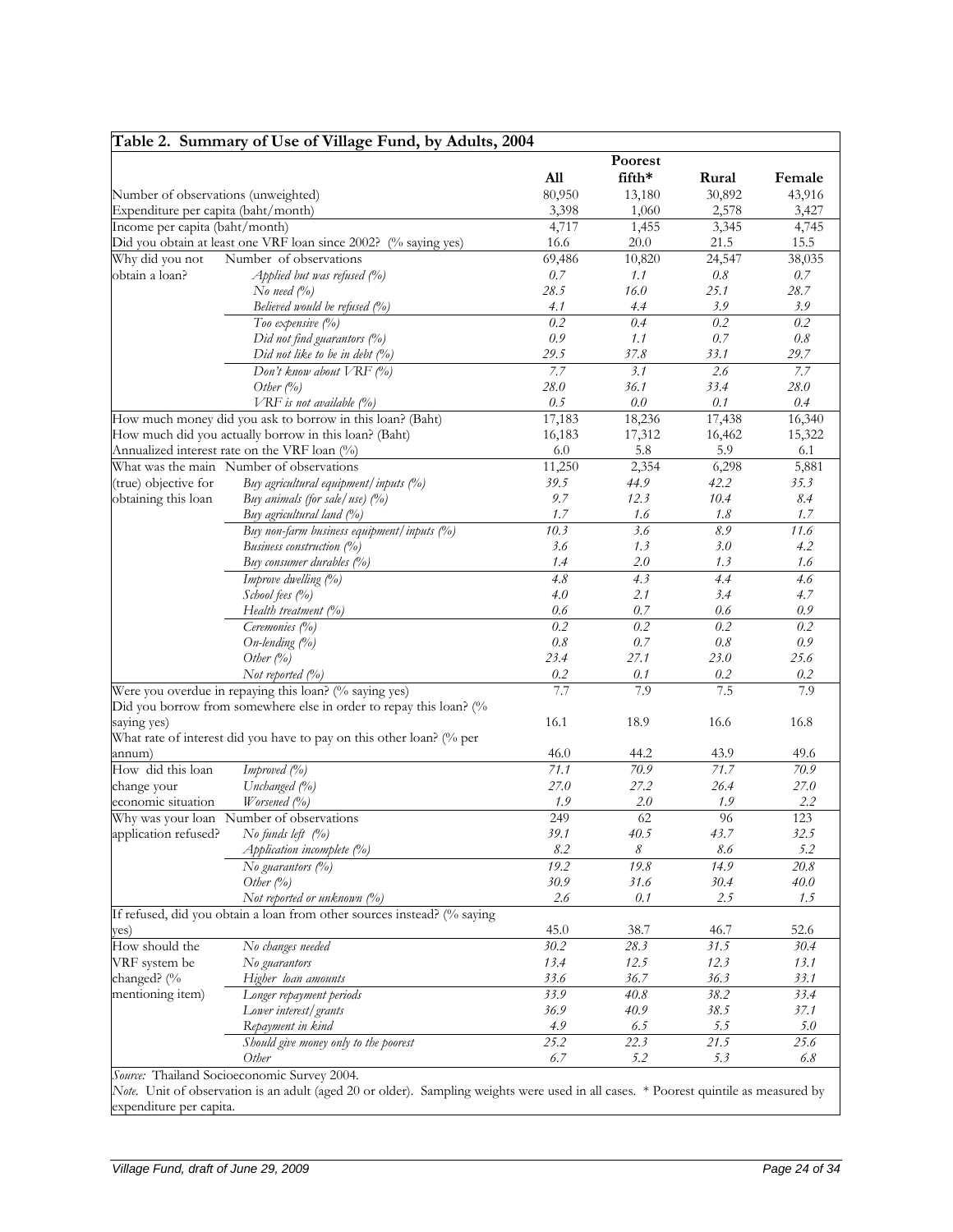|                                                |         |             |         |                      | <b>Propensity Score</b> |            |
|------------------------------------------------|---------|-------------|---------|----------------------|-------------------------|------------|
|                                                |         | Full sample |         | <b>VRF</b> borrowers | Equation                |            |
|                                                |         | Std.        |         | Std.                 |                         |            |
|                                                | Mean    | Dev.        | Mean    | Dev.                 | Coefficient             | p-value    |
| Does household borrow from VRF? (Yes=1)        | 0.38    | 0.49        | 1.00    |                      |                         |            |
| Age of head (in years)                         | 49.67   | 14.84       | 50.37   | 13.16                | 0.017                   | 0.00       |
| Educational level of head (in years)           | 7.09    | 4.39        | 6.09    | 3.18                 | 0.100                   | 0.00       |
| Head of household is male ( $yes=1$ )          | 0.70    | 0.46        | 0.74    | 0.44                 | $-0.048$                | 0.05       |
| Number of adult males in household             | 1.09    | 0.71        | 1.17    | 0.71                 | $-0.153$                | $0.00\,$   |
| Number of adult females in household           | 1.27    | 0.70        | 1.33    | 0.63                 | $-0.136$                | 0.00       |
| Number of males working in agriculture         | 0.45    | 0.65        | 0.68    | 0.70                 | $-0.042$                | 0.42       |
| Number of males working in industry            | 0.20    | 0.46        | 0.17    | 0.43                 | $-0.113$                | 0.03       |
| Number of males working in trade               | 0.13    | 0.39        | 0.10    | 0.34                 | $-0.241$                | 0.00       |
| Number of males working in services            | 0.20    | 0.44        | 0.15    | 0.39                 | $-0.095$                | 0.07       |
| Number of females working in agriculture       | 0.44    | 0.60        | 0.69    | 0.64                 | 0.053                   | 0.30       |
| Number of females working in industry          | 0.17    | 0.42        | 0.15    | 0.39                 | $-0.118$                | 0.02       |
| Number of females working in trade             | 0.13    | 0.39        | 0.11    | 0.35                 | $-0.196$                | 0.00       |
| Number of females working in services          | 0.21    | 0.48        | 0.15    | 0.39                 | $-0.127$                | 0.01       |
| Municipal area (yes=1)                         | 0.33    | 0.47        | 0.12    | 0.33                 | $-0.452$                | 0.00       |
| Province 1 (metro Bangkok)                     |         |             |         |                      | $-0.660$                | 0.00       |
| province2                                      |         |             |         |                      | $-0.238$                | 0.06       |
| province3                                      |         |             |         |                      | $-0.173$                | 0.154      |
|                                                |         |             |         |                      |                         |            |
| Age of household head (in years '00), squared  | 2,688   | 1,556       | 2,710   | 1,381                | $-1.935$                | 0.00       |
| Educational level of head (in years), squared  | 69.55   | 83.77       | 47.18   | 54.97                | $-0.006$                | 0.00       |
| One-person household                           | 0.10    | 0.31        | 0.04    | 0.20                 | $-0.257$                | 0.00       |
| Household with two parents                     | 0.67    | 0.47        | 0.75    | 0.43                 | 0.097                   | $0.00\,$   |
| Household with one parent                      | 0.10    | 0.30        | 0.09    | 0.29                 | $-0.074$                | 0.03       |
| Household has 30 baht medical card             | 0.83    | 0.38        | 0.93    | 0.26                 | 0.223                   | 0.00       |
| Household gets lunch or food subsidy           | 0.24    | 0.43        | 0.34    | 0.48                 | 0.068                   | 0.00       |
| Size of household                              | 3.45    | 1.66        | 3.84    | 1.61                 | 0.100                   | 0.00       |
| Head of household is self-employed             | 0.48    | 0.50        | 0.65    | 0.48                 | $-2.146$                | 0.00       |
| Head of household is an employee               | 0.34    | 0.47        | 0.23    | 0.42                 | $-2.351$                | 0.00       |
| Head of household has another employment       | 0.18    | 0.39        | 0.12    | 0.33                 | $-2.211$                | 0.00       |
| Number of earners in household                 | 1.94    | 1.07        | 2.21    | 1.03                 | 0.247                   | 0.00       |
| 1/(number of households per village or block)  | 0.00694 | 0.0031      | 0.00775 | 0.0034               | 29.810                  | 0.00       |
| Constant                                       |         |             |         |                      | 0.395                   | 0.57       |
| <b>Memo: Outcome variables</b>                 |         |             |         |                      |                         |            |
| Household current income, baht/capita per mth  | 4,987   | 7,119       | 3,209   | 3,385                | Pseudo R2               | 0.190      |
| Household consumption, baht/capita per mth     | 3,622   | 4,190       | 2,549   | 2,410                | Region of               | $0.004$ to |
| Household farm income, baht/capita per month   | 522     | 1,809       | 785     | 2,048                | common                  | 0.985      |
| Household non-farm income, baht/capita per mth | 3,964   | 6,780       | 2,065   | 2,855                | support                 |            |
| Percentage rise in income since 2002           | 0.55    | 15.09       | 0.32    | 16.32                |                         |            |
| Number of observations                         |         | 34,843      |         | 10,985               | 34,752                  |            |

# **Table 3. Summary of Variables Used in Propensity Score Analysis for 2004**

Source: Thailand socioeconomic survey, 2004.

Note: Means are weighted to take structure of sampling into account.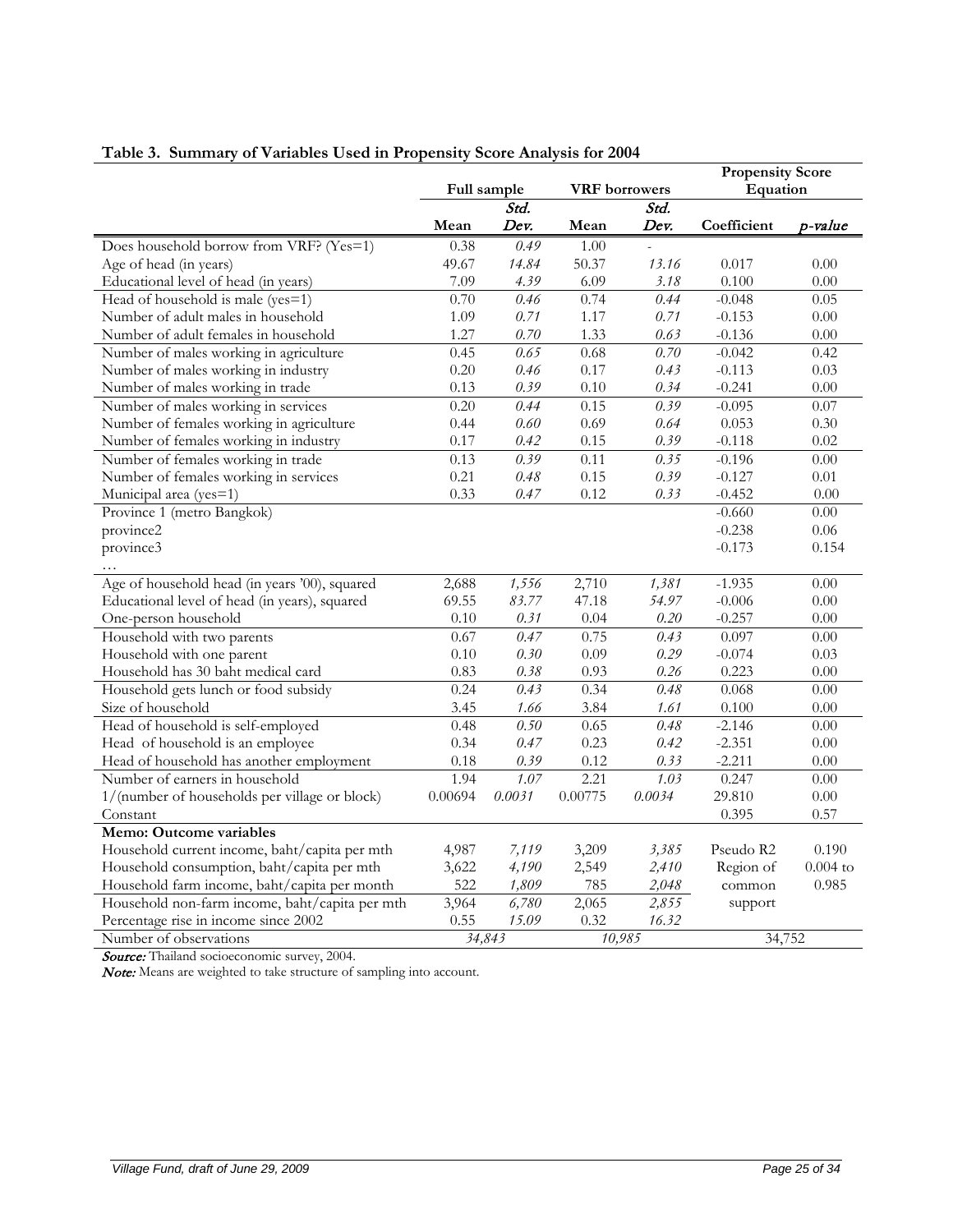|                       | Expend-   | Ln(exp-             | Income     | <b>Ln</b> (income |
|-----------------------|-----------|---------------------|------------|-------------------|
|                       | iture per | enditure            | per capita | per capita)       |
|                       | capita    | per capita)         |            |                   |
|                       | (1)       | $\rm(2)$            | (3)        | (4)               |
| 2004                  |           |                     |            |                   |
|                       |           | Means               |            |                   |
| Whole sample          | 3,622     | 7.88                | 4,987      | 8.08              |
| VRF borrowers         | 2,549     | 7.63                | 3,209      | 7.79              |
| Not VRF borrowers     | 4,286     | 8.04                | 6,088      | 8.26              |
|                       |           | Matched comparisons |            |                   |
| Full sample           |           |                     |            |                   |
| VRF-not VRF           | $-36.4$   | 0.033               | $-228.0$   | 0.019             |
| t [ $n=10,957$ ]      | $-0.59$   | 2.67                | $-2.32$    | 1.27              |
| Rural households only |           |                     |            |                   |
| VRF-not VRF           | 48.0      | 0.069               | $-10.0$    | 0.043             |
| t [n=6,051]           | 0.55      | 3.79                | $-0.09$    | 1.98              |
| Panel households only |           |                     |            |                   |
| VRF-not VRF           | 59.2      | 0.043               | 68.7       | 0.056             |
| t [n=2,459]           | 0.45      | 1.44                | 0.39       | 1.59              |
| 2002                  |           |                     |            |                   |
|                       |           | Means               |            |                   |
| Whole sample          | 3,131     | 7.75                | 4,446      | 7.94              |
| VRF borrowers         | 2,044     | 7.46                | 2,660      | 7.61              |
| Not VRF borrowers     | 3,529     | 7.85                | 5,102      | 8.06              |
|                       |           | Matched comparisons |            |                   |
| Full sample           |           |                     |            |                   |
| VRF-not VRF           | $-28.94$  | 0.026               | $-205.92$  | 0.031             |
| t $[n=10,957]$        | $-0.65$   | 2.15                | $-2.33$    | 1.90              |
| Rural households only |           |                     |            |                   |
| <b>VRF-not VRF</b>    | 10.4      | 0.031               | $-242.0$   | 0.012             |
| t [ $n=6,051$ ]       | 0.20      | 1.93                | $-2.04$    | 0.58              |
| Panel households only |           |                     |            |                   |
| <b>VRF-not VRF</b>    | 103.0     | 0.073               | $-2.5$     | 0.071             |
| t [n=2,459]           | 1.44      | 2.83                | $-0.02$    | 2.13              |

**Table 4. Propensity Score Matching results**

Source: Based on data from Thailand Socioeconomic Surveys of 2002 and 2004. Notes: \* Minimum values of ln(farm income per capita) and ln(non-farm income per capita) were set equal to 0.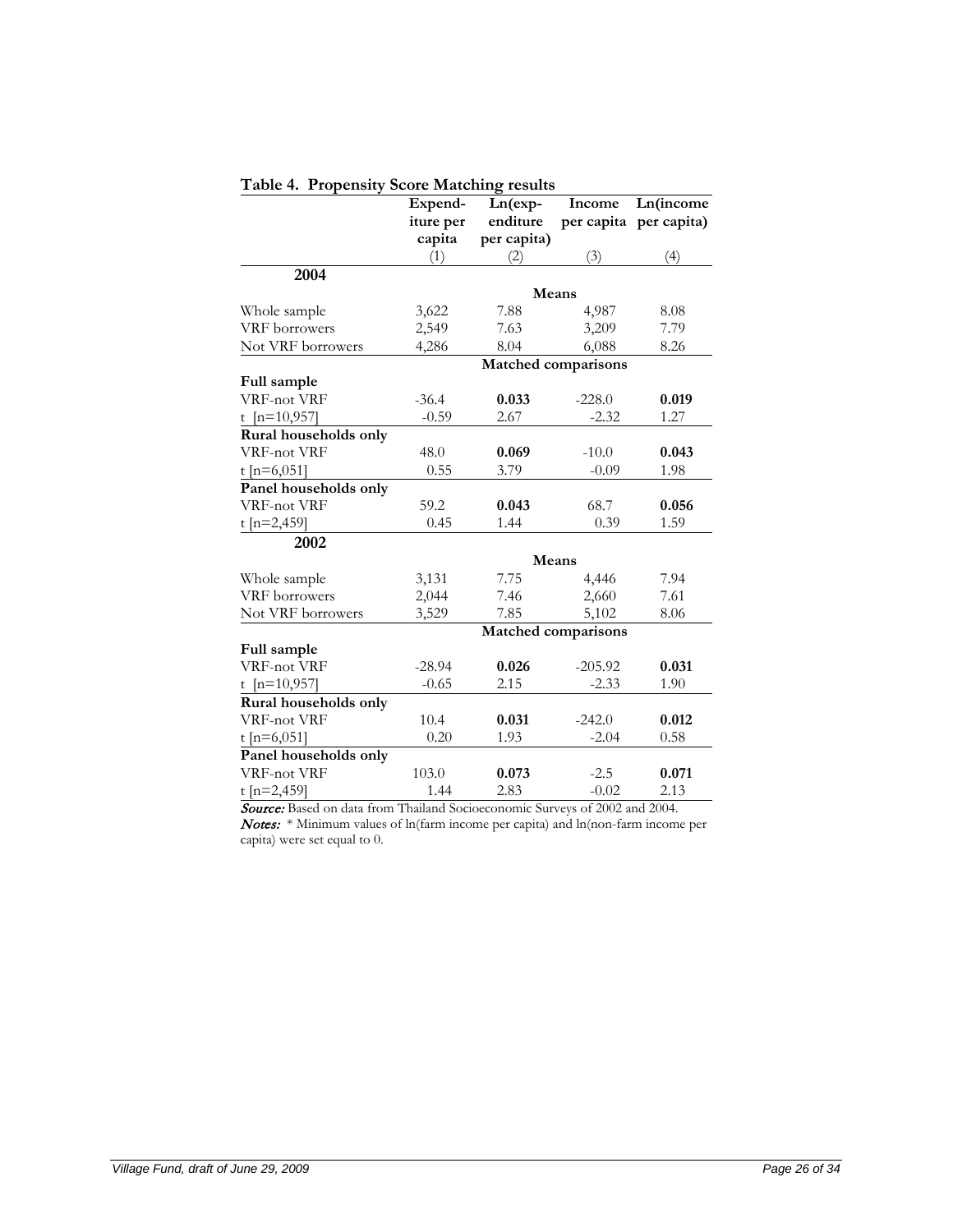| ञ                                          |             |             |             |             |
|--------------------------------------------|-------------|-------------|-------------|-------------|
|                                            | 2004        |             | 2002        |             |
|                                            | $VRF - not$ | t-statistic | $VRF - not$ | t-statistic |
|                                            | <b>VRF</b>  |             | VRF         |             |
| Effects by expenditure per capita quintile |             |             |             |             |
| Quintile 1 (poorest)                       | 0.052       | 4.87        | 0.036       | 3.59        |
| Quintile 2                                 | 0.007       | 1.56        | 0.004       | 0.84        |
| Quintile 3                                 | $-0.005$    | $-1.33$     | $-0.005$    | $-1.17$     |
| Quintile 4                                 | 0.007       | 1.42        | $-0.009$    | $-1.37$     |
| Quintile 5 (richest)                       | $-0.044$    | $-1.92$     | $-0.047$    | $-1.81$     |

## **Table 5. Propensity Score Matching by Quintile for ln(expenditure per capita)**

Source: Based on data from Thailand Socioeconomic Surveys of 2002 and 2004.

# **Table 6. The Effect of VRF Borrowing on Household Durable Assets, Based on the Propensity Score Matching Model**

|                            |              | Sample means |           | Matched comparisons |             |
|----------------------------|--------------|--------------|-----------|---------------------|-------------|
|                            | Whole sample | VRF          | Non-VRF   | $VRF - non$         | t-statistic |
|                            |              | borrowers    | borrowers | <b>VRF</b>          |             |
| 2004                       |              |              |           |                     |             |
| HH has VCR                 | 0.60         | 0.61         | 0.60      | 0.036               | 4.04        |
| HH has fridge              | 0.80         | 0.82         | 0.78      | 0.045               | 6.56        |
| HH has washing machine     | 0.36         | 0.33         | 0.39      | 0.049               | 5.36        |
| HH has phone               | 0.64         | 0.59         | 0.67      | 0.057               | 6.54        |
| HH has motorized transport | 0.74         | 0.84         | 0.68      | 0.047               | 6.66        |
| HH uses Internet           | 0.18         | 0.12         | 0.21      | 0.003               | 0.42        |
| 2002                       |              |              |           |                     |             |
| HH has VCR                 | 0.38         | 0.40         | 0.31      | 0.018               | 1.81        |
| HH has fridge              | 0.76         | 0.76         | 0.77      | 0.060               | 7.14        |
| HH has washing machine     | 0.29         | 0.32         | 0.22      | 0.020               | 2.05        |
| HH has phone               | 0.40         | 0.45         | 0.26      | 0.020               | 2.01        |
| HH has motorized transport | 0.70         | 0.67         | 0.79      | 0.048               | 5.58        |
| HH uses Internet           | 0.03         | 0.04         | 0.00      | $-0.006$            | $-2.71$     |

Source: Based on data from the Thailand Socioeconomic Surveys of 2002 and 2004.

Note: For 2004, the number of treatment households is 10,957 and the propensity score equation is based on a total sample of 34,843; for 2003 there were 7,238 treatment households (i.e. who borrowed from the VRF) out of a total sample of 34,785 households. The sample means are weighted to reflect the sampling design.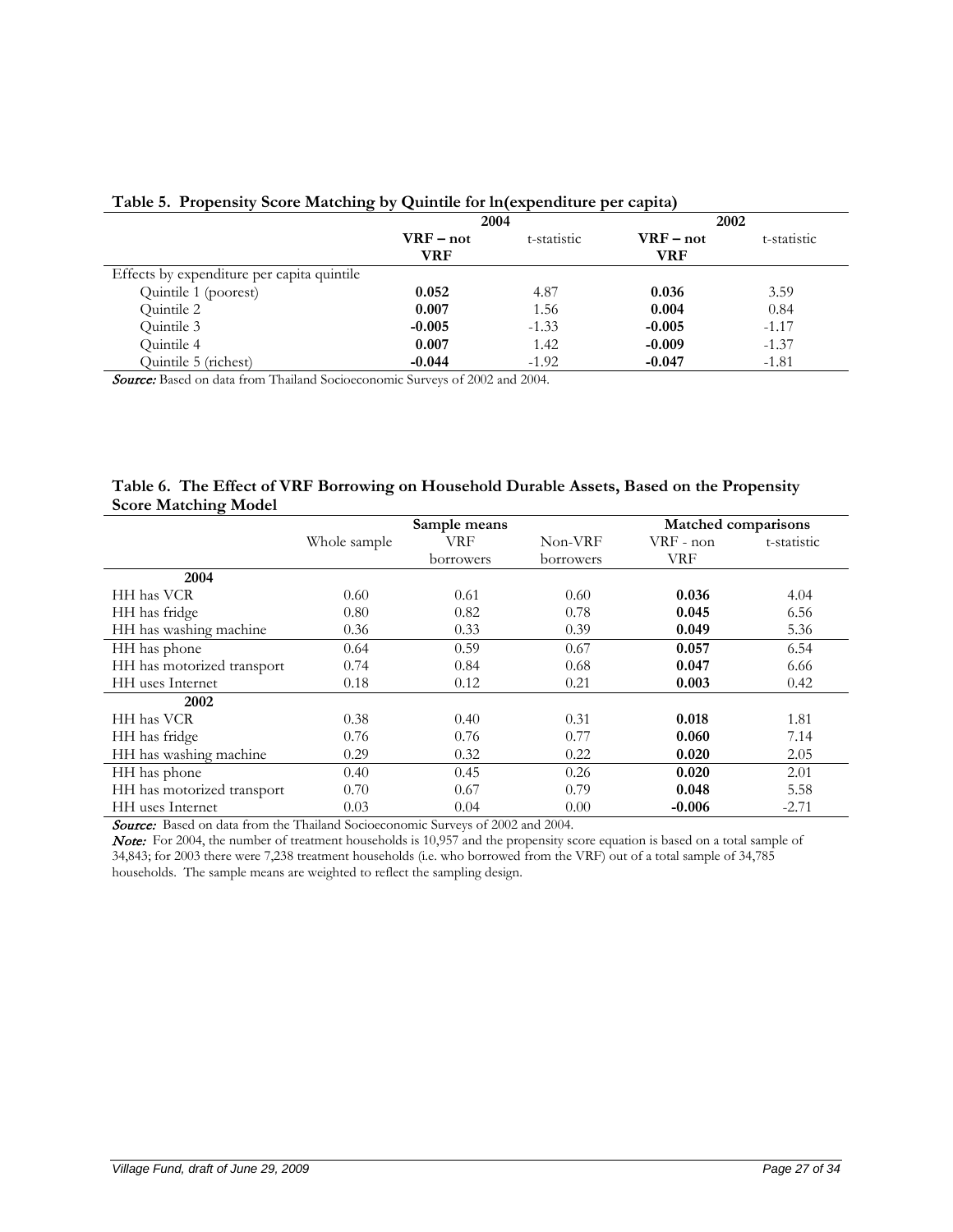| Propensity Score Matching, full data set using<br>provincial dummies<br>Impact on ln(expenditure per capita)<br>Nearest neighbor (base case)<br>0.033<br>2.67<br>10,957<br>$\mathbf{1}$<br>$\overline{c}$<br>Stratification matching<br>0.042<br>5.47<br>10,957<br>Kernel matching<br>A: Gaussian<br>0.018<br>$2.51*$<br>10,957<br>3<br>$\overline{4}$<br>B: Epanechnikov<br>0.045<br>$5.67*$<br>10,957<br>5<br>$-0.182$<br>$-22.59$<br>Radius (caliper) matching, radius $= 0.001$<br>10,884<br>Rural dataset using regional dummies<br>Propensity Score Matching<br>0.076<br>6<br>4.39<br>6,051<br>Direct ("Covariate") Matching<br>0.013<br>1.02<br>7<br>Breakdown by sources of income<br>Ln(expenditure per capita)<br>$8\,$<br>0.033<br>2.67<br>10,957<br>$\overline{9}$<br>Ln(income per capita)<br>0.190<br>1.27<br>10,957<br>$10\,$<br>Ln(wage income per capita)<br>0.095<br>1.41<br>10,957<br>Ln(non-farm enterprise income/capita)<br>11<br>3.87<br>0.256<br>10,957<br>12<br>Ln(farm income/capita)<br>0.493<br>8.87<br>10,957<br>13<br>Ln(transfer income/capita)<br>0.050<br>0.93<br>10,957<br>Ln(other income/capita)<br>14<br>0.133<br>3.20<br>10,957<br>Breakdown by consumption category<br>15<br>Grain<br>7.69<br>10,957<br>4.48<br>16<br>Dairy<br>$-0.27$<br>10,957<br>$-0.15$<br>17<br>10.07<br>3.29<br>Meat<br>10,957<br>$18\,$<br>2.06<br>Alcohol (consumed at home)<br>0.84<br>10,957 | # treated | t-statistic | VRF - not VRF | Table 7. Robustness Checks for Propensity Score Matching Results |    |
|---------------------------------------------------------------------------------------------------------------------------------------------------------------------------------------------------------------------------------------------------------------------------------------------------------------------------------------------------------------------------------------------------------------------------------------------------------------------------------------------------------------------------------------------------------------------------------------------------------------------------------------------------------------------------------------------------------------------------------------------------------------------------------------------------------------------------------------------------------------------------------------------------------------------------------------------------------------------------------------------------------------------------------------------------------------------------------------------------------------------------------------------------------------------------------------------------------------------------------------------------------------------------------------------------------------------------------------------------------------------------------------------------------------|-----------|-------------|---------------|------------------------------------------------------------------|----|
|                                                                                                                                                                                                                                                                                                                                                                                                                                                                                                                                                                                                                                                                                                                                                                                                                                                                                                                                                                                                                                                                                                                                                                                                                                                                                                                                                                                                               |           |             |               |                                                                  |    |
|                                                                                                                                                                                                                                                                                                                                                                                                                                                                                                                                                                                                                                                                                                                                                                                                                                                                                                                                                                                                                                                                                                                                                                                                                                                                                                                                                                                                               |           |             |               |                                                                  |    |
|                                                                                                                                                                                                                                                                                                                                                                                                                                                                                                                                                                                                                                                                                                                                                                                                                                                                                                                                                                                                                                                                                                                                                                                                                                                                                                                                                                                                               |           |             |               |                                                                  |    |
|                                                                                                                                                                                                                                                                                                                                                                                                                                                                                                                                                                                                                                                                                                                                                                                                                                                                                                                                                                                                                                                                                                                                                                                                                                                                                                                                                                                                               |           |             |               |                                                                  |    |
|                                                                                                                                                                                                                                                                                                                                                                                                                                                                                                                                                                                                                                                                                                                                                                                                                                                                                                                                                                                                                                                                                                                                                                                                                                                                                                                                                                                                               |           |             |               |                                                                  |    |
|                                                                                                                                                                                                                                                                                                                                                                                                                                                                                                                                                                                                                                                                                                                                                                                                                                                                                                                                                                                                                                                                                                                                                                                                                                                                                                                                                                                                               |           |             |               |                                                                  |    |
|                                                                                                                                                                                                                                                                                                                                                                                                                                                                                                                                                                                                                                                                                                                                                                                                                                                                                                                                                                                                                                                                                                                                                                                                                                                                                                                                                                                                               |           |             |               |                                                                  |    |
|                                                                                                                                                                                                                                                                                                                                                                                                                                                                                                                                                                                                                                                                                                                                                                                                                                                                                                                                                                                                                                                                                                                                                                                                                                                                                                                                                                                                               |           |             |               |                                                                  |    |
|                                                                                                                                                                                                                                                                                                                                                                                                                                                                                                                                                                                                                                                                                                                                                                                                                                                                                                                                                                                                                                                                                                                                                                                                                                                                                                                                                                                                               |           |             |               |                                                                  |    |
|                                                                                                                                                                                                                                                                                                                                                                                                                                                                                                                                                                                                                                                                                                                                                                                                                                                                                                                                                                                                                                                                                                                                                                                                                                                                                                                                                                                                               |           |             |               |                                                                  |    |
|                                                                                                                                                                                                                                                                                                                                                                                                                                                                                                                                                                                                                                                                                                                                                                                                                                                                                                                                                                                                                                                                                                                                                                                                                                                                                                                                                                                                               |           |             |               |                                                                  |    |
|                                                                                                                                                                                                                                                                                                                                                                                                                                                                                                                                                                                                                                                                                                                                                                                                                                                                                                                                                                                                                                                                                                                                                                                                                                                                                                                                                                                                               |           |             |               |                                                                  |    |
|                                                                                                                                                                                                                                                                                                                                                                                                                                                                                                                                                                                                                                                                                                                                                                                                                                                                                                                                                                                                                                                                                                                                                                                                                                                                                                                                                                                                               |           |             |               |                                                                  |    |
|                                                                                                                                                                                                                                                                                                                                                                                                                                                                                                                                                                                                                                                                                                                                                                                                                                                                                                                                                                                                                                                                                                                                                                                                                                                                                                                                                                                                               |           |             |               |                                                                  |    |
|                                                                                                                                                                                                                                                                                                                                                                                                                                                                                                                                                                                                                                                                                                                                                                                                                                                                                                                                                                                                                                                                                                                                                                                                                                                                                                                                                                                                               |           |             |               |                                                                  |    |
|                                                                                                                                                                                                                                                                                                                                                                                                                                                                                                                                                                                                                                                                                                                                                                                                                                                                                                                                                                                                                                                                                                                                                                                                                                                                                                                                                                                                               |           |             |               |                                                                  |    |
|                                                                                                                                                                                                                                                                                                                                                                                                                                                                                                                                                                                                                                                                                                                                                                                                                                                                                                                                                                                                                                                                                                                                                                                                                                                                                                                                                                                                               |           |             |               |                                                                  |    |
|                                                                                                                                                                                                                                                                                                                                                                                                                                                                                                                                                                                                                                                                                                                                                                                                                                                                                                                                                                                                                                                                                                                                                                                                                                                                                                                                                                                                               |           |             |               |                                                                  |    |
|                                                                                                                                                                                                                                                                                                                                                                                                                                                                                                                                                                                                                                                                                                                                                                                                                                                                                                                                                                                                                                                                                                                                                                                                                                                                                                                                                                                                               |           |             |               |                                                                  |    |
|                                                                                                                                                                                                                                                                                                                                                                                                                                                                                                                                                                                                                                                                                                                                                                                                                                                                                                                                                                                                                                                                                                                                                                                                                                                                                                                                                                                                               |           |             |               |                                                                  |    |
|                                                                                                                                                                                                                                                                                                                                                                                                                                                                                                                                                                                                                                                                                                                                                                                                                                                                                                                                                                                                                                                                                                                                                                                                                                                                                                                                                                                                               |           |             |               |                                                                  |    |
|                                                                                                                                                                                                                                                                                                                                                                                                                                                                                                                                                                                                                                                                                                                                                                                                                                                                                                                                                                                                                                                                                                                                                                                                                                                                                                                                                                                                               |           |             |               |                                                                  |    |
|                                                                                                                                                                                                                                                                                                                                                                                                                                                                                                                                                                                                                                                                                                                                                                                                                                                                                                                                                                                                                                                                                                                                                                                                                                                                                                                                                                                                               |           |             |               |                                                                  |    |
|                                                                                                                                                                                                                                                                                                                                                                                                                                                                                                                                                                                                                                                                                                                                                                                                                                                                                                                                                                                                                                                                                                                                                                                                                                                                                                                                                                                                               |           |             |               |                                                                  |    |
|                                                                                                                                                                                                                                                                                                                                                                                                                                                                                                                                                                                                                                                                                                                                                                                                                                                                                                                                                                                                                                                                                                                                                                                                                                                                                                                                                                                                               |           |             |               |                                                                  |    |
|                                                                                                                                                                                                                                                                                                                                                                                                                                                                                                                                                                                                                                                                                                                                                                                                                                                                                                                                                                                                                                                                                                                                                                                                                                                                                                                                                                                                               |           |             |               |                                                                  |    |
|                                                                                                                                                                                                                                                                                                                                                                                                                                                                                                                                                                                                                                                                                                                                                                                                                                                                                                                                                                                                                                                                                                                                                                                                                                                                                                                                                                                                               | 10,957    | 1.05        | $-3.23$       | Alcohol (consumed outside home)                                  | 19 |
| 20<br>Fuel<br>$-1.88$<br>$-0.71$<br>10,957                                                                                                                                                                                                                                                                                                                                                                                                                                                                                                                                                                                                                                                                                                                                                                                                                                                                                                                                                                                                                                                                                                                                                                                                                                                                                                                                                                    |           |             |               |                                                                  |    |
| 21<br>Tobacco<br>1.97<br>1.31<br>10,957                                                                                                                                                                                                                                                                                                                                                                                                                                                                                                                                                                                                                                                                                                                                                                                                                                                                                                                                                                                                                                                                                                                                                                                                                                                                                                                                                                       |           |             |               |                                                                  |    |
| 22<br>Ceremonies<br>9.47<br>1.28<br>10,957                                                                                                                                                                                                                                                                                                                                                                                                                                                                                                                                                                                                                                                                                                                                                                                                                                                                                                                                                                                                                                                                                                                                                                                                                                                                                                                                                                    |           |             |               |                                                                  |    |
| 23<br>Home furnishings<br>1.15<br>1.06<br>10,957                                                                                                                                                                                                                                                                                                                                                                                                                                                                                                                                                                                                                                                                                                                                                                                                                                                                                                                                                                                                                                                                                                                                                                                                                                                                                                                                                              |           |             |               |                                                                  |    |
| 24<br>12.42<br>Vehicle operation & maintenance<br>1.51<br>10,957                                                                                                                                                                                                                                                                                                                                                                                                                                                                                                                                                                                                                                                                                                                                                                                                                                                                                                                                                                                                                                                                                                                                                                                                                                                                                                                                              |           |             |               |                                                                  |    |
| 25<br>Clothes<br>2.37<br>0.44<br>10,957                                                                                                                                                                                                                                                                                                                                                                                                                                                                                                                                                                                                                                                                                                                                                                                                                                                                                                                                                                                                                                                                                                                                                                                                                                                                                                                                                                       |           |             |               |                                                                  |    |
| 26<br>Education<br>$-1.79$<br>$-0.58$<br>10,957                                                                                                                                                                                                                                                                                                                                                                                                                                                                                                                                                                                                                                                                                                                                                                                                                                                                                                                                                                                                                                                                                                                                                                                                                                                                                                                                                               |           |             |               |                                                                  |    |
| with<br>$50$<br>villages<br>and<br>$\geq 500$<br>Excluding                                                                                                                                                                                                                                                                                                                                                                                                                                                                                                                                                                                                                                                                                                                                                                                                                                                                                                                                                                                                                                                                                                                                                                                                                                                                                                                                                    |           |             |               |                                                                  |    |
| households                                                                                                                                                                                                                                                                                                                                                                                                                                                                                                                                                                                                                                                                                                                                                                                                                                                                                                                                                                                                                                                                                                                                                                                                                                                                                                                                                                                                    |           |             |               |                                                                  |    |
| 27<br>Ln(expenditure per capita)<br>0.048<br>3.97<br>10,818                                                                                                                                                                                                                                                                                                                                                                                                                                                                                                                                                                                                                                                                                                                                                                                                                                                                                                                                                                                                                                                                                                                                                                                                                                                                                                                                                   |           |             |               |                                                                  |    |
| 28<br>Ln(income per capita)<br>0.037<br>2.52<br>10,818                                                                                                                                                                                                                                                                                                                                                                                                                                                                                                                                                                                                                                                                                                                                                                                                                                                                                                                                                                                                                                                                                                                                                                                                                                                                                                                                                        |           |             |               |                                                                  |    |
| Male head of household                                                                                                                                                                                                                                                                                                                                                                                                                                                                                                                                                                                                                                                                                                                                                                                                                                                                                                                                                                                                                                                                                                                                                                                                                                                                                                                                                                                        |           |             |               |                                                                  |    |
| 29<br>Ln(expenditure per capita)<br>0.052<br>3.55<br>7,918                                                                                                                                                                                                                                                                                                                                                                                                                                                                                                                                                                                                                                                                                                                                                                                                                                                                                                                                                                                                                                                                                                                                                                                                                                                                                                                                                    |           |             |               |                                                                  |    |
| 2.71<br>$30\,$<br>Ln(income per capita)<br>0.048<br>7,918                                                                                                                                                                                                                                                                                                                                                                                                                                                                                                                                                                                                                                                                                                                                                                                                                                                                                                                                                                                                                                                                                                                                                                                                                                                                                                                                                     |           |             |               |                                                                  |    |
| Female head of household                                                                                                                                                                                                                                                                                                                                                                                                                                                                                                                                                                                                                                                                                                                                                                                                                                                                                                                                                                                                                                                                                                                                                                                                                                                                                                                                                                                      |           |             |               |                                                                  |    |
| Ln(expenditure per capita)<br>31<br>0.050<br>2.31<br>3,039                                                                                                                                                                                                                                                                                                                                                                                                                                                                                                                                                                                                                                                                                                                                                                                                                                                                                                                                                                                                                                                                                                                                                                                                                                                                                                                                                    |           |             |               |                                                                  |    |
| 32<br>Ln(income per capita)<br>0.028<br>3,039<br>1.11                                                                                                                                                                                                                                                                                                                                                                                                                                                                                                                                                                                                                                                                                                                                                                                                                                                                                                                                                                                                                                                                                                                                                                                                                                                                                                                                                         |           |             |               |                                                                  |    |

# **Table 7. Robustness Checks for Propensity Score Matching Results**

Source: Based on data from Thailand Socio-Economic Surveys of 2002 and 2004.

Note: \* Based on bootstrapped standard errors with 100 replications.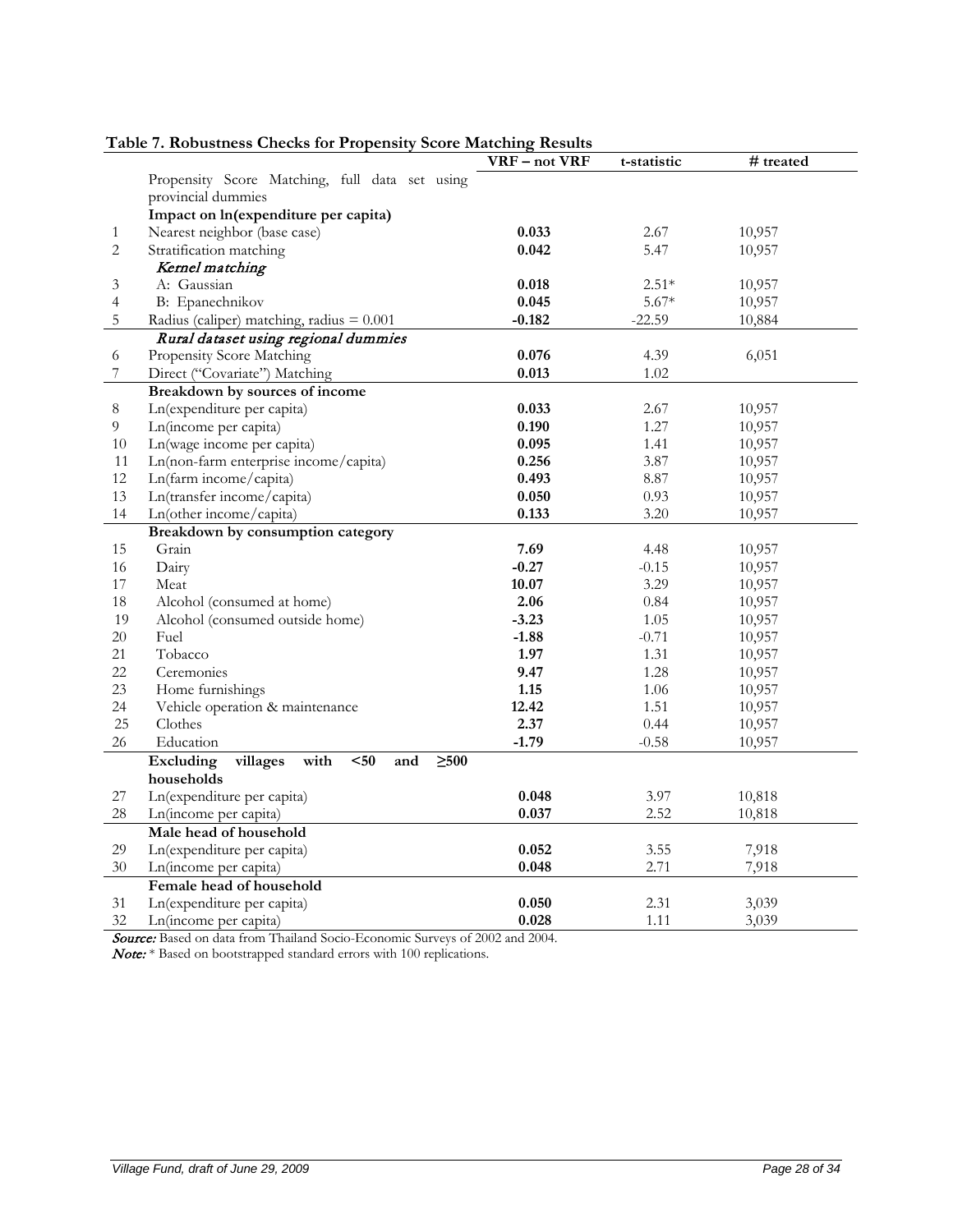**Table 8. Rosenbaum Bounds for the Impact of VRF Borrowing on the Log of Expenditure per Capita, Based on Propensity Score Matching, Thailand 2004**

|       |                  |             | Confidence Interval |
|-------|------------------|-------------|---------------------|
|       | Critical p-value | Lower Bound | Upper Bound         |
|       | 0.0000           | 0.021       | 0.045               |
| 1.025 | 0.0004           | 0.013       | 0.054               |
| 1.05  | 0.0123           | 0.004       | 0.062               |
| 1.075 | 0.1185           | $-0.003$    | 0.070               |
| 1.10  | 0.4437           | $-0.011$    | 0.078               |

Notes and Sources: Based on data from Thailand Socioeconomic Survey of 2004. For definition of Γ, see text, and also DiPrete and Gangl (2004); Γ=1 assumes no hidden bias. Estimation used the rbounds command in Stata written by Markus Gangl. The estimated impact (see Table 3) was 0.033, which implies that VRF borrowing was associated with a 3.3 percent increase in expenditure per capita.

|  |  | Table 9. Estimates of Treatment Effects from Common Impact Model |
|--|--|------------------------------------------------------------------|
|  |  |                                                                  |

| Outcome variable       | Measure of treatment | Coefficient | t-statistic | p-value | Adi. $\mathbb{R}^2$ | <b>Observations</b> |
|------------------------|----------------------|-------------|-------------|---------|---------------------|---------------------|
| Ln(expenditure/capita) | Borrows from VRF     | 0.023       | 3.7         | 0.00    | 0.56                | 34,752              |
| Ln(income/capita)      | Borrows from VRF     | 0.0002      | 0.0         | 0.98    | 0.58                | 34,752              |
| Expenditure/capita     | VRF borrowing        | 0.827       | 8.4         | 0.00    | 0.24                | 10,735              |
| Income/capita          | VRF borrowing        | 1.425       | 10.5        | 0.00    | 0.30                | 10,735              |
| Ln(expenditure/capita) | Ln(VRF borrowing)    | 0.144       | 16.6        | 0.00    | 0.46                | 10,735              |
| Ln(income/capita)      | Ln(VRF borrowing)    | 0.175       | 17.0        | 0.00    | 0.48                | 10,735              |
|                        |                      |             |             |         |                     |                     |

Source: Based on data from Thailand Socio-Economic Survey of 2004.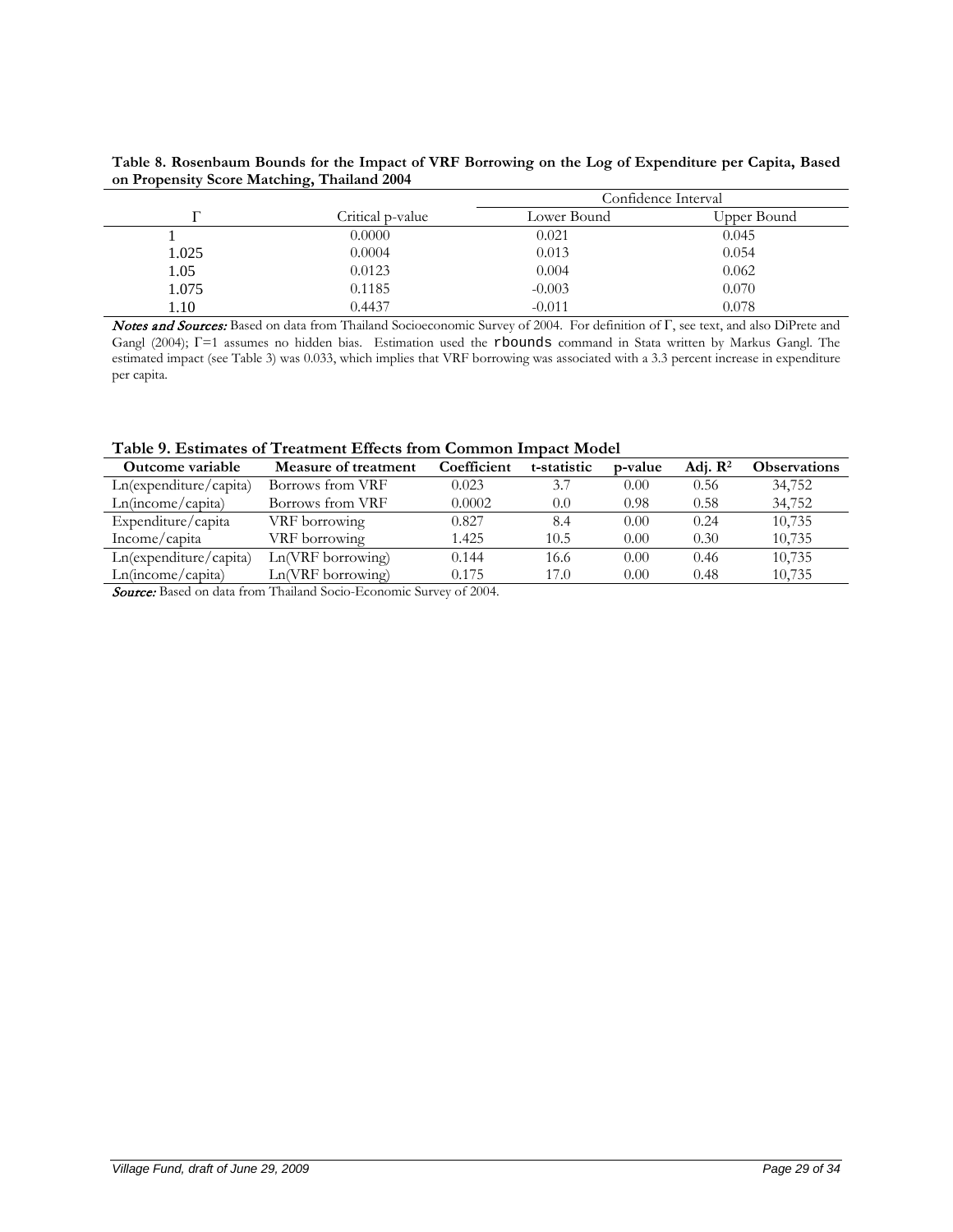|                                         | Expenditure per |              | Income per                 |              | # obser-     |
|-----------------------------------------|-----------------|--------------|----------------------------|--------------|--------------|
| 2004                                    | capita          |              | capita                     |              | vations      |
|                                         | Level           | Log          | Level                      | Log          | (unweighted) |
|                                         | (1)             | (2)          | (3)                        | (4)          | (7)          |
|                                         |                 |              | Means                      |              |              |
| Whole sample                            | 3,622           | 7.88         | 4,987                      | 8.08         | 34,843       |
| Borrow from VRF                         | 2,549           | 7.63         | 3,209                      | 7.79         | 10,985       |
| Borrow from VRF but not BAAC            | 2,724           | 7.68         | 3,396                      | 7.83         | 7,268        |
| Borrow from BAAC                        | 2,378           | 7.58         | 3,107                      | 7.75         | 5,624        |
| Borrow from BAAC but not VRF            | 2,656           | 7.66         | 3,463                      | 7.82         | 2,854        |
| Borrow from BAAC and VRF                | 2,292           | 7.56         | 2,934                      | 7.73         | 3,717        |
| Borrow from neither VRF nor BAAC        | 4,486           | 8.09         | 6,390                      | 8.31         | 21,951       |
|                                         |                 |              | <b>Matched Comparisons</b> |              |              |
|                                         | Level           | Log          | Level                      | Log          |              |
| Borrow from BAAC (and possibly others)  |                 |              |                            |              |              |
| <b>BAAC-not BAAC</b>                    | 124.16          | 0.065        | 25.79                      | 0.061        | 34,843       |
| t-statistic                             | 1.88            | 4.46         | 0.22                       | 3.40         |              |
| Borrow from BAAC (but not from VRF)     |                 |              |                            |              |              |
| <b>BAAC-not BAAC</b>                    | 45.95           | 0.036        | $-29.01$                   | 0.038        | 34,843       |
| t-statistic                             | 0.41            | 1.63         | $-0.14$                    | 1.40         |              |
| Borrow from VRF (but not from BAAC)     |                 |              |                            |              |              |
| VRF-not VRF                             | 9.38            | 0.021        | $-98.67$                   | 0.015        | 34,843       |
| t-statistic                             | 0.15            | 1.67         | $-1.05$                    | 0.97         |              |
| Borrow from TVC and BAAC                |                 |              |                            |              |              |
| BAAC+VRF-not BAAC or VRF                | 190.4           | 0.091        | 150.2                      | 0.085        | 34,843       |
| t-statistic                             | 3.0             | 5.8          | 1.8                        | 4.5          |              |
|                                         |                 |              |                            |              |              |
|                                         | Expenditure per |              | Income per                 |              | #            |
| 2002                                    | capita          |              | capita                     |              | observations |
|                                         | Level           | Log          | Level                      | Log          |              |
|                                         |                 |              | Means                      |              |              |
| Whole sample                            | 3,130           | 7.75         | 4,446                      | 7.94         | 34,785       |
| Borrow from VRF                         | 2,044           | 7.46         | 2,660                      | 7.60         | 7,243        |
| Borrow from VRF but not BAAC            | 2,111           | 2.48         | 2,733                      | 7.62         | 4,760        |
| Borrow from BAAC                        | 2,018           | 7.43         | 2,724                      | 7.59         | 5,326        |
| Borrow from BAAC but not VRF            | 2,098           | 7.44         | 2,911                      | 7.61         | 2,843        |
| Borrow from BAAC and VRF                | 1,942           | 7.43         | 2,547                      | 7.58         | 2,483        |
| Borrow from neither VRF nor BAAC        | 4,486           | 8.09         | 6,390                      | 8.31         | 21,951       |
|                                         |                 |              | <b>Matched Comparisons</b> |              |              |
|                                         | Level           | Log          | Level                      | Log          |              |
| Borrow from BAAC (and possibly others)  |                 |              |                            |              |              |
| <b>BAAC-not BAAC</b>                    | 125.79          | 0.061        | 131.11                     | 0.098        | 34,785       |
| t-statistic                             | 2.68            | 4.42         | 1.06                       | 5.26         |              |
| Borrow from BAAC (but not from VRF)     |                 |              |                            |              |              |
| <b>BAAC-not BAAC</b>                    | 112.12          | 0.043        | 99.10                      | 0.057        | 34,785       |
| t-statistic                             | 1.84            | 2.54         | 0.59                       | 2.49         |              |
| Borrow from VRF (but not from BAAC)     |                 |              |                            |              |              |
| VRF-not VRF                             | $-178.54$       | $-0.027$     | $-378.17$                  | $-0.028$     | 34,785       |
| t-statistic                             | 3.37            | $-1.97$      | $-3.15$                    | -1.57        |              |
| Borrow from TVC and BAAC                |                 |              |                            |              |              |
| BAAC+VRF-not BAAC or VRF<br>t-statistic | 122.9<br>2.3    | 0.071<br>4.2 | 8.6<br>0.1                 | 0.077<br>3.3 | 34,785       |

**Table 10. Propensity Score Matching Results for BAAC vs. VRF**

Source: Based on data from Thailand Socioeconomic Surveys of 2002 and 2004.

Notes: \* Minimum value of ln(farm income per capita) and ln(non-farm income per capita) set equal to 0 in all cases. All the propensity score equations use dummy variables for the provinces, as well as the other variables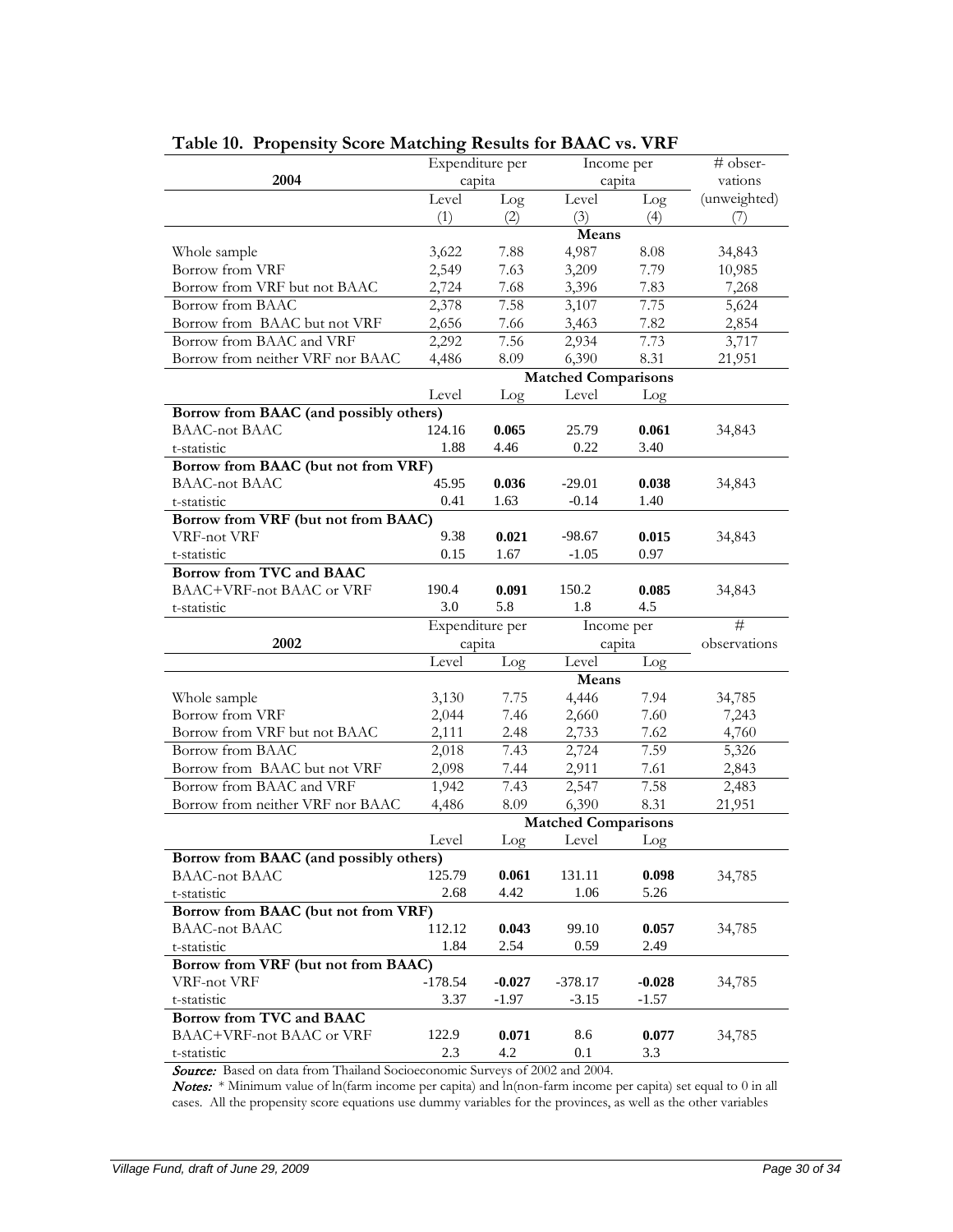#### listed in Table 2.

| Table 11. Instrumental variable Estimates Using Data for 2004 and 2002 |                       |            |                       |            |  |  |
|------------------------------------------------------------------------|-----------------------|------------|-----------------------|------------|--|--|
|                                                                        | Expenditure           | Income per | Farm income           | Non-farm   |  |  |
|                                                                        | per capita            | capita     | per capita            | income per |  |  |
|                                                                        |                       |            |                       | capita     |  |  |
|                                                                        | (1)                   | (2)        | (3)                   | (4)        |  |  |
| 2004                                                                   |                       |            | Means                 |            |  |  |
| Whole sample                                                           | 3,622                 | 4,987      | 522                   | 3,964      |  |  |
| Borrow from VRF                                                        | 2,549                 | 3,209      | 785                   | 2,065      |  |  |
| Do not borrow from VRF                                                 | 4,286                 | 6,088      | 360                   | 5,140      |  |  |
|                                                                        | Impacts (in log form) |            |                       |            |  |  |
| Instrument: nhinv                                                      |                       |            |                       |            |  |  |
| Full sample, two-step estimator                                        | 0.016                 | 0.017      | 0.49                  | 0.43       |  |  |
| z-statistic (n=34752)                                                  | 0.36                  | 0.33       | 2.47                  | 3.60       |  |  |
| Rural sample, two-step estimator                                       | $-0.237$              | $-0.082$   | 1.778                 | $-0.057$   |  |  |
| z-statistic (n=12858)                                                  | $-4.89$               | $-1.46$    | 8.28                  | $-0.36$    |  |  |
| <b>Checks for robustness</b>                                           |                       |            |                       |            |  |  |
| Instruments: nhinv, anydebt                                            |                       |            |                       |            |  |  |
| Full sample, maximum likelihood estimator                              | 0.196                 | 0.163      | 0.952                 | 0.176      |  |  |
| z-statistic (n=34752)                                                  | 15.54                 | 10.78      | 18.79                 | 5.73       |  |  |
| Instruments: nhinv, anydebt                                            |                       |            |                       |            |  |  |
| Rural sample, two-step estimator                                       | 0.172                 | 0.129      | 0.957                 | 0.128      |  |  |
| z-statistic (n=12858)                                                  | 9.81                  | 6.2        | 12.29                 | 2.15       |  |  |
| Instruments: nhinv, non-VRF debt                                       |                       |            |                       |            |  |  |
| Full sample, maximum likelihood estimator                              | 0.464                 |            |                       |            |  |  |
| z-statistic (n=34752)                                                  | 24.2                  |            |                       |            |  |  |
| Instruments: nhinv, non-VRF debt, interest rate                        |                       |            |                       |            |  |  |
| Full sample, two-step estimator                                        | 0.620                 | 0.543      |                       |            |  |  |
| z-statistic (n=26930)                                                  | 15.3                  | 12.01      |                       |            |  |  |
| 2002                                                                   | Means                 |            |                       |            |  |  |
| Whole sample                                                           | 3,131                 | 4,446      | 466                   | 824        |  |  |
| Borrow from VRF                                                        | 2,044                 | 2,660      | 746                   | 508        |  |  |
| Do not borrow from VRF                                                 | 3,529                 | 5,102      | 364                   | 940        |  |  |
|                                                                        |                       |            | Impacts (in log form) |            |  |  |
| Instrument: nhiny.                                                     |                       |            |                       |            |  |  |
| Full sample, two-step estimator                                        | 0.099                 | 0.084      | 0.310                 | $-0.183$   |  |  |
| z-statistic (n=34759)                                                  | 2.55                  | 1.69       | 1.37                  | $-1.04$    |  |  |
| Rural sample, two-step estimator                                       | $-0.176$              | $-0.098$   | 0.002                 | 0.181      |  |  |
| z-statistic (n=13209)                                                  | $-3.30$               | $-1.42$    | $-0.01$               | 0.52       |  |  |

# **Table 11. Instrumental Variable Estimates Using Data for 2004 and 2002**

Source: Based on data from Thailand Socioeconomic Surveys of 2002 and 2004.

Notes: nhinv is the inverse of the number of households per village. Non-VRF debt is a binary variable that is equal to 1 if a household has debt that is not from the VRF. anydebt equals 1 if a household has debt from any source, and is 0 otherwise. The equations for the full-sample two-step estimator using nhinv, for 2004, are shown in Appendix 1.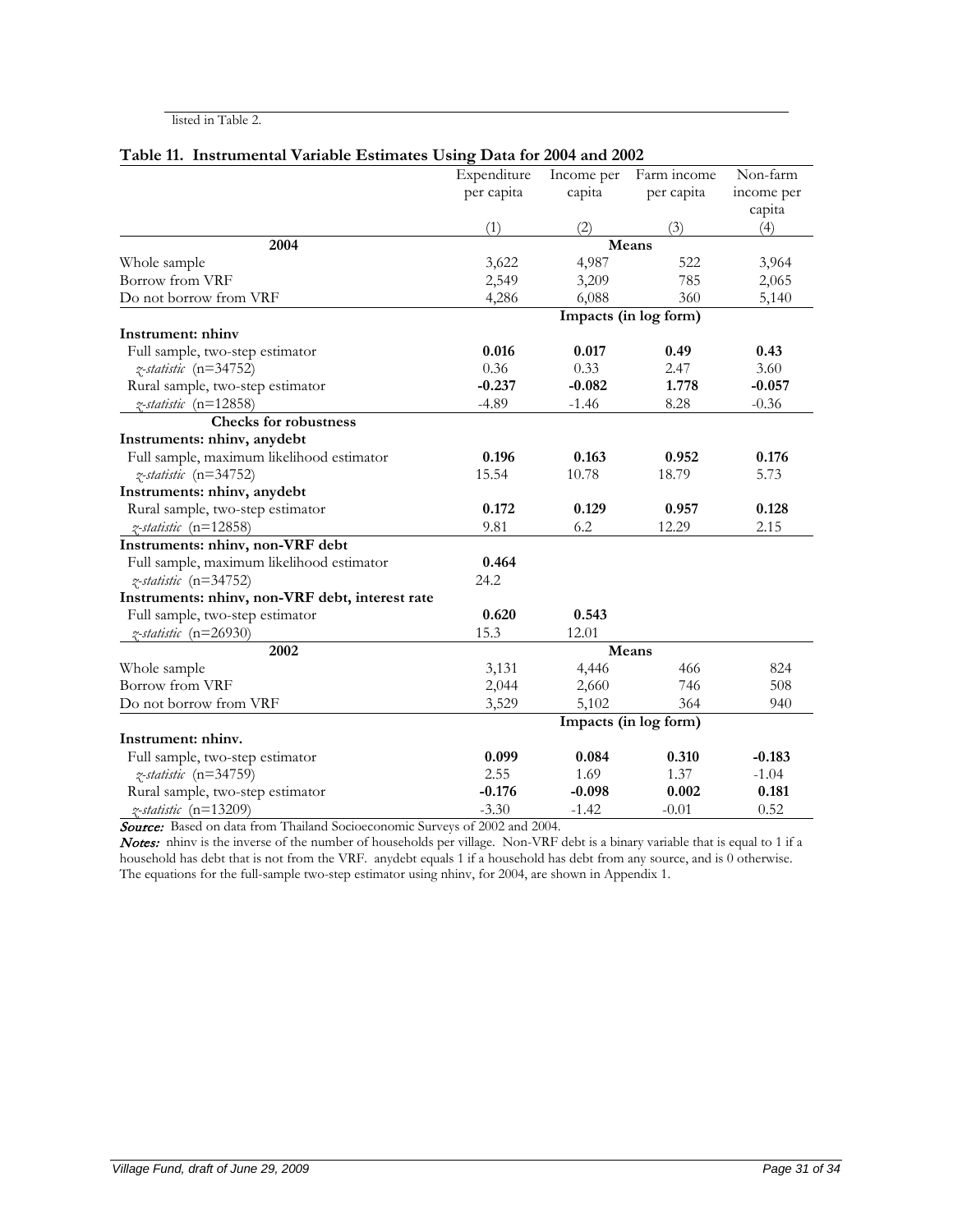#### **Table 12. Double Difference Estimates of Impact of TVF Borrowing Using Rural Panel Data for 2002 and 2004**

|                                                  | Expenditure                  |                   | Income per Farm income | Non-farm   |  |
|--------------------------------------------------|------------------------------|-------------------|------------------------|------------|--|
|                                                  | per capita                   | capita            | per capita             | income per |  |
|                                                  |                              |                   |                        | capita     |  |
|                                                  | (1)                          | $\left( 2\right)$ | (3)                    | (4)        |  |
|                                                  | Means, 2002 (in 2004 prices) |                   |                        |            |  |
| Full panel sample                                | 2,370                        | 3,128             | 710                    | 432        |  |
| Households that borrowed in 2004, not in 2002    | 2,300                        | 3.203             | 678                    | 429        |  |
| Households that do not borrow in 2002 or 2004    | 2,529                        | 3,381             | 582                    | 459        |  |
|                                                  | Impacts (in log form)        |                   |                        |            |  |
| Unweighted, using full panel data*               |                              |                   |                        |            |  |
| Impact                                           | 0.020                        | 0.003             | $-0.075$               | 0.034      |  |
| t-statistic                                      | 1.04                         | 0.15              | $-1.24$                | 0.34       |  |
| Sample size                                      | 3,335                        | 3,335             | 1,370                  | 652        |  |
| Weighted, using data in area of common support** |                              |                   |                        |            |  |
| Impact                                           | 0.021                        | $-0.000$          | $-0.041$               | 0.111      |  |
| t-statistic                                      | 1.18                         | $-0.01$           | $-0.69$                | 1.15       |  |
| Number of positive observations                  | 3,327                        | 3,327             | 1,368                  | 650        |  |

**Source:** Based on panel component of Thailand Socioeconomic Surveys of 2002 and 2004 (which covers rural areas only). Notes: **\*** Coefficient from regression of log change in value (e.g. income) on borrowing, controlling for the log changes in the same covariates as in Table 3. The full panel has 5,054 observations, but only households that did not borrow in 2002 were included in the estimation; missing or negative values further reduced the estimation sample slightly. \*\* As for the unweighted results, except that in this case a propensity score (p) was first estimated and used to confine the comparison to the area of common support, and then to weight the comparison cases by  $p/(1-p)$ .

#### **Table 13. Instrumental Variables Estimates Using Rural Panel Data for 2002 and 2004**

|                                                       | Expenditure per       | Income per | Farm income |  |
|-------------------------------------------------------|-----------------------|------------|-------------|--|
|                                                       | capita                | capita     | per capita  |  |
|                                                       |                       | (2         | (3)         |  |
| Panel data sample:                                    | Means, 2002 and 2004  |            |             |  |
| Whole sample                                          | 2,457                 | 3,179      | 714         |  |
| Borrow from VRF in 2002 only                          | 2,499                 | 2,951      | 621         |  |
| Borrow from VRF in 2004 only                          | 2,376                 | 3,179      | 712         |  |
| Borrow from VRF in 2002 and 2004                      | 2,259                 | 2,904      | 928         |  |
| Borrow from VRF in neither 2002 nor 2004              | 2,632                 | 3.413      | 575         |  |
|                                                       | Impacts (in log form) |            |             |  |
| VRF borrowing in 2004 vs. no VRF borrowing*           |                       |            |             |  |
| IV panel estimate                                     | 0.179                 | 0.152      | 0.459       |  |
| z-statistic                                           | 3.19                  | 2.24       | 1.93        |  |
| VRF borrowing in 2004 vs. VRF borrowing in both years |                       |            |             |  |
| IV panel estimate                                     | 0.096                 | 0.082      | 0.315       |  |
| z-statistic                                           | 2.91                  | 2.02       | 1.95        |  |

*Source:* Based on (rural) panel components of Thailand Socioeconomic Surveys of 2002 and 2004.

*Note:* \* Hausman test of systematic difference in coefficients between IV and OLS:  $\chi^2(24)=2.99$ , for a probability > 0.9999. Full regression results are shown in Appendix 2. Identifying instrument is the inverse of the number of households per village.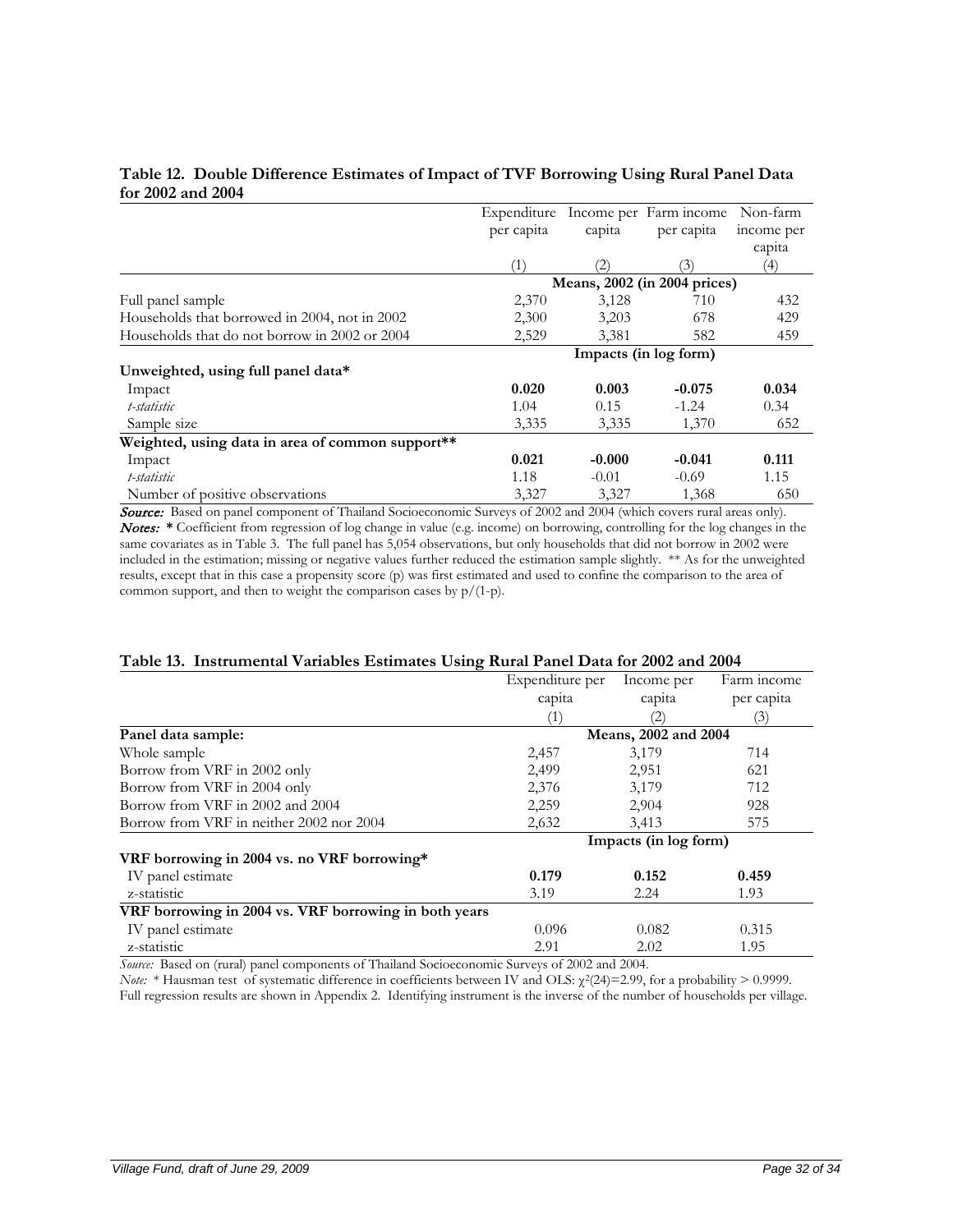|                                               | First-stage equation |           | Second-stage equation |           |
|-----------------------------------------------|----------------------|-----------|-----------------------|-----------|
|                                               | (probit)             |           | (linear)              |           |
|                                               | Mean                 | Std. Dev. | Mean                  | Std. Dev. |
| Does household borrow from VRF? (Yes=1)       |                      |           | 0.016                 | 0.36      |
| Age of head (in years)                        | 0.017                | 4.85      | 0.023                 | 19.82     |
| Educational level of head (in years)          | 0.100                | 13.53     | 0.031                 | 11.72     |
| Head of household is male (yes=1)             | $-0.048$             | $-1.95$   | 0.007                 | 0.80      |
| Number of adult males in household            | $-0.153$             | $-6.73$   | 0.048                 | 6.14      |
| Number of adult females in household          | $-0.136$             | $-7.04$   | 0.059                 | 8.78      |
| Number of males working in agriculture        | $-0.042$             | $-0.81$   | $-0.014$              | $-0.82$   |
| Number of males working in industry           | $-0.113$             | $-2.14$   | 0.075                 | 4.34      |
| Number of males working in trade              | $-0.241$             | $-4.50$   | 0.134                 | 7.60      |
| Number of males working in services           | $-0.095$             | $-1.79$   | 0.128                 | 7.41      |
| Number of females working in agriculture      | 0.053                | 1.04      | $-0.032$              | $-1.93$   |
| Number of females working in industry         | $-0.118$             | $-2.27$   | 0.054                 | 3.15      |
| Number of females working in trade            | $-0.196$             | $-3.79$   | 0.120                 | 7.05      |
| Number of females working in services         | $-0.127$             | $-2.53$   | 0.133                 | 8.24      |
| Municipal area (yes=1)                        | $-0.452$             | $-25.54$  | 0.092                 | 10.35     |
| Province 1 (metro Bangkok)                    | $-0.660$             | $-6.59$   | 0.389                 | 13.03     |
| province2                                     | $-0.238$             | $-1.88$   | 0.246                 | 6.37      |
| province3                                     | $-0.173$             | $-1.42$   | 0.370                 | 9.90      |
|                                               |                      |           |                       |           |
| Age of household head (in years '00), squared | 0.000                | $-5.71$   | 0.000                 | $-19.30$  |
| Educational level of head (in years), squared | $-0.006$             | $-16.53$  | 0.001                 | 9.25      |
| One-person household                          | $-0.257$             | $-6.84$   | 0.290                 | 24.71     |
| Household with two parents                    | 0.097                | 3.36      | $-0.040$              | $-4.18$   |
| Household with one parent                     | $-0.074$             | $-2.25$   | 0.016                 | 1.46      |
| Household has 30 baht medical card            | 0.223                | 9.01      | $-0.222$              | $-28.23$  |
| Household gets lunch or food subsidy          | 0.068                | 3.22      | $-0.107$              | $-14.04$  |
| Size of household                             | 0.100                | 11.51     | $-0.134$              | $-41.14$  |
| Number of earners                             | 0.247                | 5.27      | $-0.010$              | $-0.63$   |
| Head of household is self-employed            | $-2.146$             | $-4.02$   | $-0.199$              | $-1.34$   |
| Head of household is an employee              | $-2.351$             | $-4.40$   | $-0.296$              | $-1.98$   |
| Head of household has another employment      | $-2.211$             | $-4.14$   | $-0.153$              | $-1.02$   |
| 1/(number of households per village or block) | 29.810               | 10.47     |                       |           |
| Constant                                      | 0.395                | 0.73      | 7.630                 | 50.04     |
| Memo items                                    |                      |           |                       |           |
| Wald $\chi^2$ (203)                           |                      |           | 50544                 | $p=0.00$  |
| Λ                                             | 0.004                | 0.15      |                       |           |

**Appendix Table A1. Estimates for Instrumental Variables Equations (Probit first-stage and Linear second-stage) for 2004 for ln(expenditure per capita), Using nhinv as an Instrument\***

Source: Thailand socioeconomic survey, 2004.

Note: nhinv is the inverse of the number of households in the village.